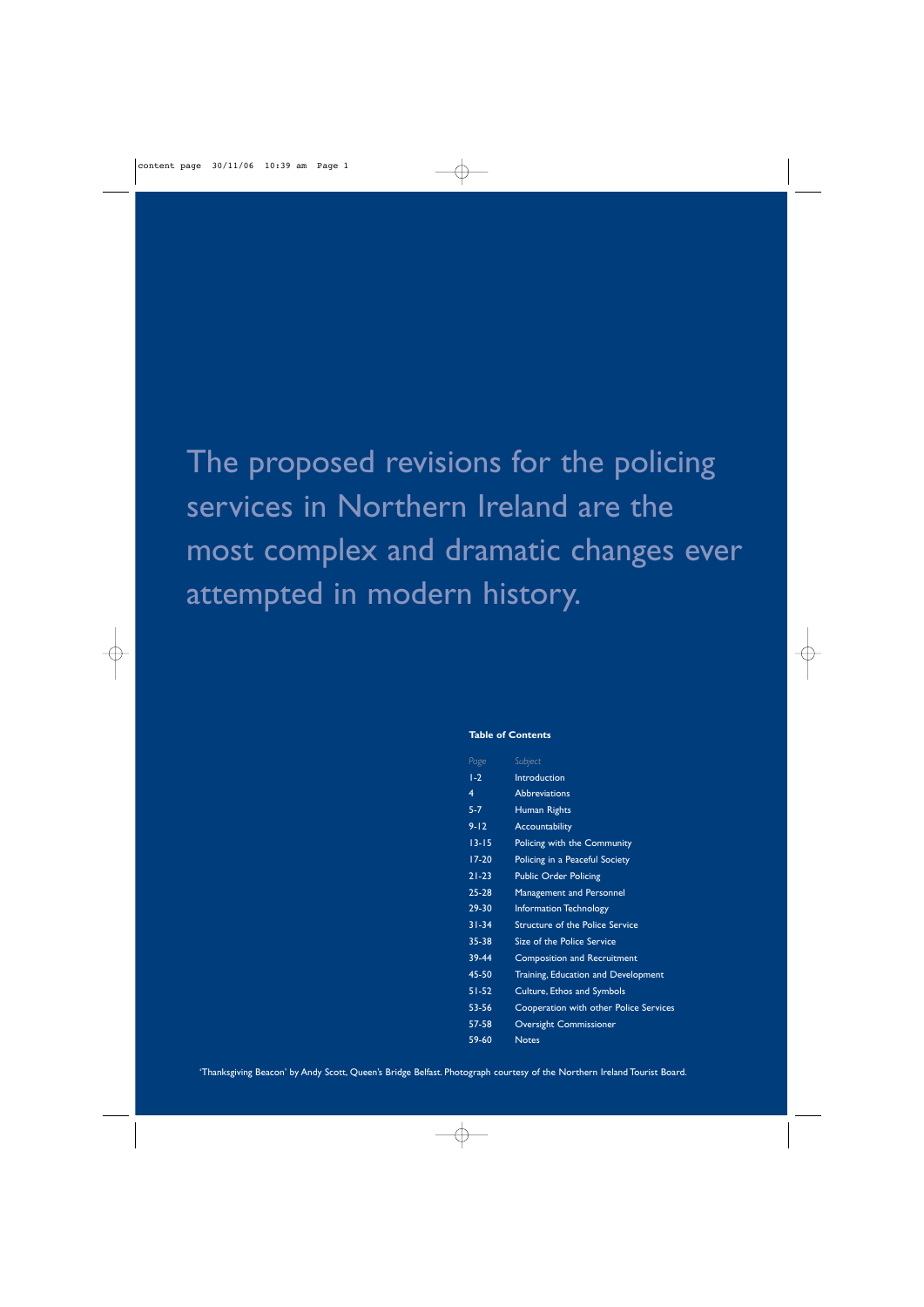# --**introduction**



*Oversight Commissioner Al Hutchinson*

This is the 18th report of the Oversight Commissioner for Policing Reform, a role recommended to support the implementation of the 175 recommendations made by the Independent Commission on Policing Reform for Northern Ireland, more commonly known as the Patten Commission. This is my penultimate report and represents a detailed listing of the recommendations and associated performance indicators that remain to be completed. All previous oversight reports can be found on our website at www.oversightcommissioner.org. My next and final report will be released in May of 2007 following a final oversight team evaluation in April of 2007.

The purpose of this present report is to indicate the work that remains by clearly identifying the 46 recommendations and 103 performance indicators that require completion by the various stakeholders, principally the Police Service of Northern Ireland. The format of this report is similar to previous ones in that it follows the topical areas identified by the Independent Commission, for example Human Rights,Accountability, Policing with the Community and others. Each chapter briefly reviews the background and context, followed by an embedded table which notes the recommendation status in lune of 2006, and finally a listing of each unimplemented recommendation and associated performance indicators. It should be understood that any progress made since June of 2006 is not reflected in the tables and will be dealt with in full detail in my final report next May.

While I do not expect that all of the recommendations will be implemented in time for my final report there is certainly more work that can be completed. Some issues, such as the devolution of policing and justice powers to the Northern Ireland Assembly, will be subject to the ongoing political process and dialogue and will likely remain unfinished by May of 2007. Other issues, such as the securing of funding for the new Police College of Northern Ireland are more amenable to rapid decision making and progress, and certainly could be resolved by the end of the oversight mandate. It is also possible to achieve further progress in the appropriate civilianisation of the Police Service of Northern Ireland, and on such things as the estate and training strategies.

Policing includes not only the development of the Police Service of Northern Ireland but the establishment and functioning of the systems of governance and accountability in the form of the Policing Board, the District Policing Partnerships and the Ombudsman. It is important that I remind people once again of the significant progress made in the policing of Northern Ireland over the past five years, led by these institutions of policing. Progress is not only indicated by functioning institutions such as the Policing Board and Ombudsman, but it is clearly indicated by the relatively few recommendations remaining, many of which should be completed or have demonstrated further progress by May of 2007.

It is also important to acknowledge that further progress on policing cannot be measured solely by structures, systems and processes developed or put in place over time, but on the relationship of the police with those being policed, and the relative views and perspectives of each group toward the other. In this sense, it must be stated again that the degree of progress and change in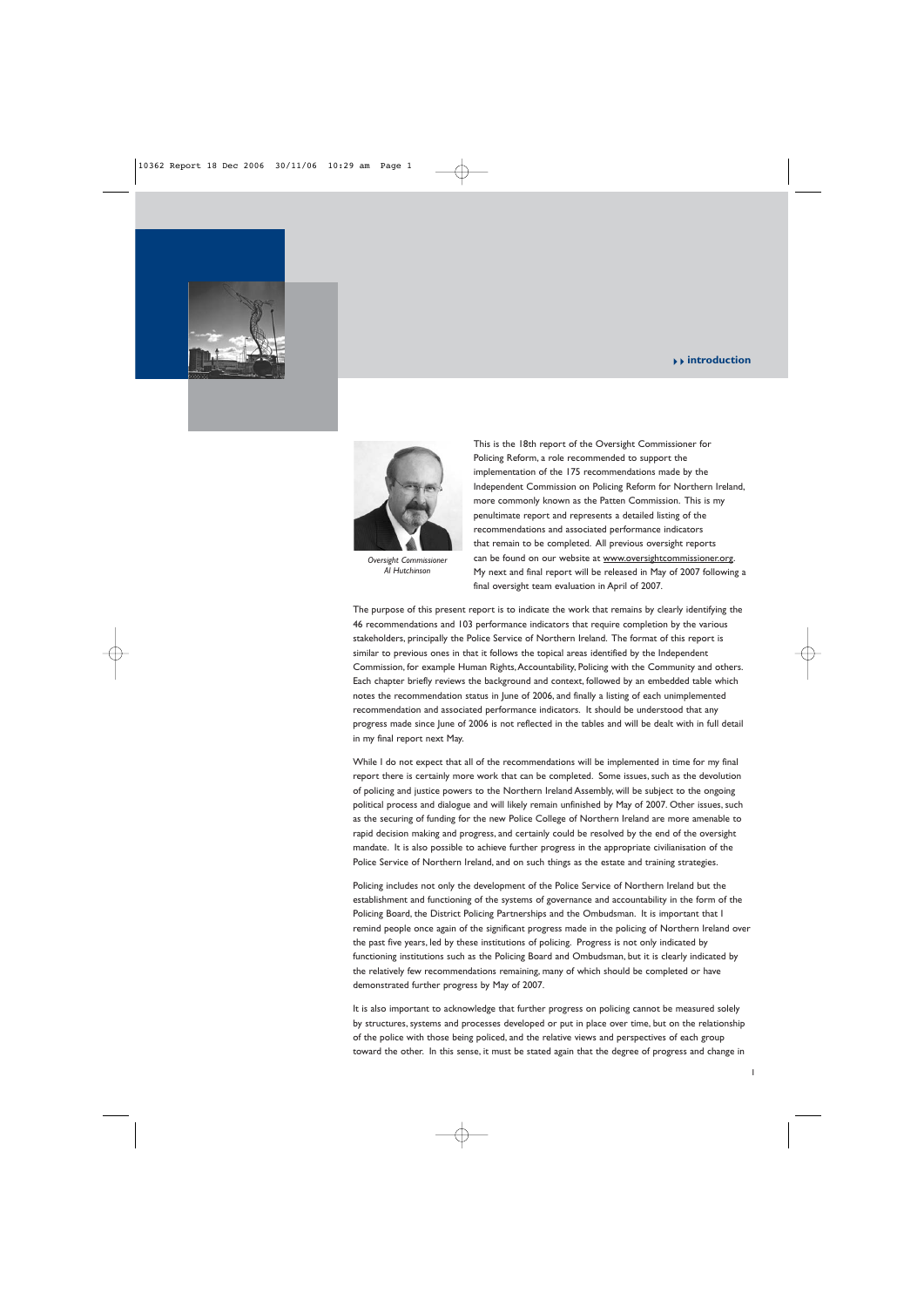

policing over the past five years has been significant, with steadying if not increasing levels of dialogue, trust and support for policing within all communities. The role of political leadership is equally crucial in the development of effective, representative and accountable policing for all communities in Northern Ireland, but in this respect progress remains elusive; as I have noted on several previous occasions, collective politics has to date failed policing in Northern Ireland.

The role of policing in Northern Ireland, while always topical, is at a particularly sensitive stage in the ongoing political dialogue and in particular the eventual devolution of policing and justice powers to the Northern Ireland Assembly. The Independent Commission clearly felt that devolution of these powers was a desirable objective, basing many of its subsequent recommendations on this form of representation and accountability. It recommended in 1999 that responsibility for policing "be devolved to the Northern Ireland Executive as soon as possible, except for matters of national security". I agree with this vision but it has obviously not yet been achieved, and I can only hope that there will eventually be a positive outcome that will benefit all communities in Northern Ireland.

As always, I want to end on an optimistic note. It is that the leadership and progress demonstrated by the Police Service, the Policing Board and Ombudsman in a short five year process should instil confidence in the public that the policing institutions of Northern Ireland will continue to move towards an increasingly effective, representative and accountable Police Service for all residents.

H. Alan Hutchinson Oversight Commissioner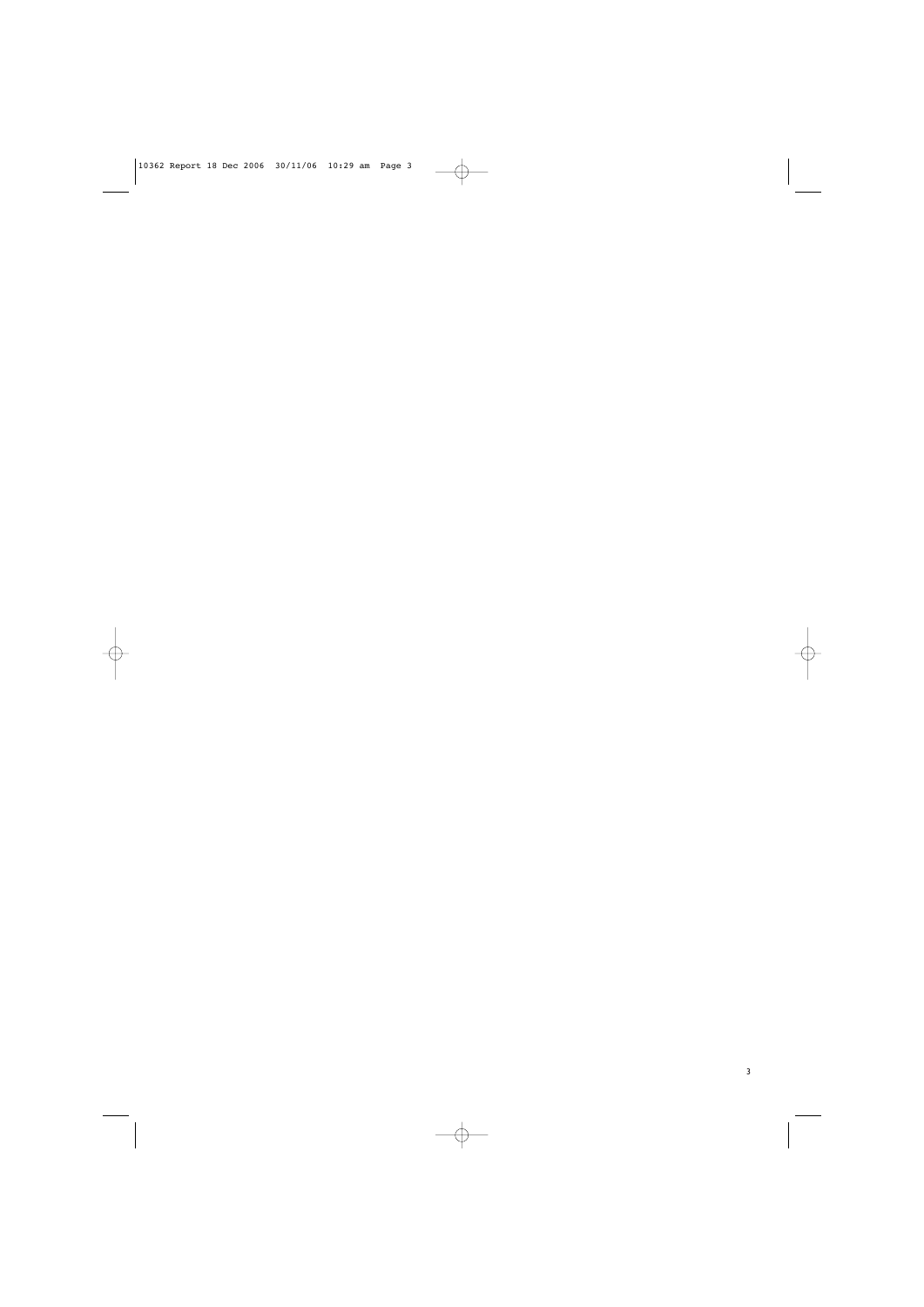# --**abbreviations**



| DPP         | <b>District Policing Partnership</b>       |
|-------------|--------------------------------------------|
| GB.         | Great Britain                              |
| HQ          | <b>Head Ouarters</b>                       |
| IΤ          | Information Technology                     |
| <b>NGO</b>  | Non-Governmental Offices                   |
| NIO.        | Northern Ireland Office                    |
| <b>PACE</b> | Police and Criminal Evidence               |
| <b>PBR</b>  | Plastic Baton Round                        |
| <b>PRRT</b> | Police Retraining and Rehabilitation Trust |
| <b>PSNI</b> | Police Service of Northern Ireland         |
| TED         | Training, Education and Development        |
| UK          | United Kingdom                             |
| UN          | <b>United Nations</b>                      |
|             |                                            |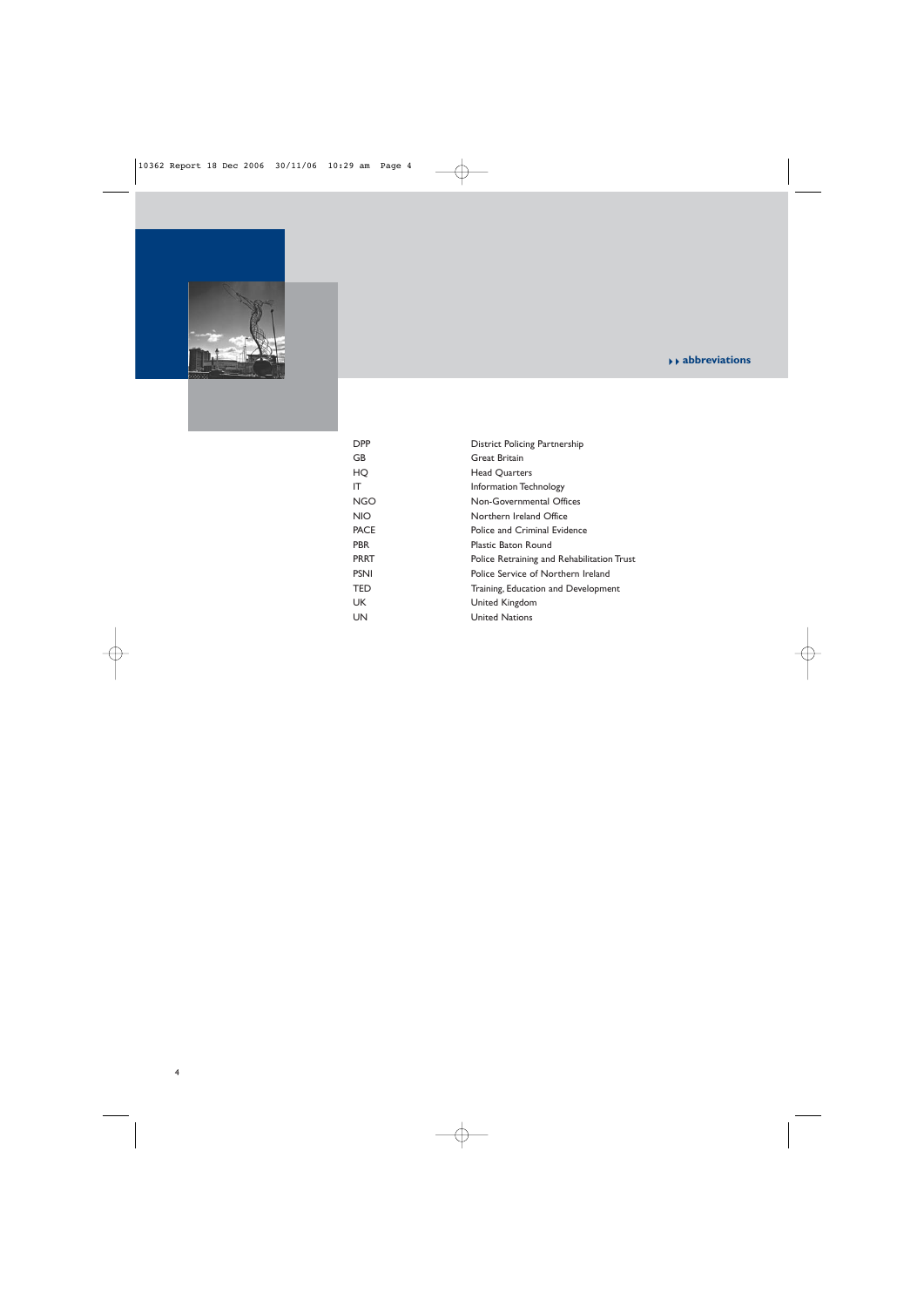--**human rights**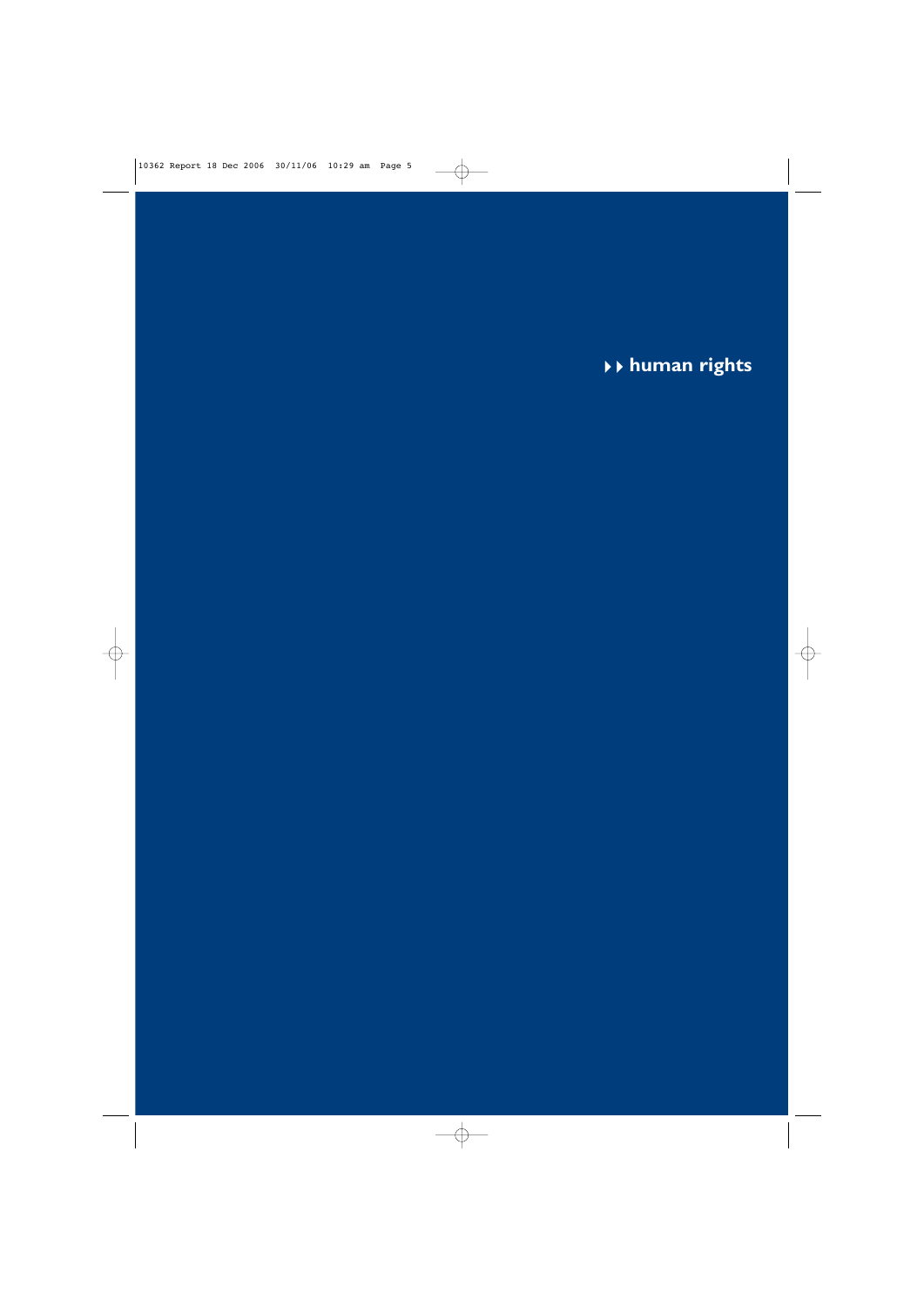

Quoting the 1998 Belfast Agreement, the Independent Commission on Policing for Northern Ireland noted that the fundamental purpose of policing should be the:"protection and vindication of the human rights of all". In order to achieve this goal, the Independent Commission recommended that the Police Service develop a:"comprehensive programme of action to focus policing in Northern Ireland on a human rights-based approach", and that the performance of the Police Service in implementing such a programme be monitored closely by the Policing Board. The Independent Commission recommended several specific actions that the Police Service should take to bring about a greater emphasis on human rights in Northern Ireland policing. They were:

- promulgation of a new oath for all serving officers;
- development of a code of ethics;
- expansion of human rights training for all police officers, recruits as well as serving officers, and civilian staff;
- incorporation of human rights awareness and practice in the performance evaluation of individuals; and,
- appointment of a lawyer to advise the Police Service about the human rights implications of its activities.

| Chapter &<br><b>Recommendation</b>                      | <b>Implementation Status</b> |                                       |                                    |                                   |                                   |
|---------------------------------------------------------|------------------------------|---------------------------------------|------------------------------------|-----------------------------------|-----------------------------------|
| <b>Human Rights</b>                                     | Rec.<br><b>Completed</b>     | <b>Substantial</b><br><b>Progress</b> | <b>Moderate</b><br><b>Progress</b> | <b>Limited</b><br><b>Progress</b> | <b>Minimal</b><br><b>Progress</b> |
| 1. Human Rights Based Approach to Policing              |                              |                                       |                                    |                                   |                                   |
| 2. New Police Oath                                      |                              |                                       |                                    |                                   |                                   |
| 3. Code of Ethics                                       |                              |                                       |                                    |                                   |                                   |
| 4. Human Rights Training                                |                              |                                       |                                    |                                   |                                   |
| 5. Appraisal of Human Rights Performance                |                              |                                       |                                    |                                   |                                   |
| 6. Appointment of Lawyer with Human Rights<br>Expertise |                              |                                       |                                    |                                   |                                   |
| 7. Monitoring Human Rights Performance                  |                              |                                       |                                    |                                   |                                   |

# **Recommendation Progress Table as at June 2006**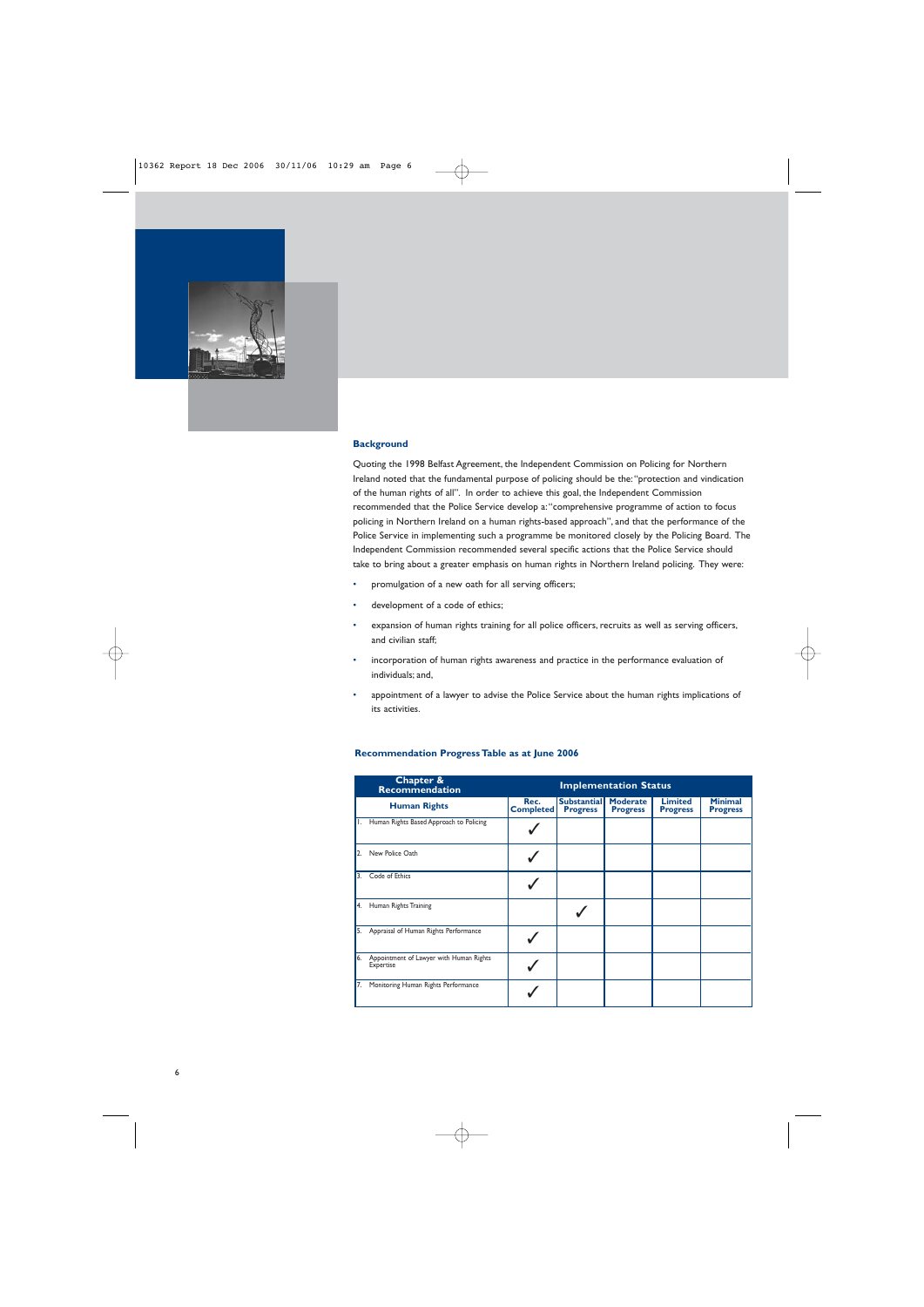## **Remaining Recommendation**

## **Recommendation 4: Training in Human Rights**

Patten Recommendation:

4. All police officers, and police civilians, should be trained (and updated as required) in the fundamental principles and standards of human rights and the practical implications for policing.The human rights dimensions should be integrated into every module of police training.

**Lead Responsibility: Chief Constable/Policing Board**

- (7) Plan for selecting, training, and supervising the teachers of this component.
- (8) Plan for evaluating the training.
- (10) Evidence that the police service has been open to the evaluation of training by responsible Non-Governmental Offices (NGOs).
- (11) Plans for the service to evaluate the achievement of learning outcomes and the impact of the teaching on behaviour.
- Note The Policing Board's Human Rights Advisors are also closely monitoring human rights training issues and progress.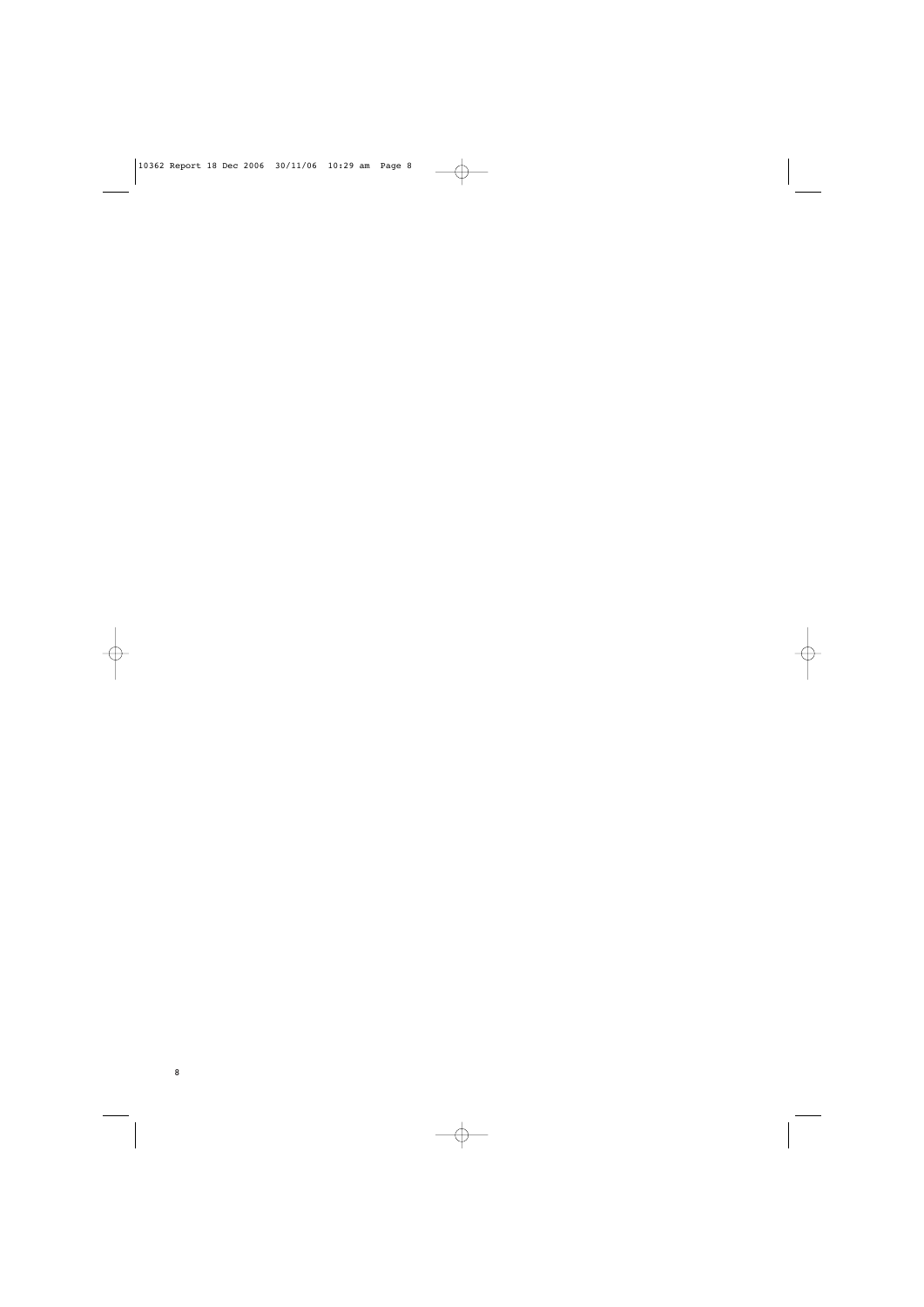--**accountability**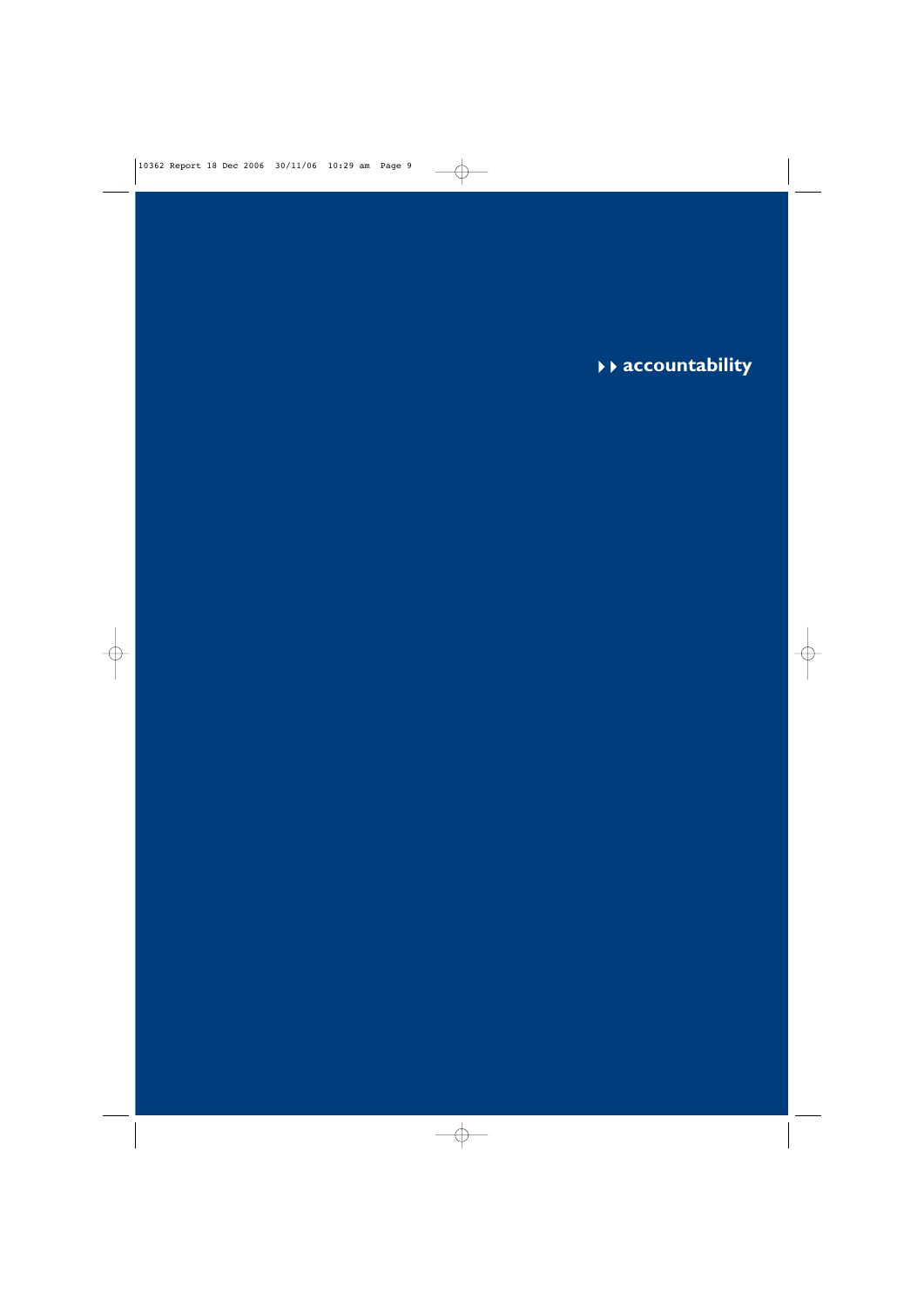

The Independent Commission devoted 35 of its 175 recommendations to providing oversight mechanisms designed to ensure the accountability of policing to the public and the law. Its recommendations cover the role of the Police Ombudsman and the creation of a Policing Board, District Policing Partnerships, a Commissioner and complaints tribunal for covert law enforcement operations, and the strengthening of financial accountability.

# **Recommendation Progress Table as at June 2006**

| Chapter &<br><b>Recommendation</b>                                                                                                      | <b>Implementation Status</b> |                                       |                                    |                            |                                   |
|-----------------------------------------------------------------------------------------------------------------------------------------|------------------------------|---------------------------------------|------------------------------------|----------------------------|-----------------------------------|
| <b>Accountability</b>                                                                                                                   | Rec.<br><b>Completed</b>     | <b>Substantial</b><br><b>Progress</b> | <b>Moderate</b><br><b>Progress</b> | Limited<br><b>Progress</b> | <b>Minimal</b><br><b>Progress</b> |
| 8. Creation of Policing Board                                                                                                           |                              |                                       |                                    |                            |                                   |
| 9. Policing Board to Hold Chief Constable Publicly<br>to Account                                                                        |                              |                                       |                                    |                            |                                   |
| 10. Policing Board to Set Objectives and Priorities<br>over a 3 to 5 Year Period                                                        |                              |                                       |                                    |                            |                                   |
| 11. Policing Board to Adopt an Annual Policing Plan                                                                                     |                              |                                       |                                    |                            |                                   |
| 12. Policing Board to negotiate Annual Policing<br>Budget                                                                               |                              |                                       |                                    |                            |                                   |
| 13. Monitoring Police Performance                                                                                                       |                              |                                       |                                    |                            |                                   |
| 14. Policing Board Role in Police Appointments                                                                                          |                              |                                       |                                    |                            |                                   |
| 15. Policing Board coordination with Other Agencies                                                                                     |                              |                                       |                                    |                            |                                   |
| 16. Policing Board to have 19 Members, 10 of whom<br>should be Assembly Members                                                         |                              |                                       |                                    |                            |                                   |
| 17. The Nine Independent Members of the Board to<br>be selected from a Range of Different Fields                                        |                              |                                       |                                    |                            |                                   |
| 18. Independent Members of the Board to be<br>Appointed by Secretary of State, in Consultation<br>with First and Deputy First Ministers |                              |                                       |                                    |                            |                                   |
| 19. A Board Member to be Appointed by Secretary<br>of State to be First Chairman of the Board                                           |                              |                                       |                                    |                            |                                   |
| 20. Devolution of Responsibility for Policing to<br>Northern Ireland Executive                                                          |                              |                                       |                                    |                            |                                   |
| 21. Powers of the Policing Board to Continue                                                                                            |                              |                                       |                                    |                            |                                   |
| 22. Simplification of Roles in Tripartite Arrangement                                                                                   |                              |                                       |                                    |                            |                                   |
| 23. Repeal of Power to Issue Guidance to the Police                                                                                     |                              |                                       |                                    |                            |                                   |
| 24. Chief Constable deemed to have Operational<br>Responsibility                                                                        |                              |                                       |                                    |                            |                                   |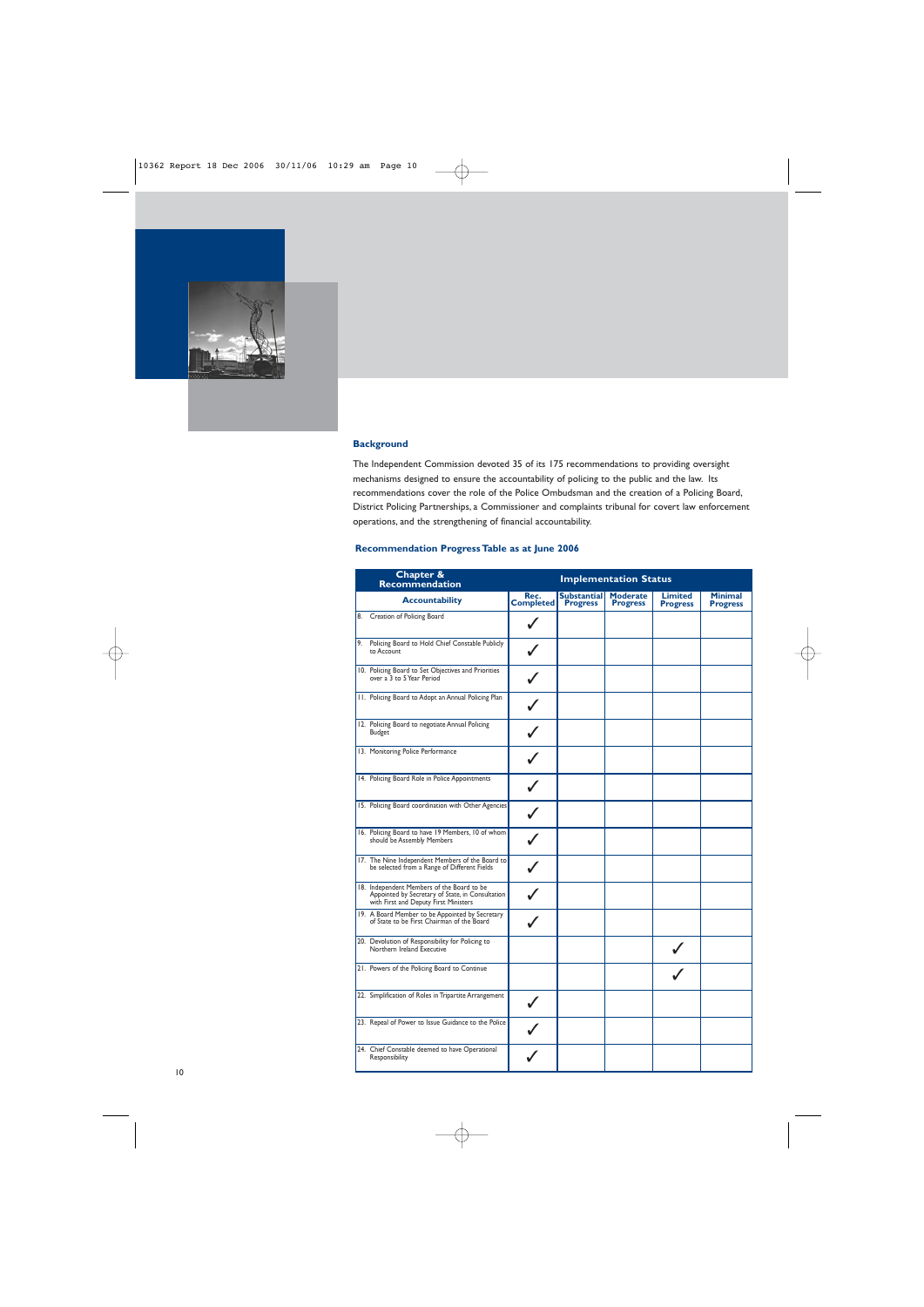# --**accountability**

| Chapter &<br><b>Recommendation</b>                                                        |                   | <b>Implementation Status</b>          |                                    |                                   |                                   |
|-------------------------------------------------------------------------------------------|-------------------|---------------------------------------|------------------------------------|-----------------------------------|-----------------------------------|
| <b>Accountability</b>                                                                     | Rec.<br>Completed | <b>Substantial</b><br><b>Progress</b> | <b>Moderate</b><br><b>Progress</b> | <b>Limited</b><br><b>Progress</b> | <b>Minimal</b><br><b>Progress</b> |
| 25. Policing Board to have Power to Require Chief<br>Constable to Report on any Issue     |                   |                                       |                                    |                                   |                                   |
| 26. Policing Board to have Power to Initiate Inquiries                                    |                   |                                       |                                    |                                   |                                   |
| 27. Creation of District Policing Partnerships<br>(DPPs)                                  |                   |                                       |                                    |                                   |                                   |
| 28. Arrangements for Belfast                                                              |                   |                                       |                                    |                                   |                                   |
| 29. Monthly meetings between DPPs and District<br>Commanders                              |                   |                                       |                                    |                                   |                                   |
| 30. DPPs to submit an Annual Plan to District<br>Councils                                 |                   |                                       |                                    |                                   |                                   |
| 31. Administration Costs of DPPs                                                          |                   |                                       |                                    |                                   |                                   |
| 32. Expenditure by DPPs                                                                   |                   |                                       |                                    |                                   |                                   |
| 33. Consultative Forums at Local Level                                                    |                   |                                       |                                    |                                   |                                   |
| 34. Contacts Between Policing Board and DPPs                                              |                   |                                       |                                    |                                   |                                   |
| 35. Meetings of the Policing Board                                                        |                   |                                       |                                    |                                   |                                   |
| 36. Meetings of the DPPs                                                                  |                   |                                       |                                    |                                   |                                   |
| 37. Openness of the Police Service                                                        |                   |                                       |                                    |                                   |                                   |
| 38. Role of the Police Ombudsman                                                          |                   |                                       |                                    |                                   |                                   |
| 39. New Covert Policing Legislation Compliant with<br>European Convention on Human Rights |                   |                                       |                                    |                                   |                                   |
| 40. Commissioner for Covert Law Enforcement                                               |                   |                                       |                                    |                                   |                                   |
| 41. Complaints Tribunal for Cases Involving Covert<br>Law Enforcement Operations          |                   |                                       |                                    |                                   |                                   |
| 42. Strengthening of Financial Accountability                                             |                   |                                       |                                    |                                   |                                   |
| 43. Designation of Chief Constable as Sub-<br><b>Accounting Officer</b>                   |                   |                                       |                                    |                                   |                                   |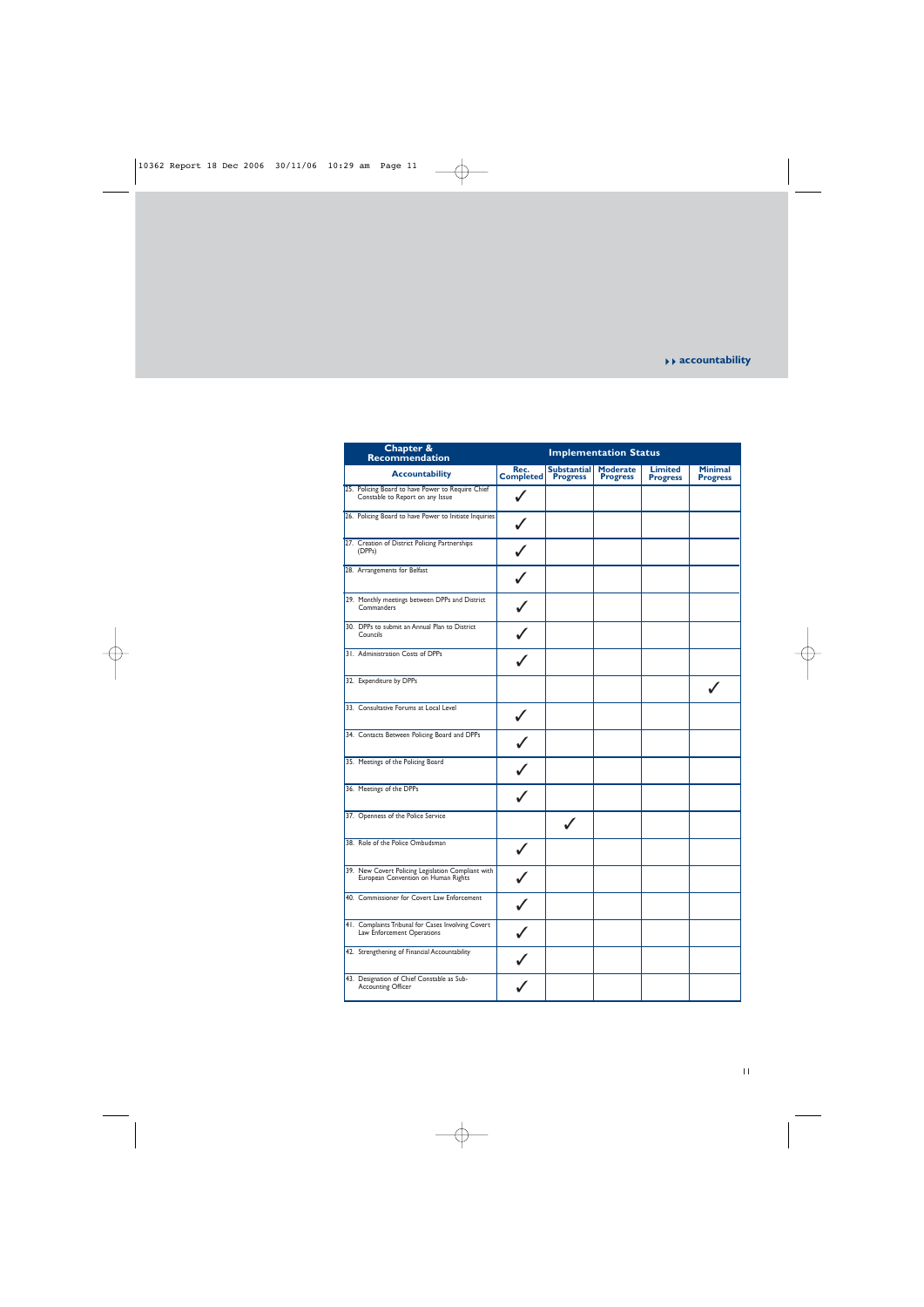

## **Remaining Recommendations**

# **Recommendations 20 and 21 - Devolution of Responsibility for Policing**

Patten Recommendation

- 20. Responsibility for policing should be devolved to the Northern Ireland Executive as soon as possible, except for matters of national security.
- 21. The powers of the Policing Board proposed in this report, in relation to both government (as now represented by the Secretary of State) and the Chief Constable, should in no way be diminished when the government role in the tripartite arrangement passes to the Northern Ireland Executive.

## **Lead Responsibility: NIO/Northern Ireland Executive**

#### **Remaining Performance Indicator:**

(1) Examination upon implementation.

## **Recommendation 32: Expenditures by District Police Partnerships**

Patten Recommendation:

32. District Councils should have the power to contribute an amount initially up to the equivalent of a rate of 3p in the pound towards the improved policing of the district, which could enable the DPP to purchase additional services from the police and other statutory agencies, or from the private sector.

**Lead Responsibility: NIO/Executive Committee**

This recommendation was not accepted by Government.

**Recommendation 37: Openness of the Police Service**

Patten Recommendation:

37. The police service should take steps to improve its transparency.The presumption should be that everything should be available for public scrutiny unless it is in the public interest - not the police interest - to hold it back.

**Lead Responsibility: Chief Constable/Policing Board**

## **Remaining Performance Indicator:**

(4) Comparison with "best practices" in this regard in UK, Ireland, Europe, Canada and the US.

Note This has been initially completed and will be subject to a final verification in April of 2007.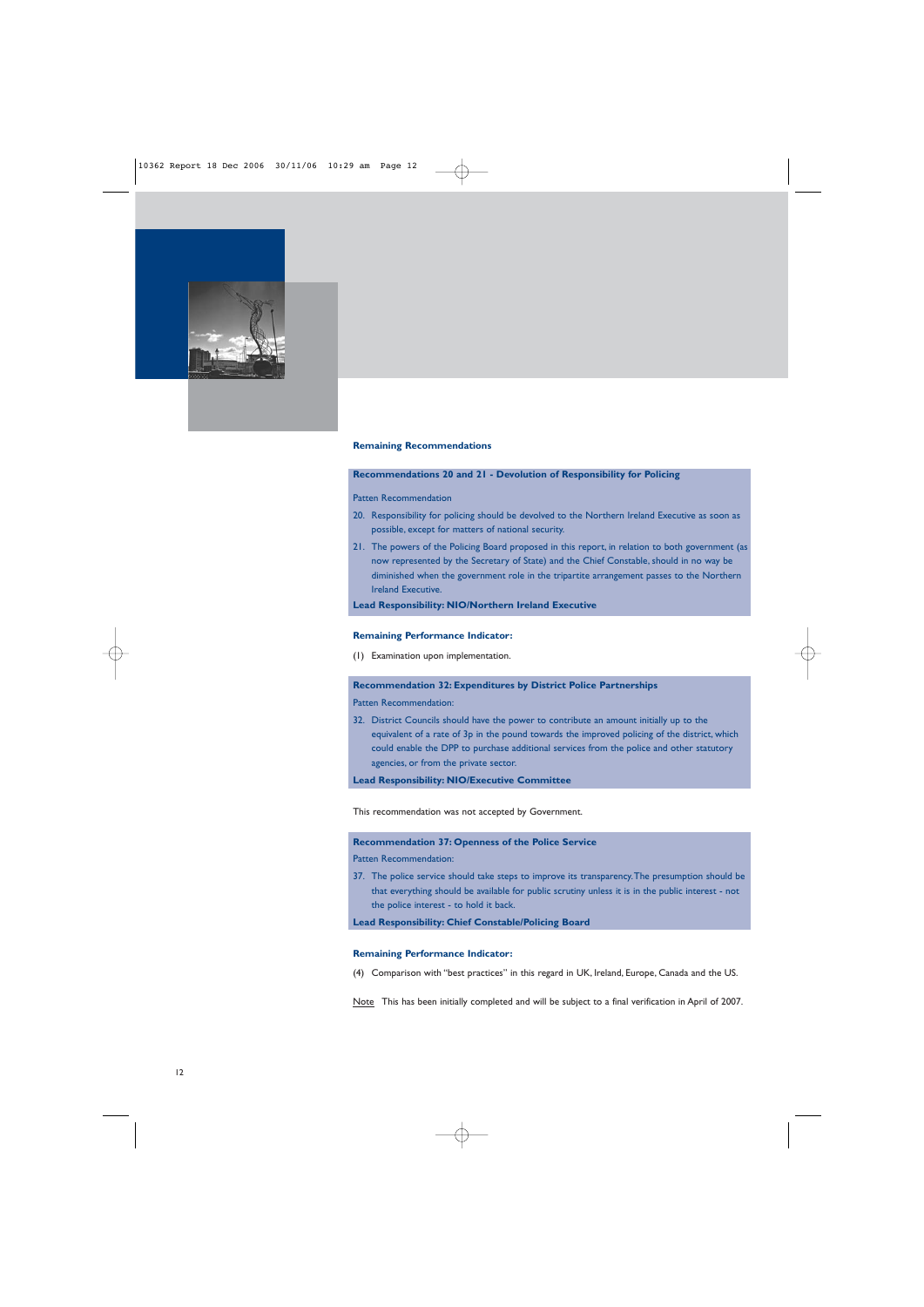--**policing with the community**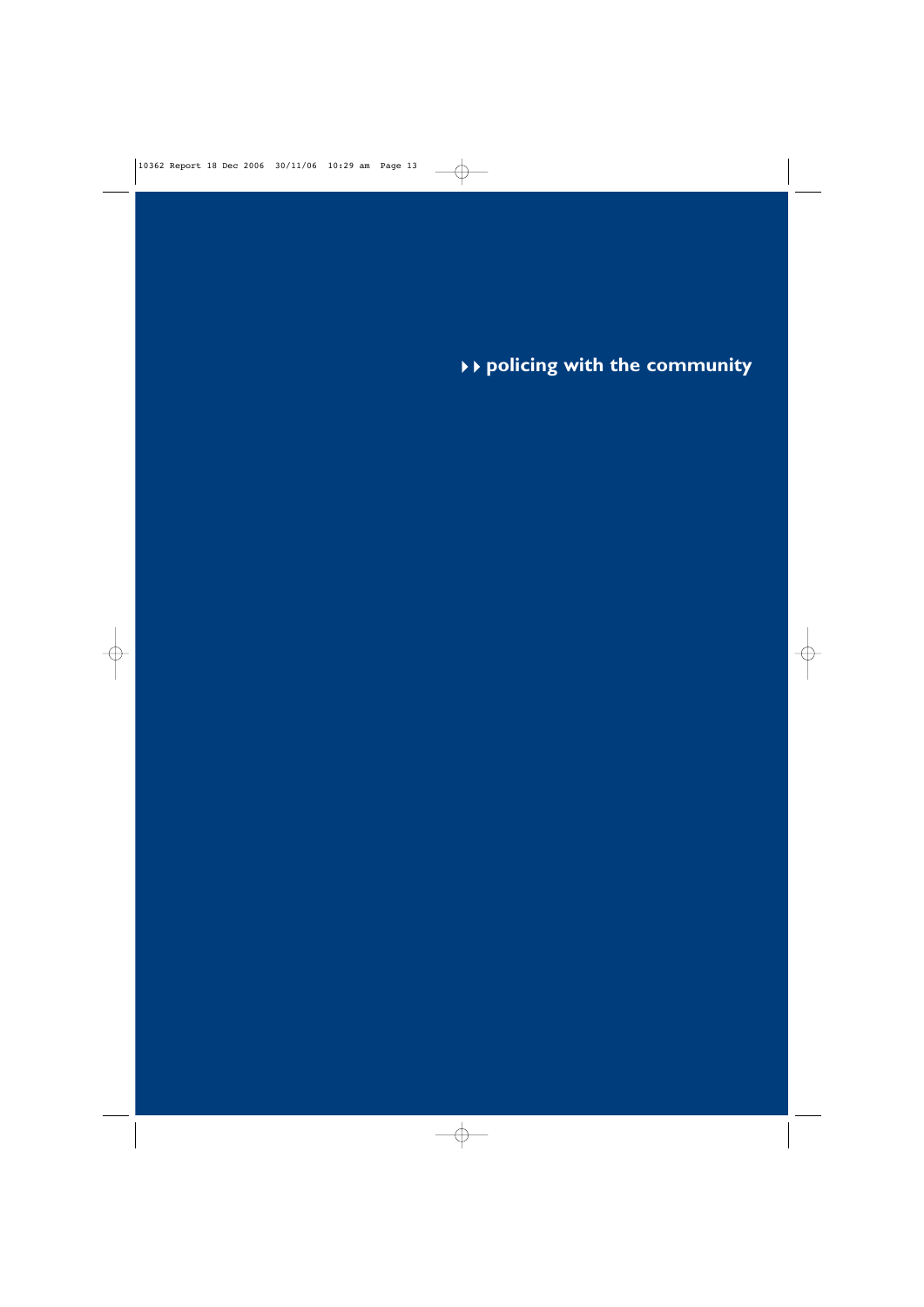

The Independent Commission recommended that policing with the community be the core function of the Police Service and of every police station. Crucial to the new beginning envisioned by the Independent Commission, the theme of policing with the community has implications for the structure of the Police Service, for its management, culture, recruitment and training. The long term goal was to deliver truly effective, locally-based policing that would not only address some of the current issues unique to Northern Ireland, but put it at the leading edge of policing in the United Kingdom, Ireland and internationally.

#### **Recommendation Progress Table as at June 2006**

| Chapter &<br>Recommendation                 | <b>Implementation Status</b> |                                       |                                    |                                   |                                   |
|---------------------------------------------|------------------------------|---------------------------------------|------------------------------------|-----------------------------------|-----------------------------------|
| <b>Policing with the Community</b>          | Rec.<br><b>Completed</b>     | <b>Substantial</b><br><b>Progress</b> | <b>Moderate</b><br><b>Progress</b> | <b>Limited</b><br><b>Progress</b> | <b>Minimal</b><br><b>Progress</b> |
| 44. Community Policing as a Core Function   |                              |                                       |                                    |                                   |                                   |
| 45. Dedicated Neighbourhood Policing Teams  |                              |                                       |                                    |                                   |                                   |
| 46. Service in Neighbourhood Policing Teams |                              |                                       |                                    |                                   |                                   |
| 47. Police Probationary Training            |                              |                                       |                                    |                                   |                                   |
| 48. Patrolling on Foot                      |                              |                                       |                                    |                                   |                                   |
| 49. Role of Neighbourhood Policing Teams    |                              |                                       |                                    |                                   |                                   |
| 50. Crime and Complaint Pattern Analysis    |                              |                                       |                                    |                                   |                                   |
| 51. Attendance at Police Training Courses   |                              |                                       |                                    |                                   |                                   |

## **Remaining Recommendations**

**Recommendation 44: Community Policing as a Core Function**

Patten Recommendation:

44. Policing with the community should be the core function of the police service and the core function of every police station.

**Lead Responsibility: Chief Constable/Policing Board**

## **Remaining Performance Indicator:**

(8) Evidence of co-ordination, co-operation, and partnership in identifying community priorities and action plans.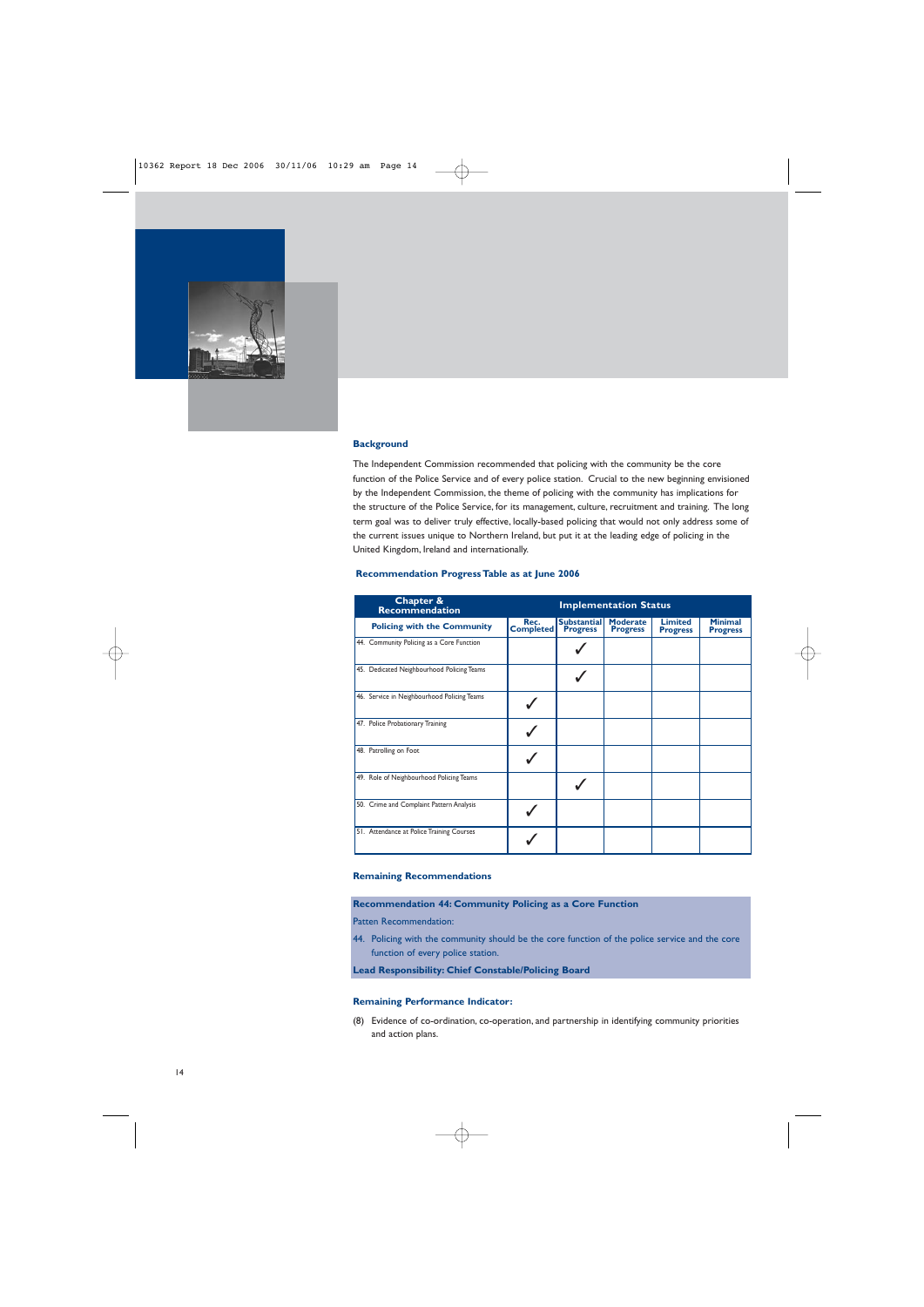# --**policing with the community**

## **Recommendation 45: Dedicated Neighbourhood Policing Teams**

Patten Recommendation:

45. Every neighbourhood (or rural area) should have a dedicated policing team with lead responsibility for policing its area.

**Lead Responsibility: Chief Constable/District Commanders**

#### **Remaining Performance Indicators:**

- (5) An accounting of the number of officers assigned to neighbourhood policing in total, by district, and the proportion of neighbourhood officers relative to the complement of each district.
- (15) Evidence of evaluation reports on patrol performance and management problem solving.

# **Recommendation 49: Role of Neighbourhood Policing Teams** Patten Recommendation:

49. Neighbourhood policing teams should be empowered to determine their own local priorities and set their own objectives, within the overall Annual Policing Plan and in consultation with community representatives.

**Lead Responsibility: Chief Constable/District Commanders**

- (5) Evidence that District Commanders are empowering neighbourhood policing teams to determine their own local priorities and set their own directives, consistent with the overall Annual Policing Plan and in consultation with DPPB members and other community representatives.
- (6) Evidence of the results of this strategy in terms of achieving locally established objectives.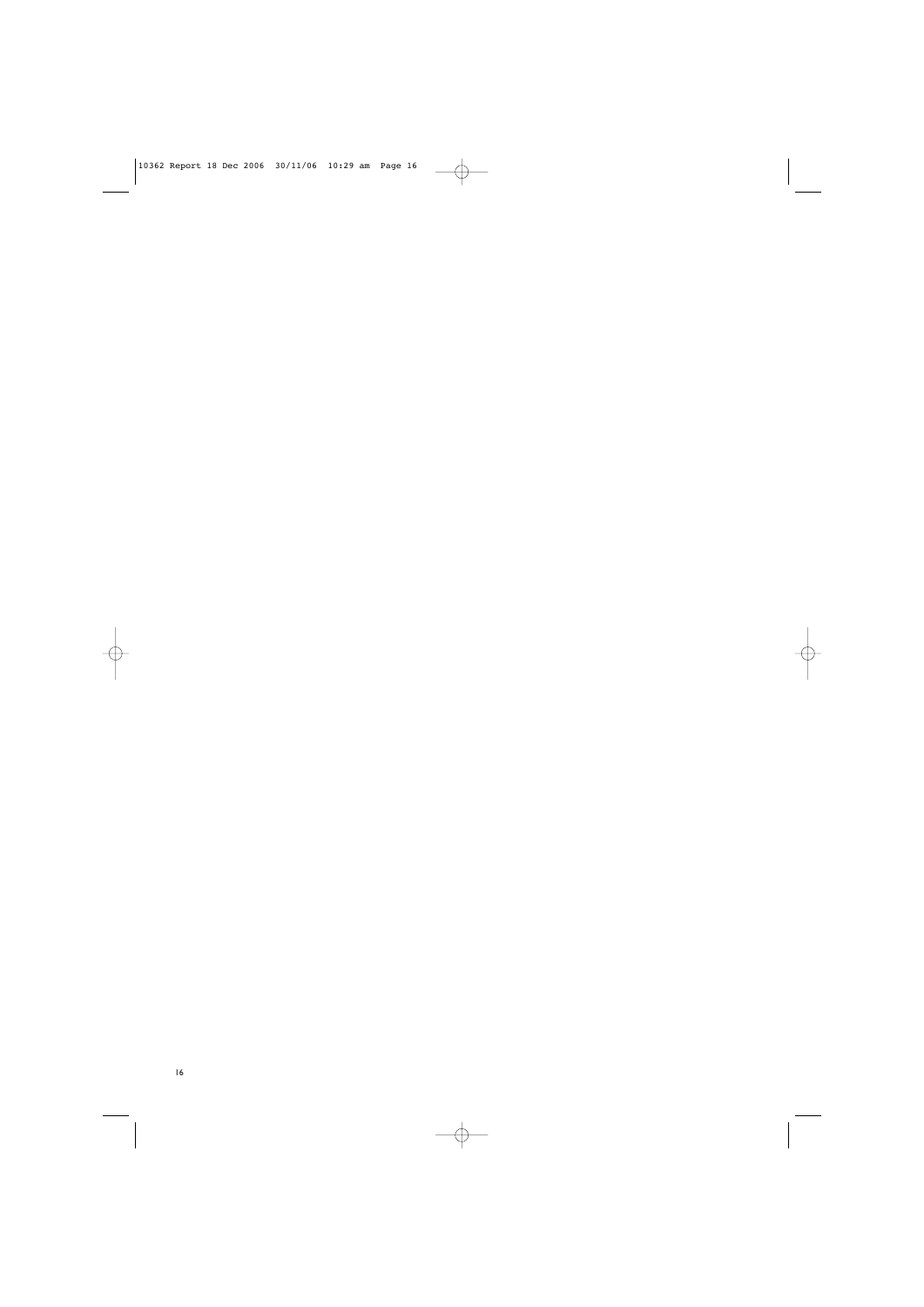--**policing in a peaceful society**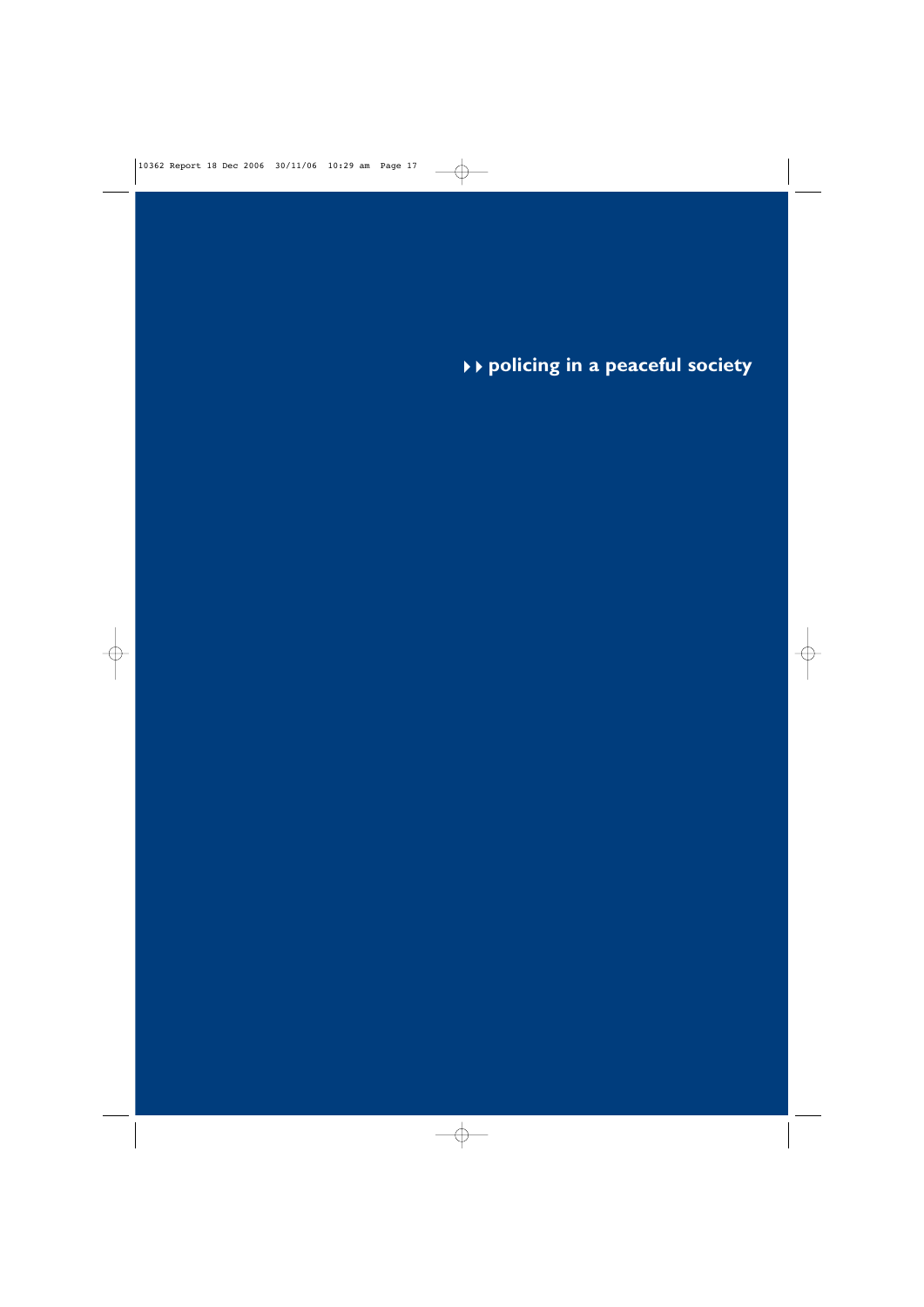

The Independent Commission made several recommendations covering the appearance of police stations, appropriate types of patrol vehicles and the need to increase devolved authority to District Commanders. In addition, recommendations included those on army support, the use of emergency powers, administration of detention facilities, and other issues affecting the ability of the Police Service to deliver the kind of law enforcement service a peaceful society would require.

# **Recommendation Progress Table as at June 2006**

| <b>Chapter &amp;</b><br><b>Recommendation</b>                                      | <b>Implementation Status</b> |                                       |                                    |                                   |                                   |
|------------------------------------------------------------------------------------|------------------------------|---------------------------------------|------------------------------------|-----------------------------------|-----------------------------------|
| <b>Policing in a Peaceful Society</b>                                              | Rec.<br>Completed            | <b>Substantial</b><br><b>Progress</b> | <b>Moderate</b><br><b>Progress</b> | <b>Limited</b><br><b>Progress</b> | <b>Minimal</b><br><b>Progress</b> |
| 52. Appearance of New Police Stations                                              |                              |                                       |                                    |                                   |                                   |
| 53. (a) Renovation of Police Station Reception Areas<br>(b) Civilian Receptionists |                              |                                       |                                    | $\checkmark$                      |                                   |
| 54. Devolved Authority of District Commanders                                      |                              |                                       |                                    |                                   |                                   |
| 55. Replacement of Armoured Landrovers with<br>Police Cars as Patrol Vehicles      |                              |                                       |                                    |                                   |                                   |
| 56. Movement of Armoured Landrovers to Depots                                      |                              |                                       |                                    |                                   |                                   |
| 57. "Police" to be Painted on the Side of all<br>Landrovers                        |                              |                                       |                                    |                                   |                                   |
| 58. Army Support-Security Demands                                                  |                              |                                       |                                    |                                   |                                   |
| 59. Army Support-Public Order Demands                                              |                              |                                       |                                    |                                   |                                   |
| 60. Emergency Legislation                                                          |                              |                                       |                                    |                                   |                                   |
| 61. Records on the Use of Emergency Powers                                         |                              |                                       |                                    |                                   |                                   |
| 62. Holding Centres                                                                |                              |                                       |                                    |                                   |                                   |
| 63. Video Recording in PACE Custody Suites                                         |                              |                                       |                                    |                                   |                                   |
| 64. Inspection of Custody and Interrogation Suites                                 |                              |                                       |                                    |                                   |                                   |
| 65. Objective of an Unarmed Police Service                                         |                              |                                       |                                    |                                   |                                   |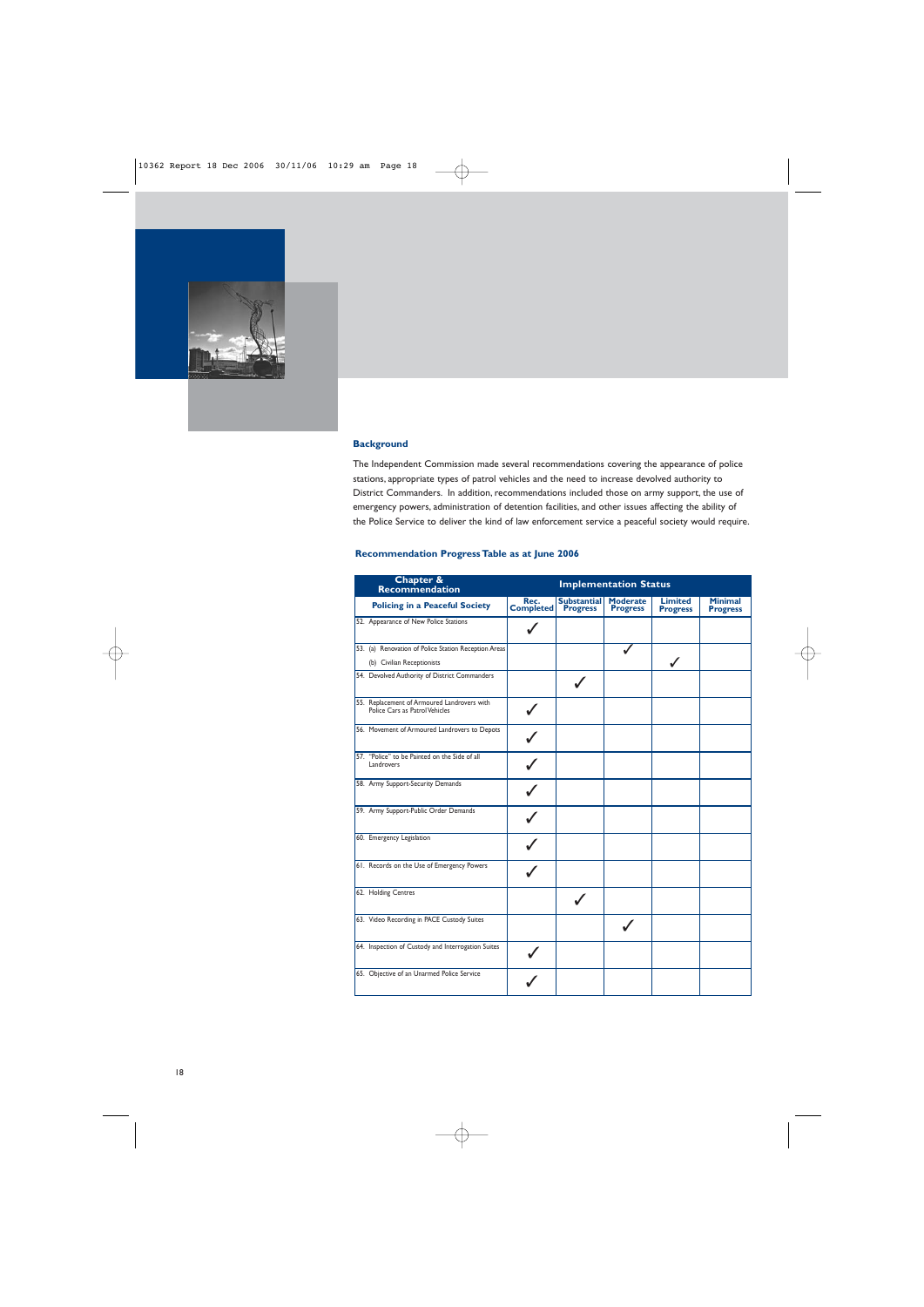# --**policing in a peaceful society**

#### **Remaining Recommendations**

## **Recommendation 53: Appearance of Police Stations (Existing)**

Patten Recommendation:

53. Existing police stations should - subject to the security situation in their areas and to health and safety considerations - be progressively made less forbidding in appearance, more accessible to public callers and more congenial for those working in them.The public reception areas inside police stations should be made more welcoming, and civilian receptionists could replace police officers.

## **Lead Responsibility: NIO/Policing Board/Chief Constable**

## **Remaining Performance Indicators:**

- (5) Evidence of a plan or timetable to begin staffing the reception areas with civilian personnel replacing sworn officers.
- (6) Evidence of progress with staffing police station reception areas with civilian personnel.

## **Recommendation 54: Devolved Authority of District Commanders**

Patten Recommendation:

54. District police commanders should have discretion to decide in consultation with their local community how best to balance their resources between static posts and mobile patrols.

#### **Lead Responsibility: Chief Constable/District Commanders**

- (5) Evidence that District Commanders are accepting and exercising their devolved authority by inviting consultation with their respective District Policing Partnerships.
- (6) Evidence of the extent to which the District Policing Partnerships are accepting or declining invitations and opportunities to consult.
- (7) Evidence of District plans that take into account the information gathered in consultations with the local community, describe the method for determining and reaching a balance of resources dedicated to static and mobile patrols in the District and establish a timetable for implementation of the plan(s).
- (8) Evidence of actual patrol deployment in each District demonstrating a balance between static and mobile patrols.
- (9) Evaluations of the deployment strategies and recommended modifications to the plan.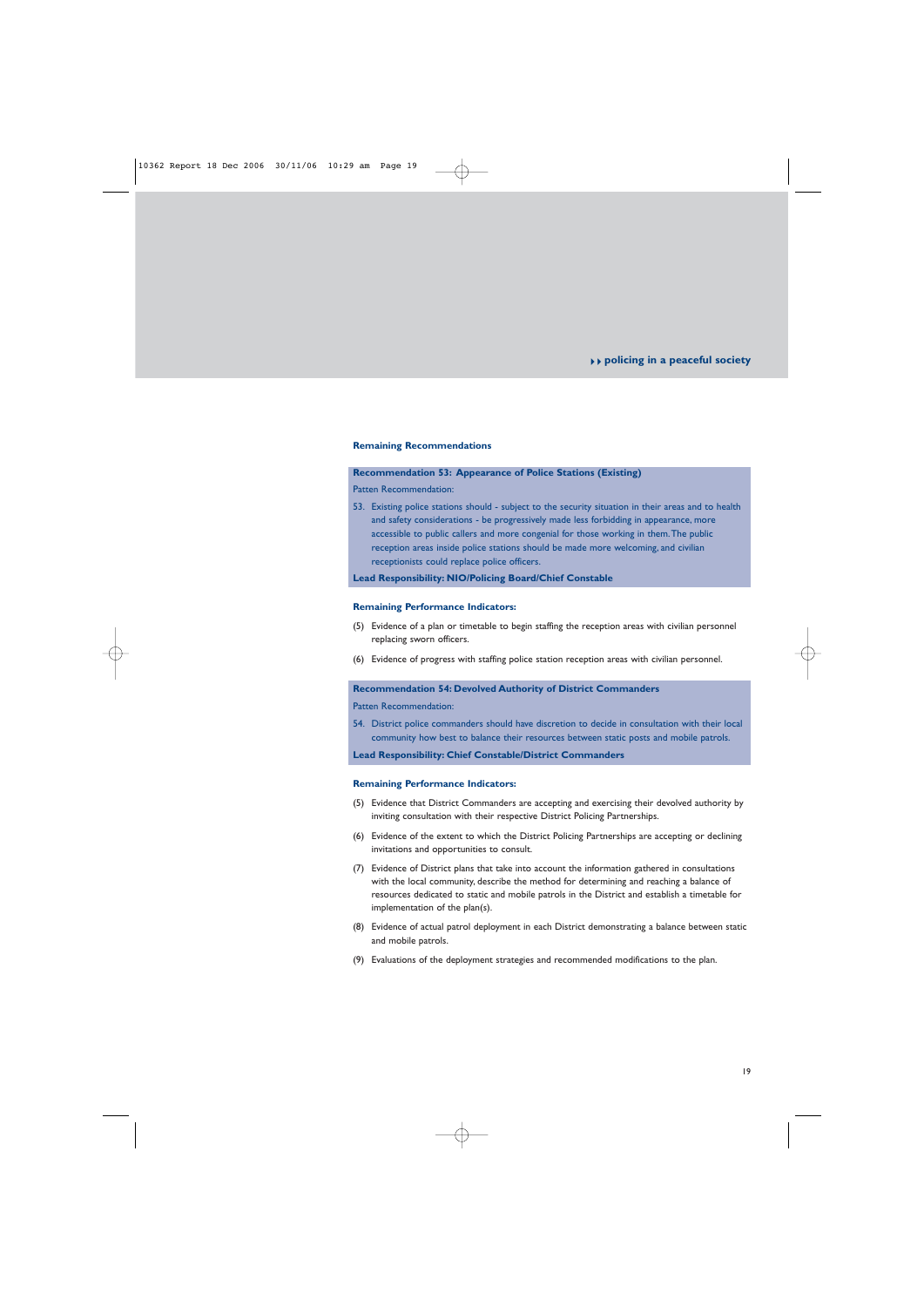

## **Recommendation 62: Holding Centres**

Patten Recommendation:

62. The three holding centres at Castlereagh, Gough barracks and Strand Road should be closed forthwith and all suspects should in future be detained in custody suites based in police stations.

**Lead Responsibility: NIO/Chief Constable**

## **Remaining Performance Indicator:**

(5) The issuance of authorisation for the design, building and/or refurbishment of police stations to accommodate custody suites as required and consistent with the scoping study and timetable.

# **Recommendation 63:Video Recording in PACE Custody Suites**

Patten Recommendation:

63. Video recording should be introduced into the PACE custody suites.

**Lead Responsibility: NIO/Chief Constable**

## **Remaining Performance Indicator:**

(6) Evidence of authorisation for the evaluation, purchase, and installation of video equipment into custody suites.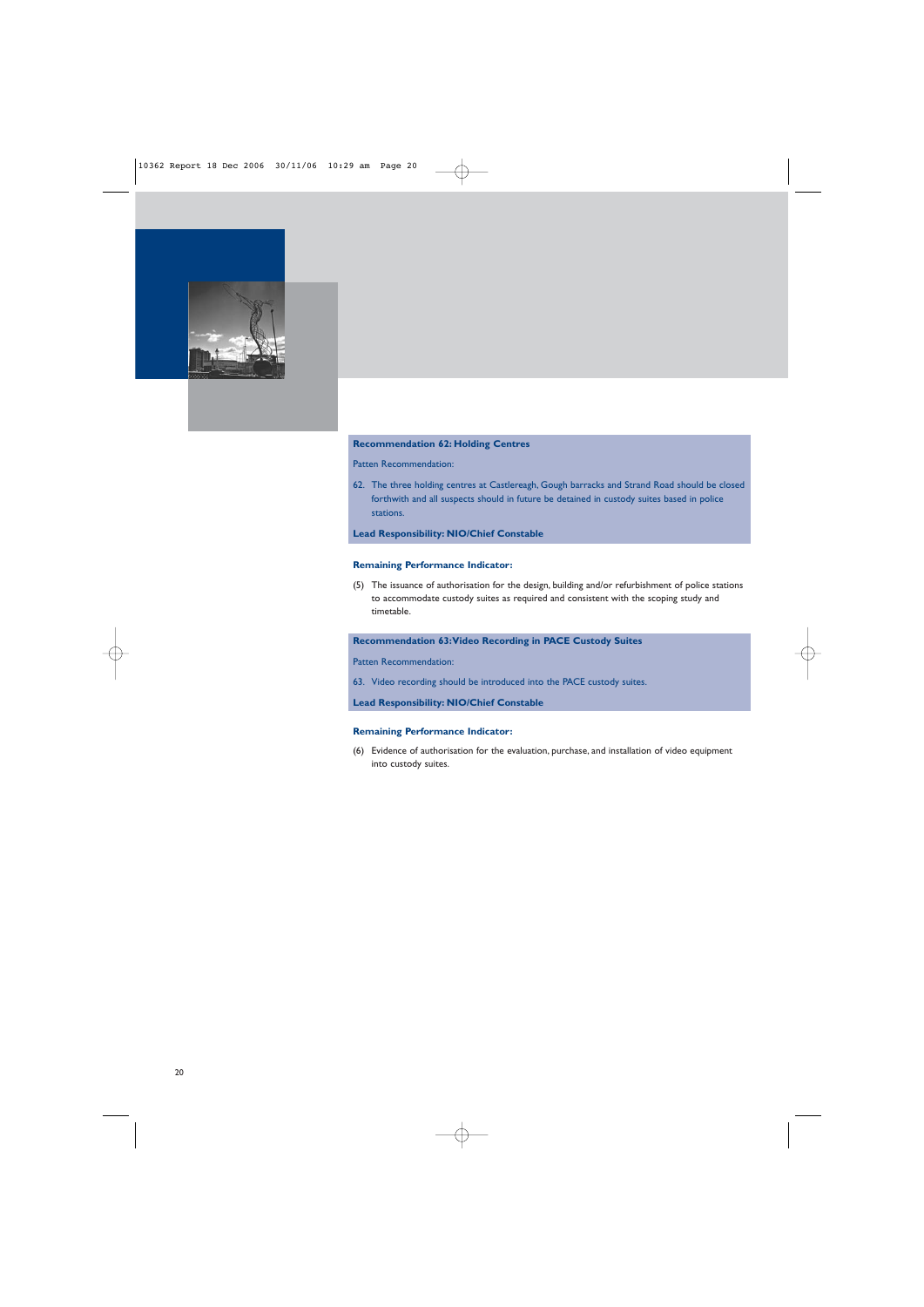--**public order policing**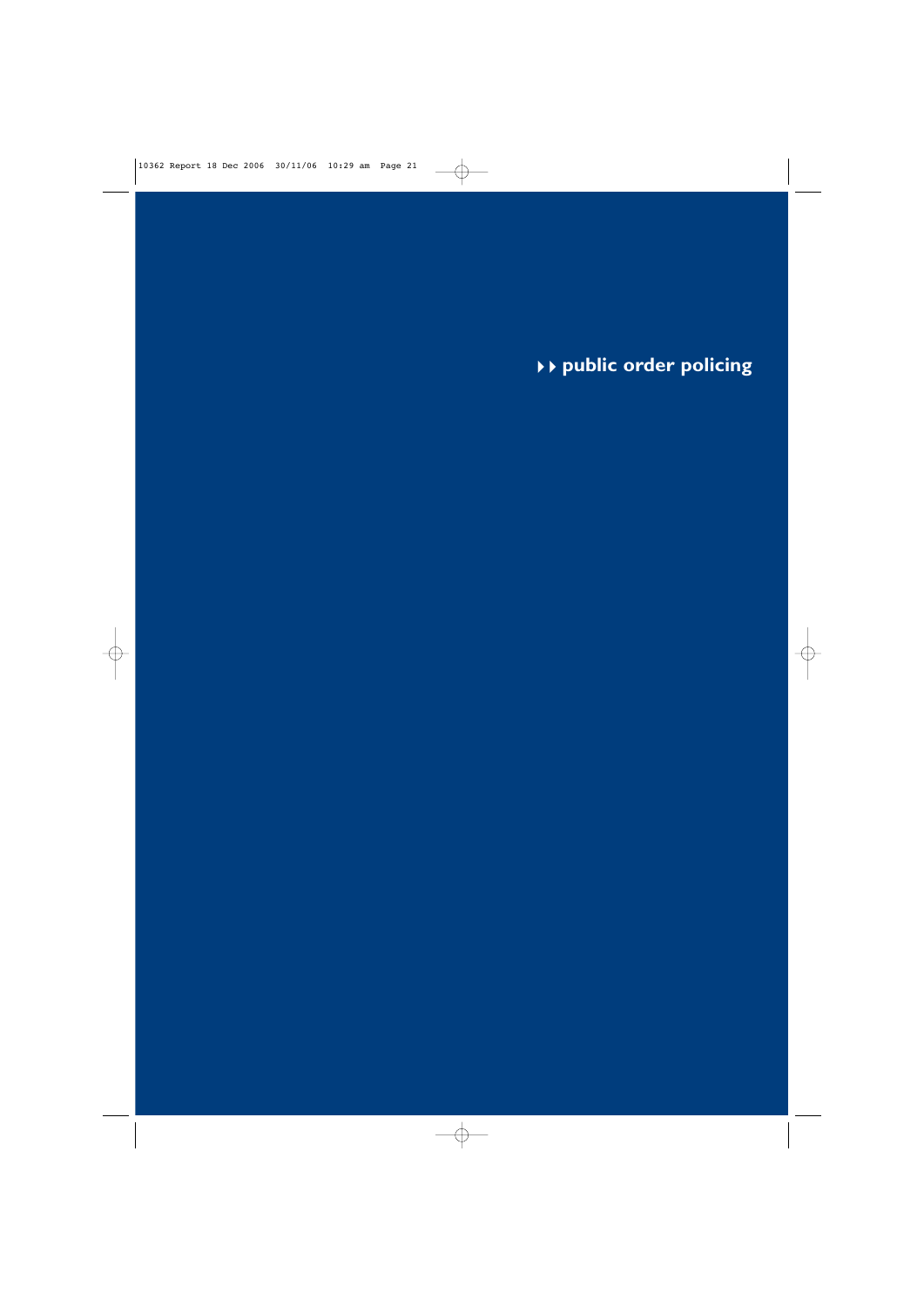

The Independent Commission recognised that the public order policing experience of Northern Ireland's Police Service differed significantly from that of any other police force. It therefore saw the need for research into other tactical and strategic ways with which to address recurring public order situations. In addition, the Independent Commission made several recommendations that covered the role of the army, the establishment of a parade partnership and marshal training, and for identifying equipment that might be utilised by the Police Service to better deal with public order situations and other emergencies.

## **Recommendation Progress Table as at June 2006**

| Chapter &<br><b>Recommendation</b>                                                                           | <b>Implementation Status</b> |                                |                                    |                                   |                                   |
|--------------------------------------------------------------------------------------------------------------|------------------------------|--------------------------------|------------------------------------|-----------------------------------|-----------------------------------|
| <b>Public Order Policing</b>                                                                                 | Rec.<br><b>Completed</b>     | Substantial<br><b>Progress</b> | <b>Moderate</b><br><b>Progress</b> | <b>Limited</b><br><b>Progress</b> | <b>Minimal</b><br><b>Progress</b> |
| 66. Public Order Emergencies                                                                                 |                              |                                |                                    |                                   |                                   |
| 67. Provision of Marshals by Organisers of Parades                                                           |                              |                                |                                    |                                   |                                   |
| 68. Development of Marshal Training                                                                          |                              |                                |                                    |                                   |                                   |
| 69. Investment in Research into Alernatives to PBRs                                                          |                              |                                |                                    |                                   |                                   |
| 70. Police to be Equipped with a Broader Range of<br>Public Order Equipment                                  |                              |                                |                                    |                                   |                                   |
| 71. Use of PBRs                                                                                              |                              |                                |                                    |                                   |                                   |
| 72. Police Officers' Identification Numbers                                                                  |                              |                                |                                    |                                   |                                   |
| 73. Monitoring of Police Performance in Public<br>Order Situations by Policing Board and Police<br>Ombudsman |                              |                                |                                    |                                   |                                   |
| 74. Guidance Governing Deployment and Use of<br><b>PBRs</b>                                                  |                              |                                |                                    |                                   |                                   |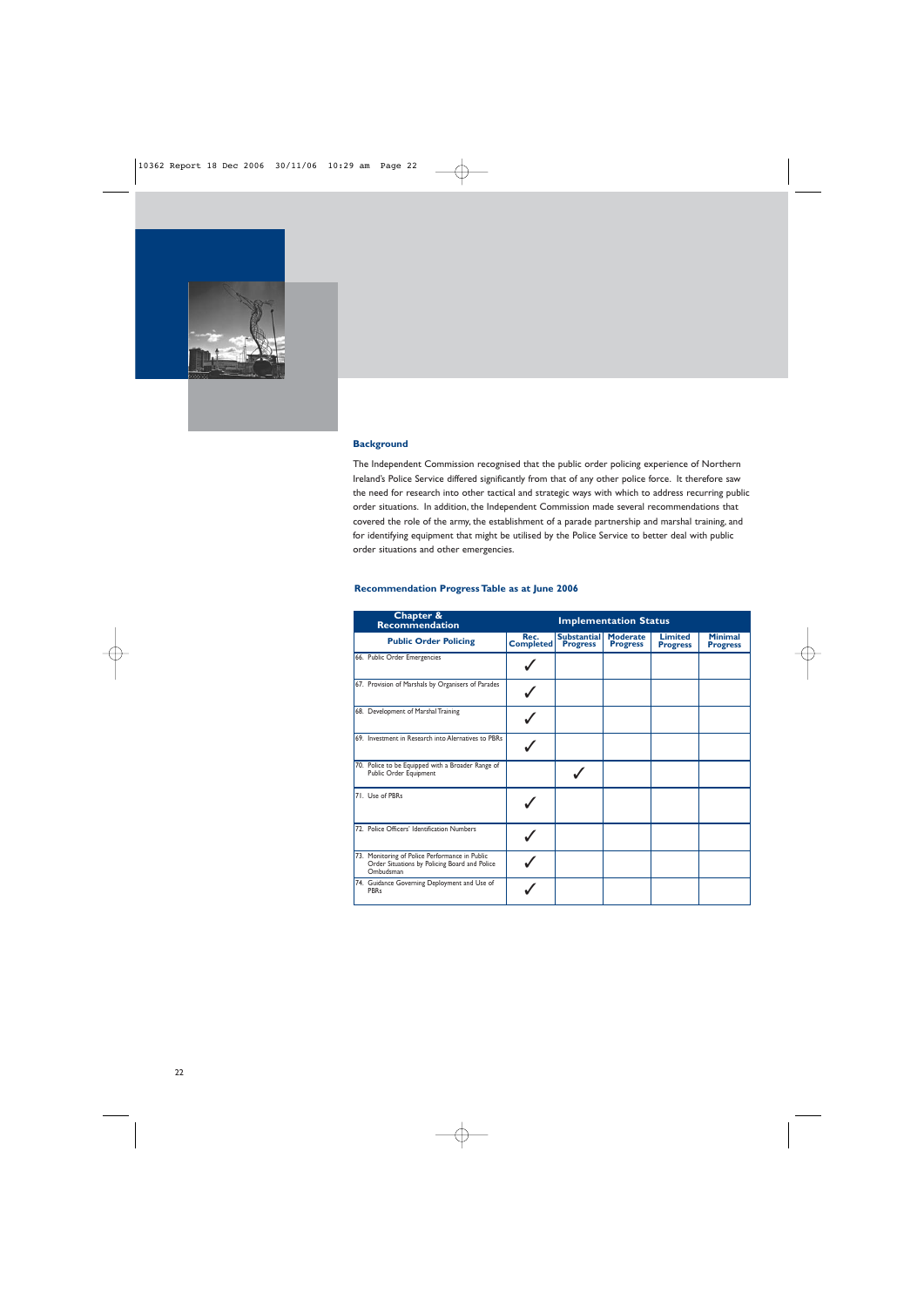# **Recommendation 70: Public Order Equipment (Broader Range of Equipment)**

Patten Recommendation:

70. The police should be equipped with a broader range of public order equipment than the RUC currently possess, so that a commander has a number of options at his/her disposal which might reduce reliance on, or defer resort to, the PBR.

**Lead Responsibility: NIO/Policing Board/Chief Constable**

Note This recommendation has been implemented by the issuance of the last N1O research report and will be reported on in our May of 2007 report.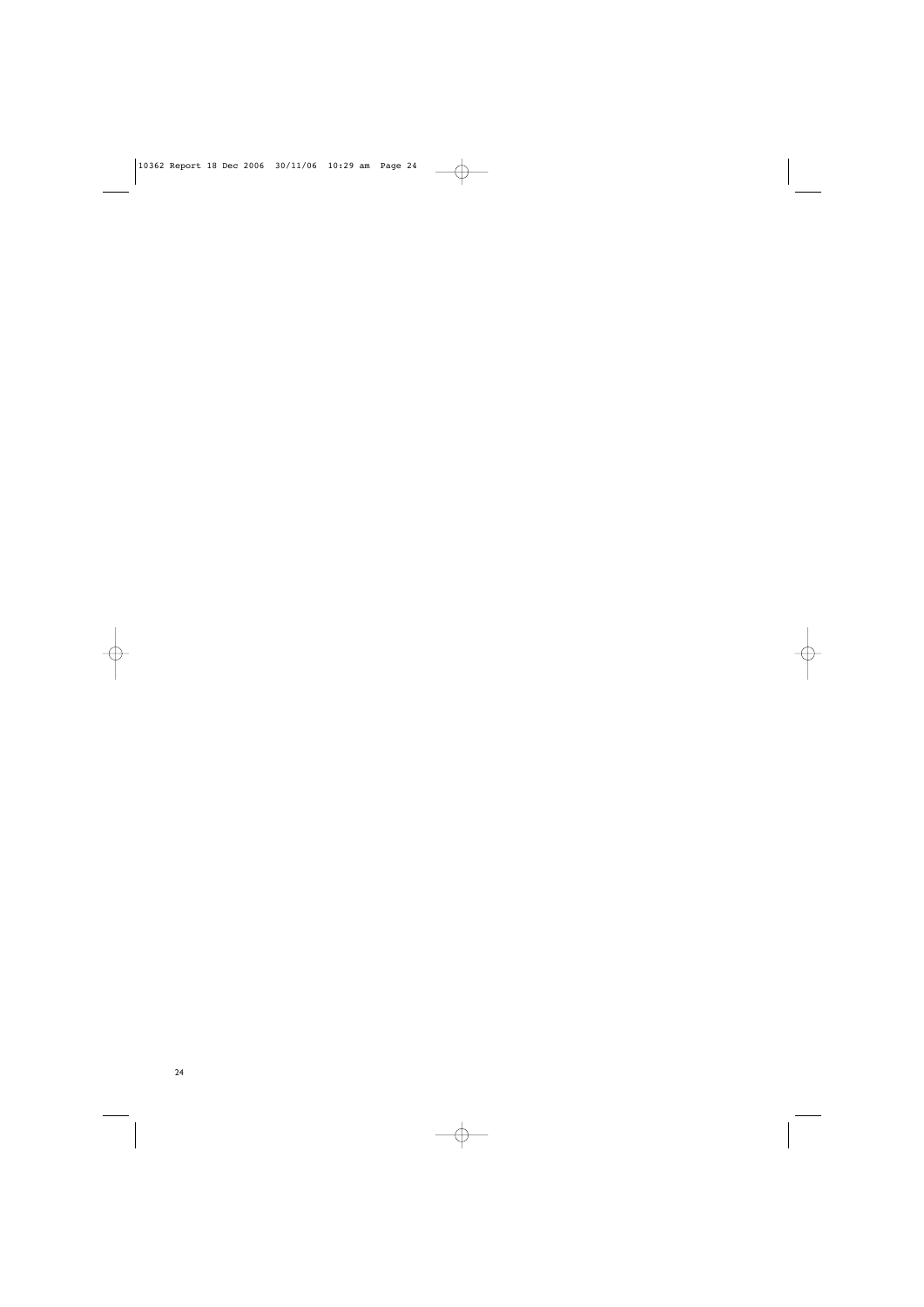--**management and personnel**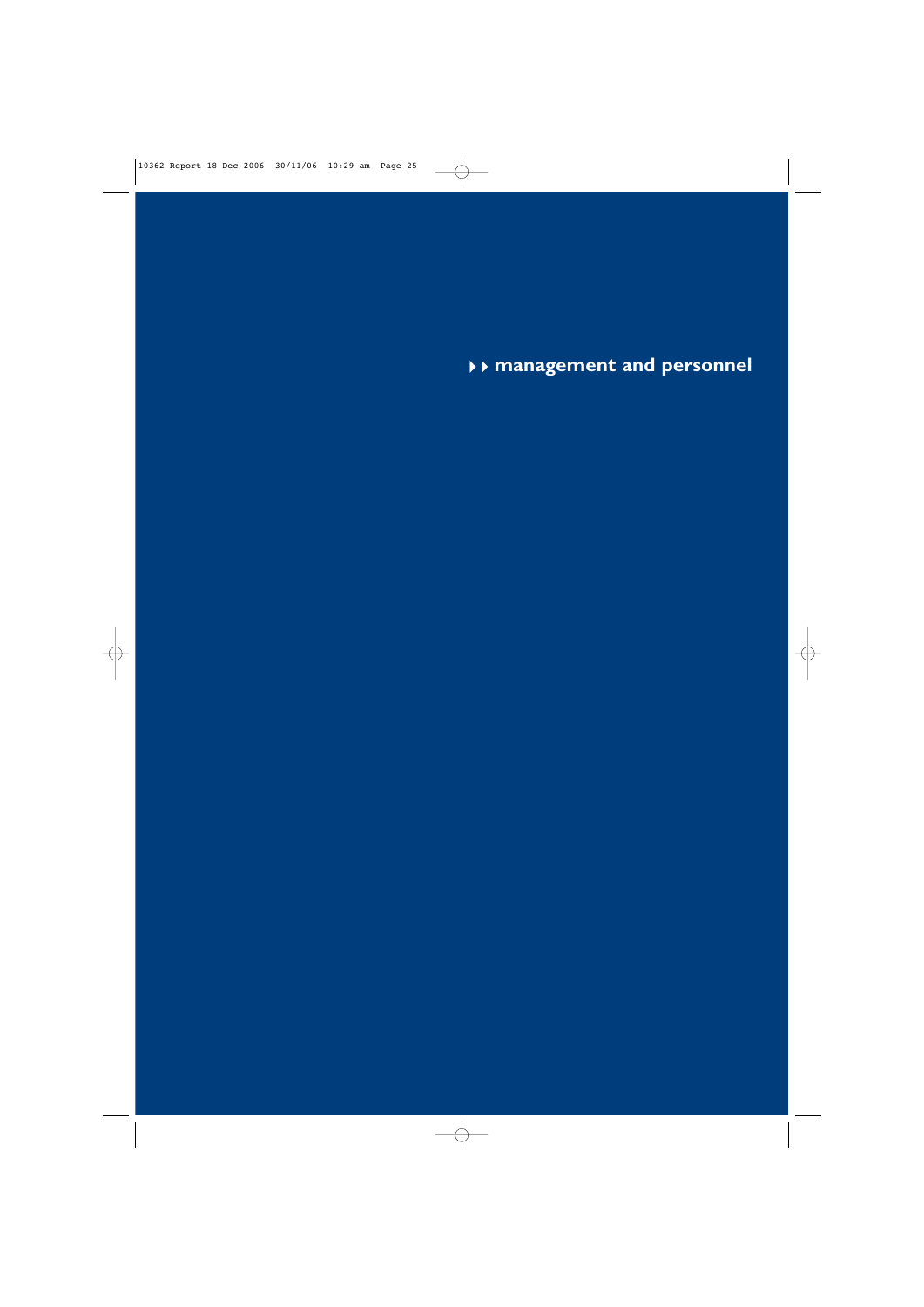

The Independent Commission called for extensive change to the management style of the Police Service, including devolving authority to district levels, enhancing the internal accountability structure, reducing lengths of tenure in specialised positions such as public order and security duties, and a more comprehensive sickness absence programme. Further recommendations proposed a rigorous programme of civilianisation to release uniformed police officers for patrol duties, as well as various other efficiency measures.

## **Recommendation Progress Table as at June 2006**

| <b>Chapter &amp; Recommendation</b><br><b>Implementation Status</b> |                                                            |                   |                                |                      |                                   |                                   |
|---------------------------------------------------------------------|------------------------------------------------------------|-------------------|--------------------------------|----------------------|-----------------------------------|-----------------------------------|
|                                                                     | <b>Management &amp; Personnel</b>                          | Rec.<br>Completed | <b>Substantial</b><br>Progress | Moderate<br>Progress | <b>Limited</b><br><b>Progress</b> | <b>Minimal</b><br><b>Progress</b> |
|                                                                     | 75. Police Management of Change                            |                   |                                |                      |                                   |                                   |
|                                                                     | 76. Devolved Authority of District Commanders              |                   |                                |                      |                                   |                                   |
|                                                                     | 77. Police Appraisal System                                |                   |                                |                      |                                   |                                   |
|                                                                     | 78. Accountability of District Commanders                  |                   |                                |                      |                                   |                                   |
|                                                                     | 79. Automated Trend Identification for Complaints          |                   |                                |                      |                                   |                                   |
|                                                                     | 80. Use of Trend Information                               |                   |                                |                      |                                   |                                   |
|                                                                     | 81. Random Checks on Officers' Behaviour                   |                   |                                |                      |                                   |                                   |
|                                                                     | 82. Ensuring High Ethical Standards                        |                   |                                |                      |                                   |                                   |
|                                                                     | 83. Tenure Policy on Police Postings                       |                   |                                |                      |                                   |                                   |
|                                                                     | 84. Officers Injured on Duty                               |                   |                                |                      |                                   |                                   |
|                                                                     | 85. Policy for Management of Long-Term Sickness<br>Absence |                   |                                |                      |                                   |                                   |
|                                                                     | 86. Detailed Review of Sickness Absence                    |                   |                                |                      |                                   |                                   |
|                                                                     | 87. New Police Fund                                        |                   |                                |                      |                                   |                                   |
|                                                                     | 88. Funding for Widows' Association                        |                   |                                |                      |                                   |                                   |
|                                                                     | 89. Replacement of Assistant Chief Constables              |                   |                                |                      |                                   |                                   |
|                                                                     | 90. Rigorous Programme of Civilianisation                  |                   |                                |                      |                                   |                                   |
|                                                                     | 91. Review of Police Support Services                      |                   |                                |                      |                                   |                                   |
|                                                                     | 92. Comprehensive Audit of Police Estate                   |                   |                                |                      |                                   |                                   |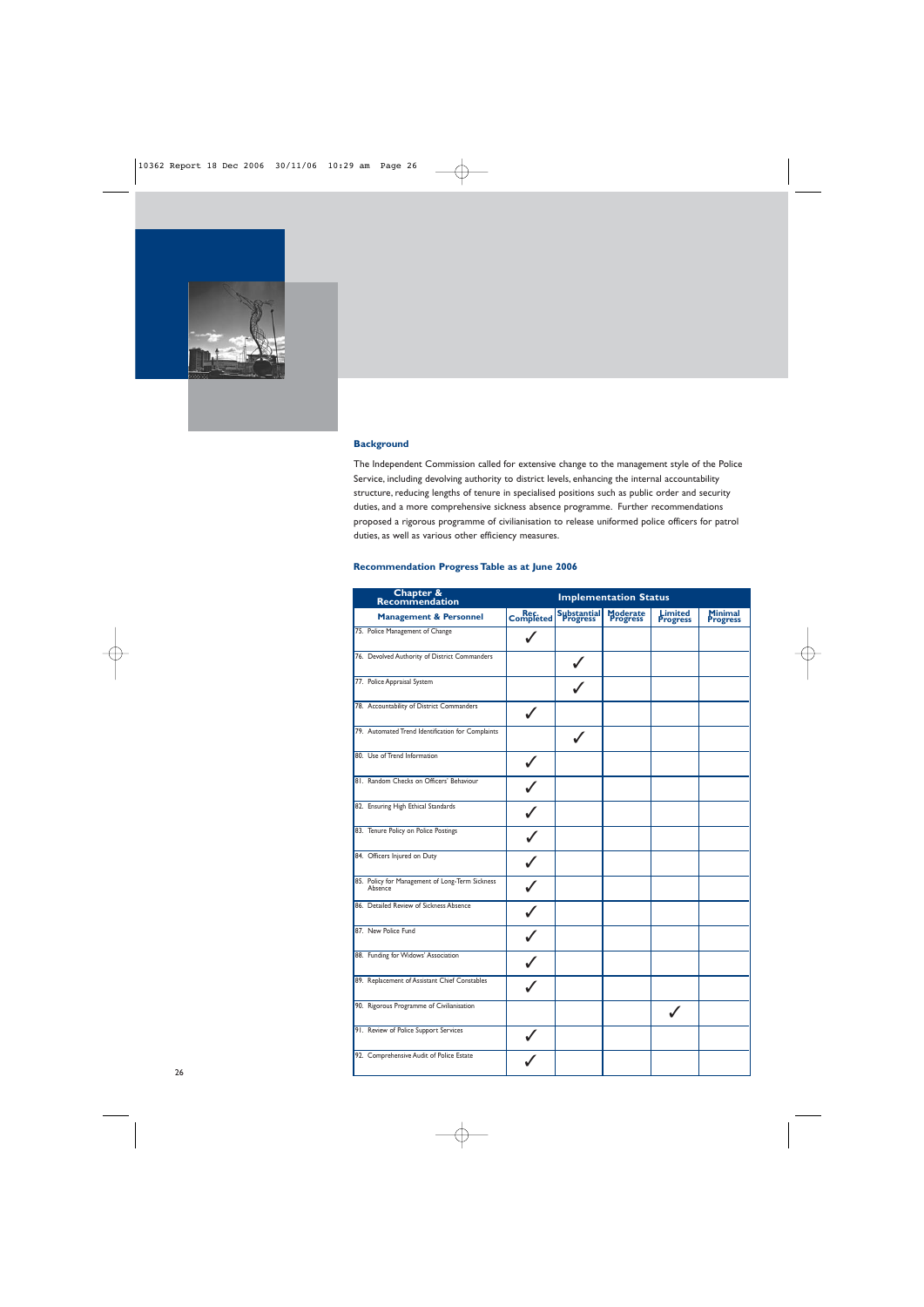# --**management and personnel**

#### **Remaining Recommendations**

## **Recommendation 76: Devolved Authority of District Commanders**

Patten Recommendation:

76. District commanders should have fully devolved authority over the deployment of personnel (officer and civilian) within their command, devolved budgets (including salary budgets), authority to purchase a range of goods and services, and to finance local policing initiatives. They should reach service level agreements with all headquarter support departments.

**Lead Responsibility: Chief Constable/District Commanders**

## **Remaining Performance Indicators:**

- (7) The existence of service level agreements governing the relationship and respective responsibilities of District Commanders and the appropriate Headquarters support departments.
- (8) Evidence of the full implementation of this recommendation.

# **Recommendation 77: Police Appraisal System**

Patten Recommendation:

77. It should be a high priority of management to ensure that the appraisal system is fully effective.This system should be used as part of the promotion and selection process. An officer's capacity for change should be assessed and should also be taken into account in the promotion and selection process.

## **Lead Responsibility: Chief Constable**

## **Remaining Performance Indicators:**

- (4) Documentation reflecting the assurance that a factor or factors will be included in the new appraisal system requiring officers to be assessed on their performance in introducing, managing and adapting to change, and consistent with other recommendations in the Patten Report.
- (5) Evidence of a communication plan directed to all members of the police service to ensure an appreciation of the goals, methods and procedures of the new appraisal system.

**Recommendation 79:Trend Information on Complaints (Automated Trend System)** Patten Recommendation:

79. An automated trend identification system for complaints should be introduced.

**Lead Responsibility: Ombudsman/Chief Constable/Policing Board**

Note This recommendation has been initially satisfied and will be subject to final verification and reporting in May of 2007.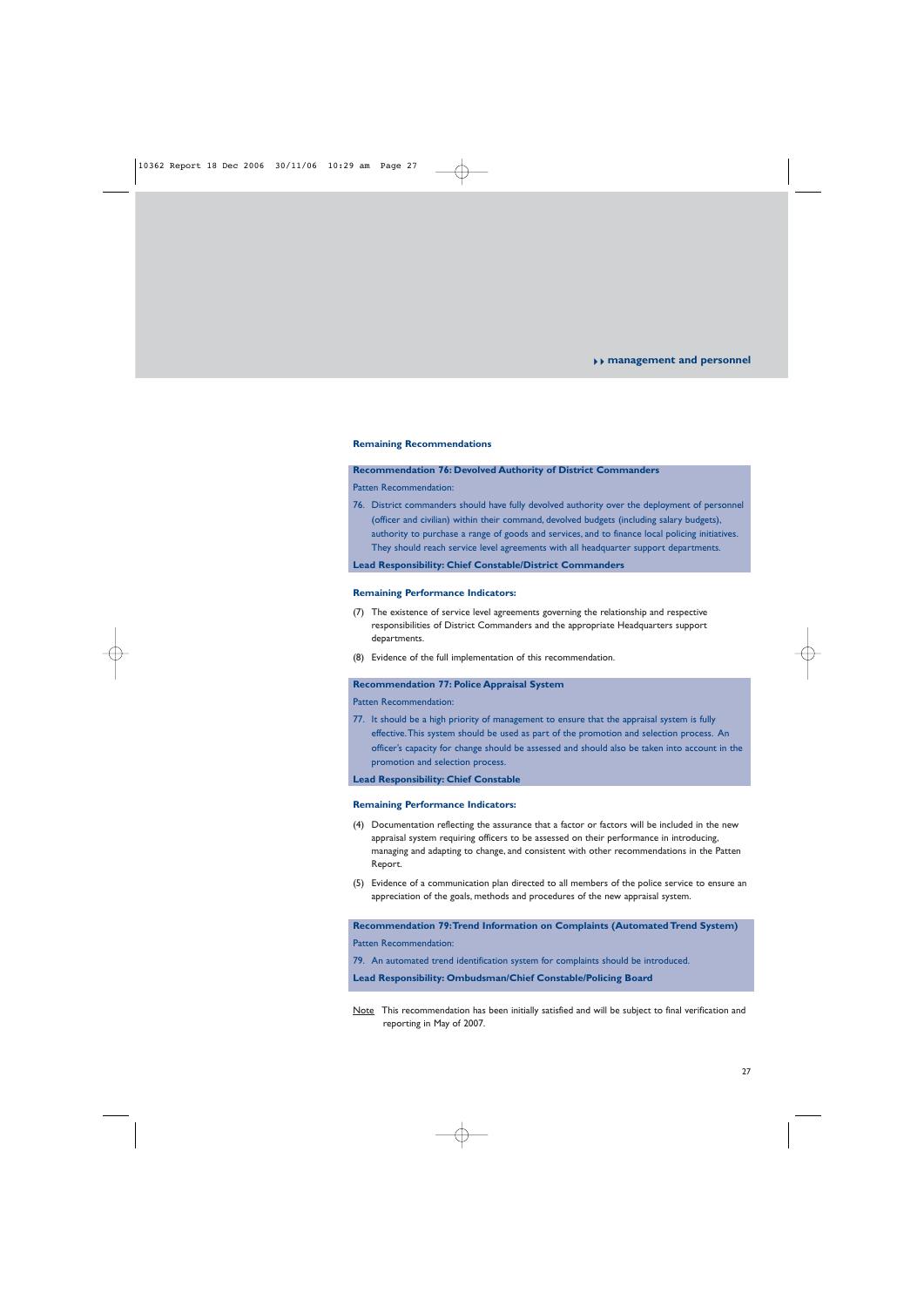

# **Recommendation 90: Efficiency Initiatives**

Patten Recommendation:

90. There should be a rigorous programme of civilianisation of jobs which do not require police powers, training or experience, exceptions being made only when it can be demonstrated that there is a good reason for a police officer to occupy the position.

**Lead Responsibility: Policing Board/Chief Constable**

- (4) Evidence of a plan with target dates to implement a rigorous programme of civilianisation of jobs which do not require police powers, training or experience, including prescriptive definitions of conditions where there is good reason for a police officer to occupy the position.
- (6) A plan for implementing decisions including time estimates for position conversion and provision for a process of prioritisation of staffing actions.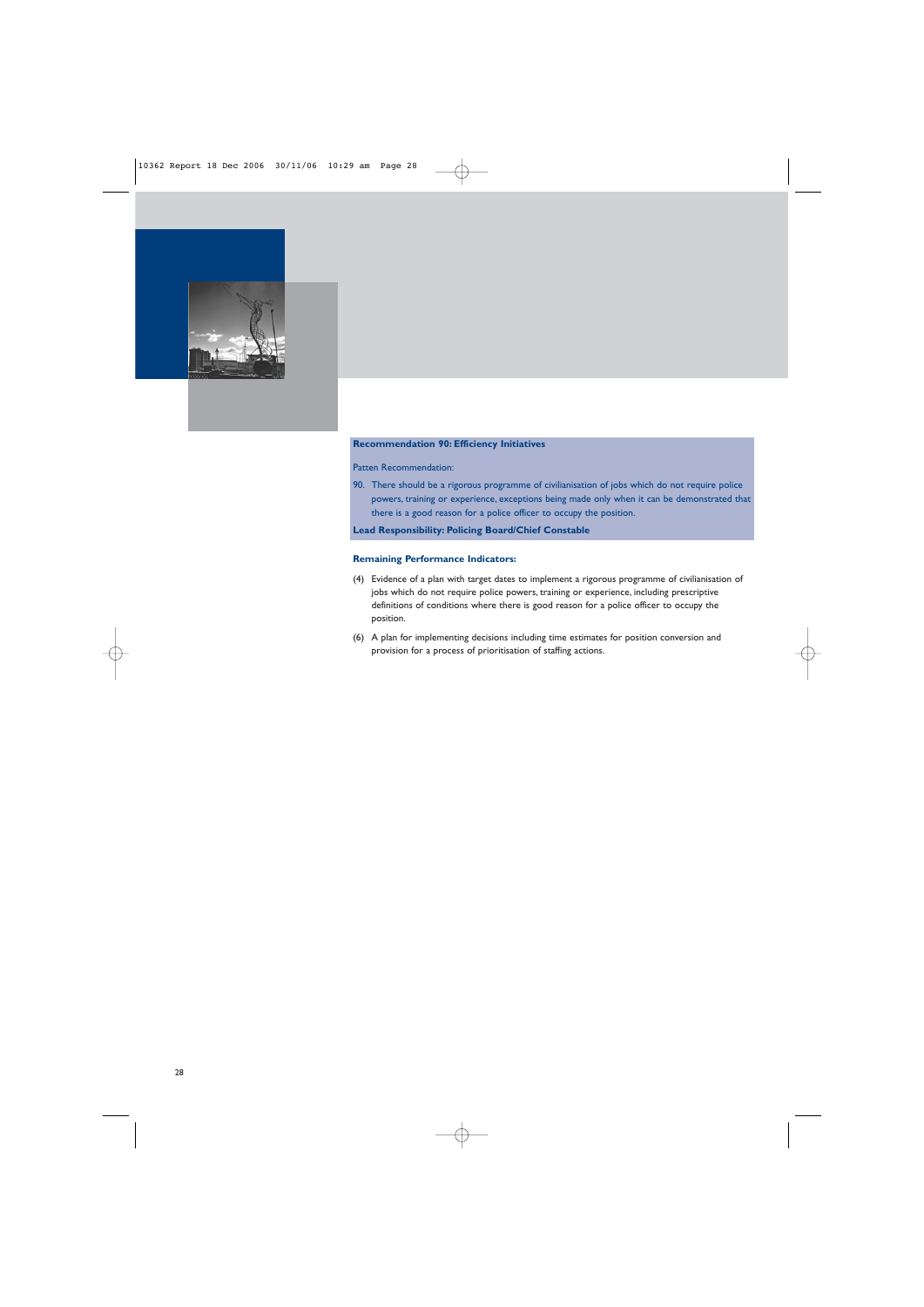--**information technology**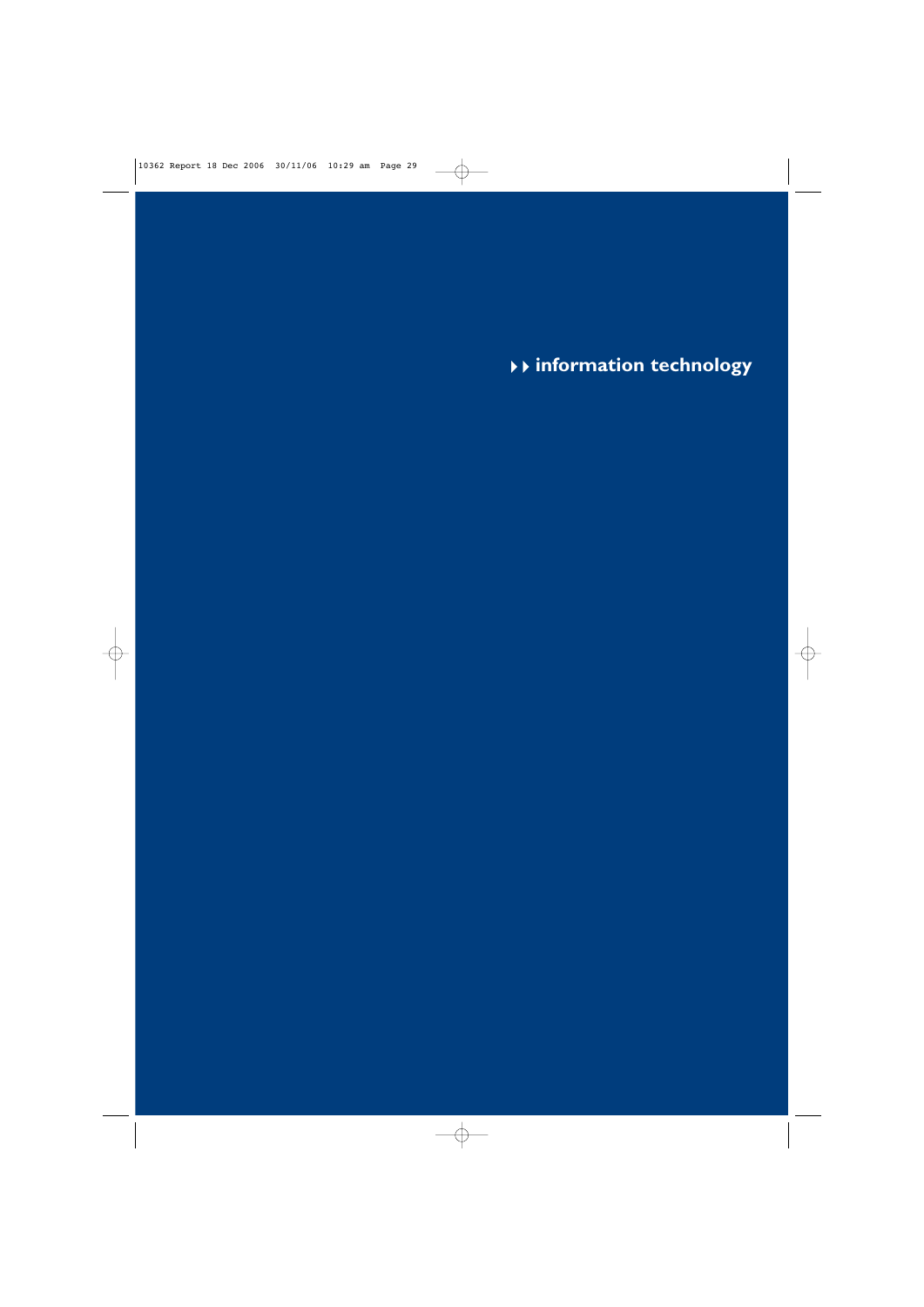

The Independent Commission recommended an urgent, independent and in-depth strategic review of the use of information technology in policing. Ambitious and far-reaching objectives were proposed to devise a properly resourced plan that would place the Police Service at the forefront of law enforcement technology within 3 to 5 years.

## **Recommendation Progress Table as at June 2006**

| Chapter &<br><b>Recommendation</b>    | <b>Implementation Status</b>      |                        |                 |                                   |                                   |
|---------------------------------------|-----------------------------------|------------------------|-----------------|-----------------------------------|-----------------------------------|
| <b>Information Technology</b>         | Rec.<br><b>Completed</b> Progress | Substantial   Moderate | <b>Progress</b> | <b>Limited</b><br><b>Progress</b> | <b>Minimal</b><br><b>Progress</b> |
| 93. Development of Police IT Strategy |                                   |                        |                 |                                   |                                   |

#### **Remaining Recommendation**

## **Recommendation 93: Development of Police IT Strategy**

Patten Recommendation:

93. There should be an urgent, independent, and in-depth strategic review of the use of information technology (IT) in policing. It should benchmark the Northern Ireland police against police services in the rest of the world and devise a properly resourced strategy that places them at the forefront of law enforcement technology within 3 to 5 years. It should be validated by independent assessment.The strategy should deliver fully integrated technology systems that are readily accessible to all staff, and should take advantage of the best analytical and communications systems currently available. Users of the technology should play a key part in devising the strategy, and in assessing its implementation.

# **Lead Responsibility: NIO/Chief Constable/Policing Board**

- (8) Evidence that the new system will support the needs of the Chief Constable and Deputy Chief Constable, the Assistant Chief Constables and District Commanders.
- (9) A user education plan reflected in short term plans for implementation on a specified time schedule.
- (10) A service level agreement with Training Branch setting out what the Branch is expected to deliver to the Department.
- (13) Evidence of implementation of the strategy over 3-5 year period.
- (14) The provision for regular and periodic surveys of user groups to identify problems, both technical and related to user accessibility and satisfaction, and the identification of system enhancements.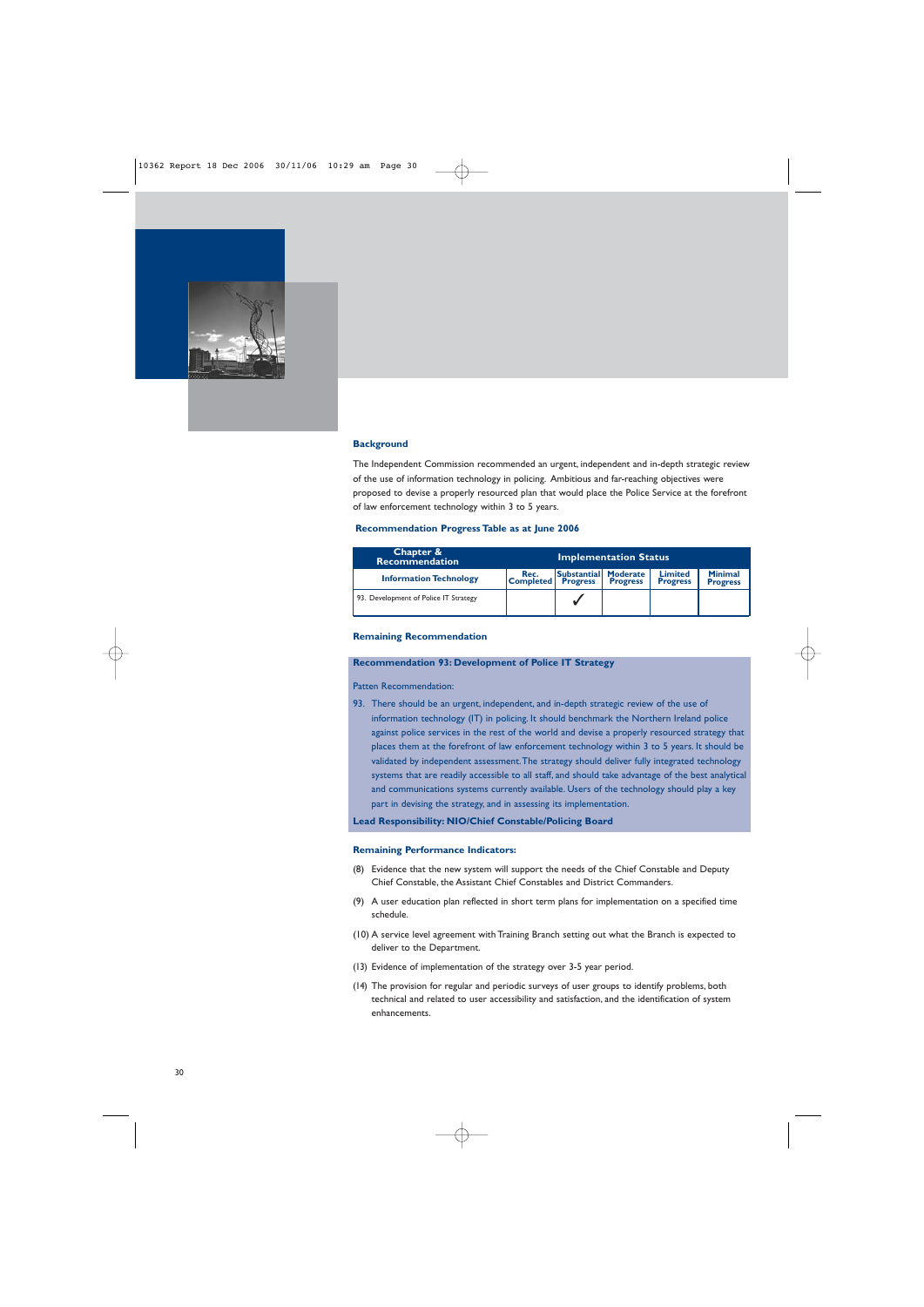--**structure of the police service**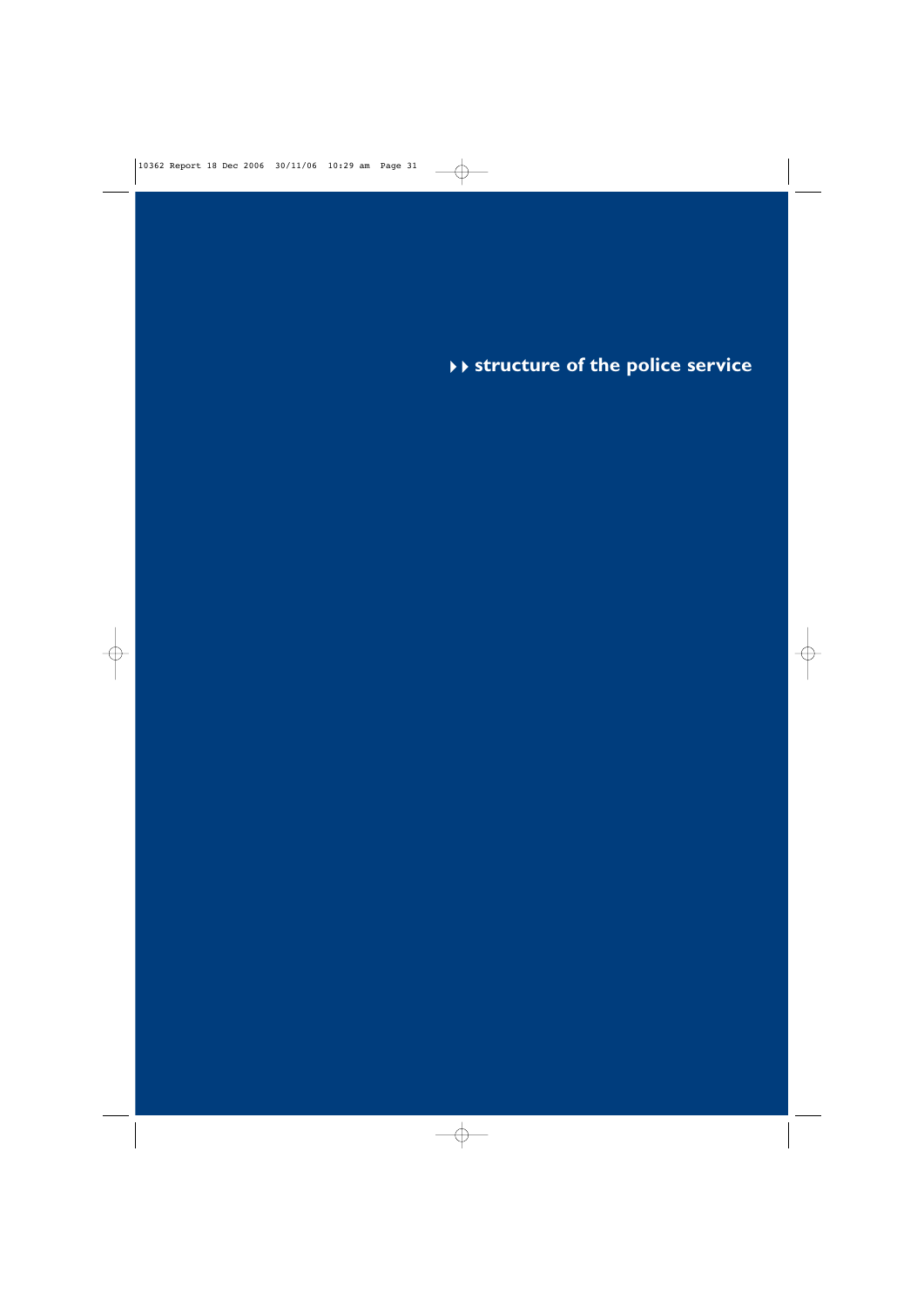

The Independent Commission recommended restructuring to encourage and facilitate policing with the community, including de-layering of the operational command organisation and a slimmer structure for Headquarters. Recommendations also called for the significant delegation of authority to District Commanders, including control over a devolved budget and all police resources within their district. Particularly important was the proposal of an amalgamated command for Special Branch and Crime Branch, in order to improve the organisation's ability to deal with rising levels of violent and organised crime. Also recommended was a substantial reduction in the number of officers engaged in security work. Other recommendations proposed the phasing out of the Full Time Reserve and the concomitant enlargement of the Part Time Reserve.

| <b>Recommendation Progress Table as at June 2006</b> |  |  |  |  |
|------------------------------------------------------|--|--|--|--|
|------------------------------------------------------|--|--|--|--|

| Chapter &<br><b>Recommendation</b>                                                       | <b>Implementation Status</b> |                                       |                                    |                                   |                                   |
|------------------------------------------------------------------------------------------|------------------------------|---------------------------------------|------------------------------------|-----------------------------------|-----------------------------------|
| <b>Structure of the Police Service</b>                                                   | Rec.<br><b>Completed</b>     | <b>Substantial</b><br><b>Progress</b> | <b>Moderate</b><br><b>Progress</b> | <b>Limited</b><br><b>Progress</b> | <b>Minimal</b><br><b>Progress</b> |
| 94. Creation New District Commands                                                       |                              |                                       |                                    |                                   |                                   |
| 95. Each District Command to be Headed by a<br>Superintendent and Sufficiently Resourced |                              |                                       |                                    |                                   |                                   |
| 96. Removal of Divisional Layer of Management at<br>HO                                   |                              |                                       |                                    |                                   |                                   |
| 97. Reorganisation of Police Headquarters                                                |                              |                                       |                                    |                                   |                                   |
| 98. Amalgamation of Special Branch and Crime<br><b>Branch</b>                            |                              |                                       |                                    |                                   |                                   |
| 99. Reduction of Numbers Engaged in Security<br>Work                                     |                              | J                                     |                                    |                                   |                                   |
| 100. Informing District Commanders about Security<br>Operations                          |                              |                                       |                                    |                                   |                                   |
| 101. Amalgamation of Support Units of Special<br><b>Branch</b>                           |                              |                                       |                                    |                                   |                                   |
| 102. Police Postings in Security Work                                                    |                              |                                       |                                    |                                   |                                   |
| 103. Phasing Out of Full Time Reserve*                                                   |                              |                                       |                                    |                                   |                                   |
| 104. Enlargement of Part Time Reserve                                                    |                              |                                       |                                    |                                   |                                   |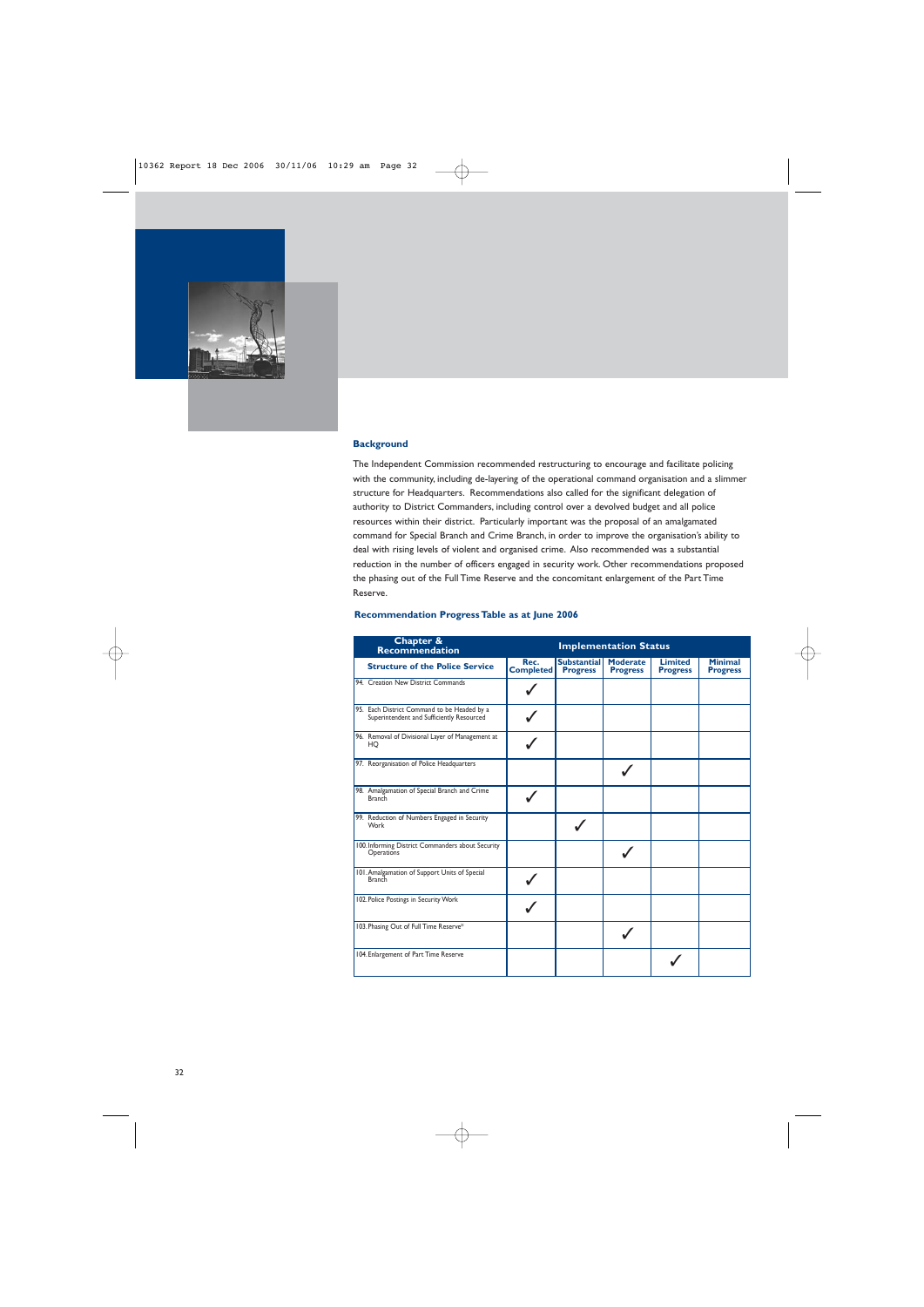# --**structure of the police service**

#### **Remaining Recommendations**

#### **Recommendation 97: Reorganisation of Police Headquarters**

Patten Recommendation:

97. There should be a slimmer structure at police headquarters - one that reflects the shift of focus towards community policing and the delegation of responsibility to district commanders, and permits a more rigorous and strategic approach to management.There should be no more than one Deputy Chief Constable.The number of Assistant Chief Officers should be reduced to six from the present twelve.The position of 'Deputy Assistant Chief Constable' should be deleted forthwith.The rank of Chief Superintendent should be phased out.

**Lead Responsibility: NIO/Chief Constable**

#### **Remaining Performance Indicators:**

- (2) A plan for reorganisation of Headquarters to produce a slimmer structure, reflecting a new focus on community policing and the devolution of authority to district commanders.
- (7) Evidence of accomplishments and the existence of goals and timelines on all incomplete matters, providing quantified reductions by rank and position.

## **Recommendation 99: Special Branch (Reduction of Officers)**

Patten Recommendation:

99. There should be a substantial reduction in the number of officers engaged in security work in the new, amalgamated command.

**Lead Responsibility: NIO/Chief Constable**

Note This recommendation has been technically satisfied in that PSNI numbers have reduced and the National Security function will be the responsibility of the Security Service (MI5) in late 2007.This will be reviewed in our final report in May of 2007.

**Recommendation 100: Informing District Commanders about Security Operations**

Patten Recommendation:

100. Security officers should be required to keep their district commanders well briefed on security activities in their districts, and district commanders should be fully consulted before security operations are undertaken in their district.

**Lead Responsibility: Chief Constable**

Note This recommendation has been satisfied and will be subject to final verification and reporting in May of 2007.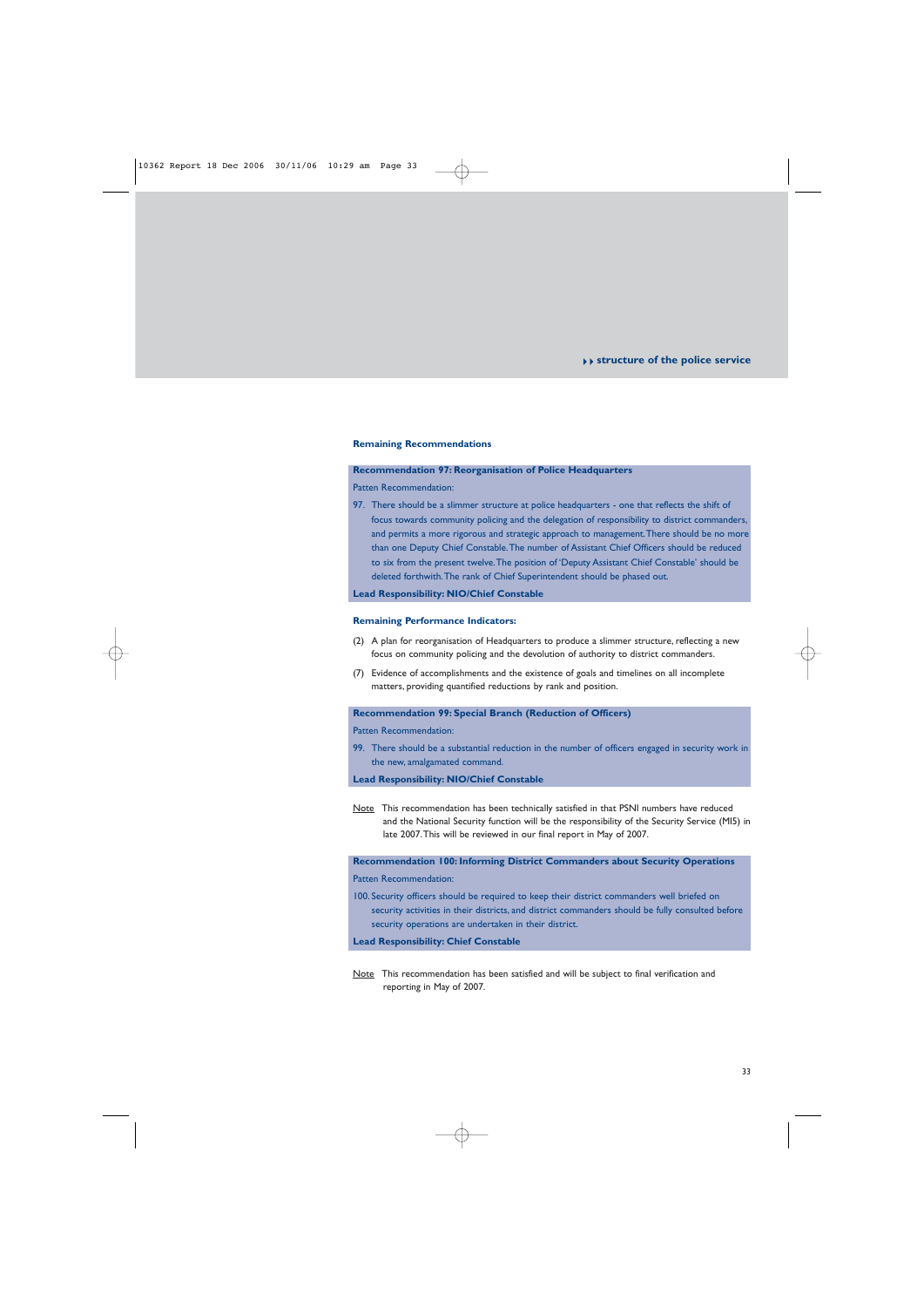

# **Recommendation 103: Phasing Out of Full Time Reserve**

Patten Recommendation:

103. The future police service should not include a Full Time Reserve.

**Lead Responsibility: NIO/Chief Constable**

## **Remaining Performance Indicator:**

(7) Evidence of the implementation of this recommendation.

# **Recommendation 104: Enlargement of the Part Time Reserve**

Patten Recommendation:

104. There should be an enlarged Part Time Reserve of up to 2,500 officers, the additional recruits to come from those areas in which there are currently very few reservists or none at all.

**Lead Responsibility: NIO/Chief Constable**

## **Remaining Performance Indicator:**

(2) Evidence of a plan to enlarge the Part Time Reserve of up to 2,500 officers, locally recruited to include every neighbourhood in Northern Ireland, including a large proportion of women officers.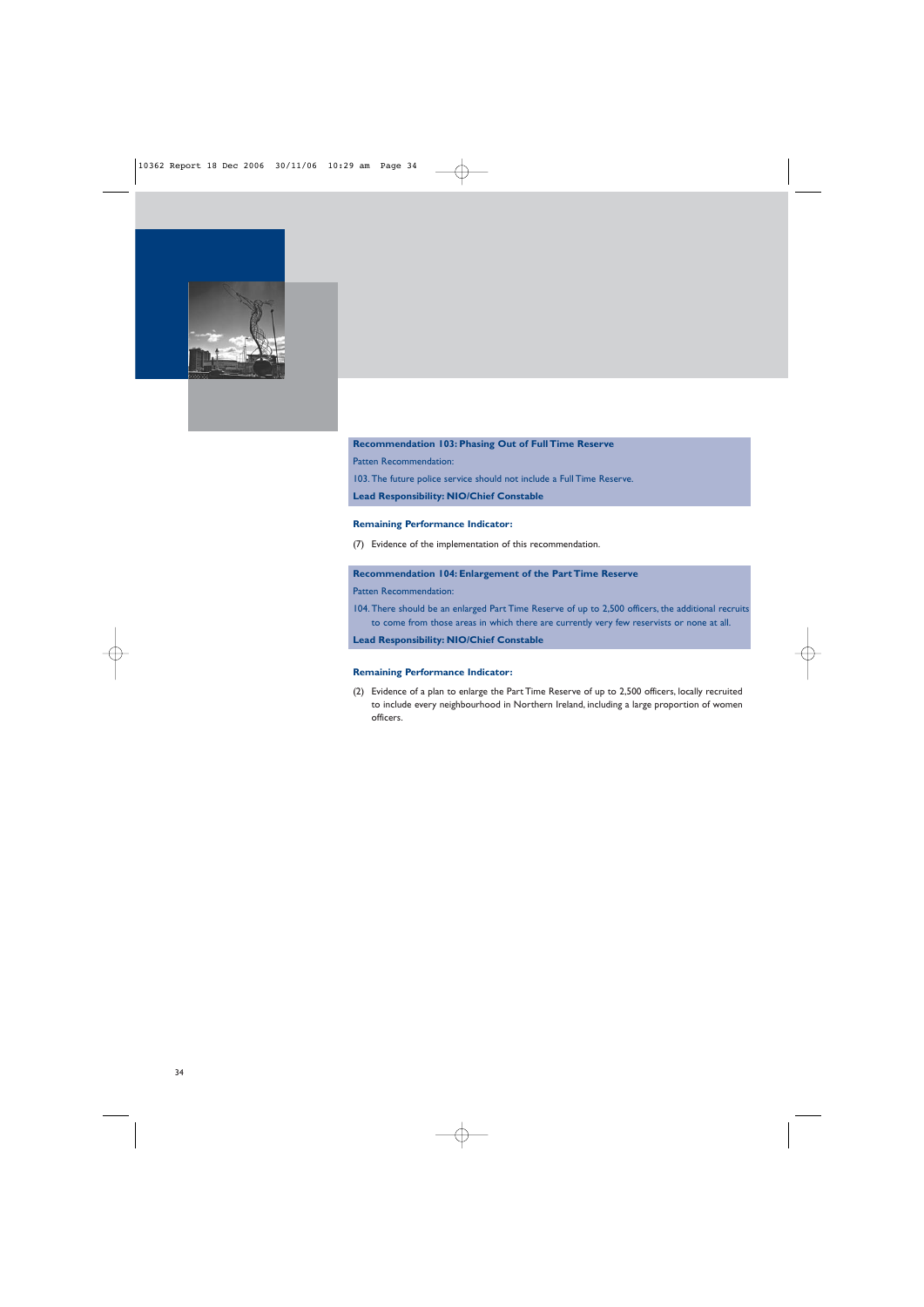--**size of the police service**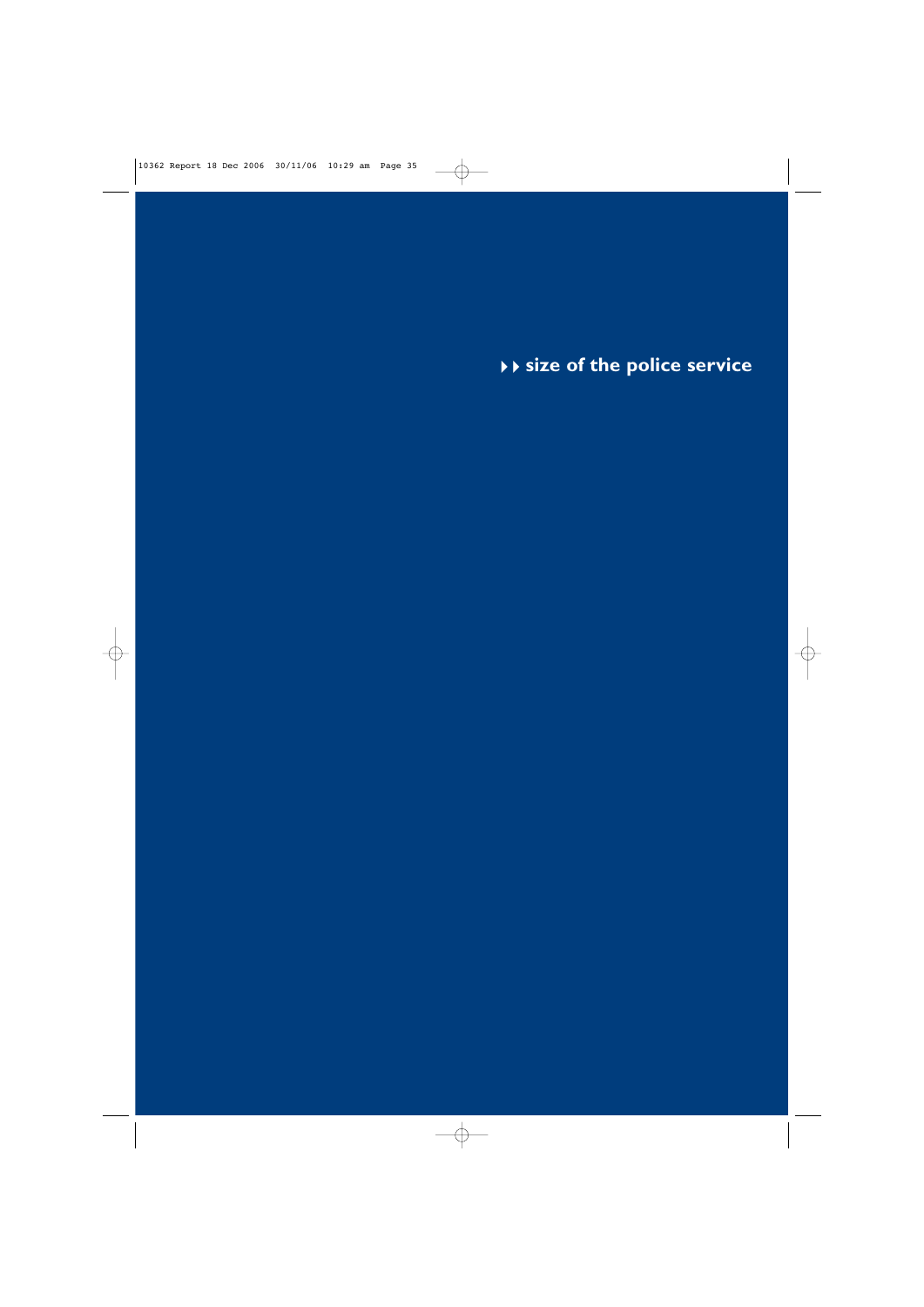

The Independent Commission compared the strength of Northern Ireland's Police Service with those of police services in the rest of the United Kingdom and Ireland, and recommended that if the security situation did not significantly deteriorate the Police Service be reduced in size over the succeeding 10 years. The model proposed included an initial downsizing over three years through an early retirement or severance programme, and a phasing out of the Full Time Reserve.

#### **Recommendation Progress Table as at June 2006**

| Chapter &<br><b>Recommendation</b>                                                                                             | <b>Implementation Status</b> |                                       |                             |                                   |                                   |
|--------------------------------------------------------------------------------------------------------------------------------|------------------------------|---------------------------------------|-----------------------------|-----------------------------------|-----------------------------------|
| <b>Size of the Police Service</b>                                                                                              | Rec.<br><b>Completed</b>     | <b>Substantial</b><br><b>Progress</b> | Moderate<br><b>Progress</b> | <b>Limited</b><br><b>Progress</b> | <b>Minimal</b><br><b>Progress</b> |
| 105. Future Size of the Police Service                                                                                         |                              |                                       |                             |                                   |                                   |
| 106. Severance Arrangements for Officers aged 50 or<br>above                                                                   |                              |                                       |                             |                                   |                                   |
| 107. Severance Arrangements for Officers before the<br>age of 50                                                               |                              |                                       |                             |                                   |                                   |
| 108.(a) Develop Measures for Police Officers<br>Seeking other employment<br>Civilians<br>(b)<br>PRRT Should Have a Role<br>(c) |                              |                                       |                             |                                   |                                   |
| 109. Opportunities in GB Police Forces for Reservists                                                                          |                              |                                       |                             |                                   |                                   |
| 110. Opportunities with UN for Reservists                                                                                      |                              |                                       |                             |                                   |                                   |

## **Remaining Recommendations**

#### **Recommendation 108: Retraining Programme for Police Officers**

Patten Recommendation:

108. The Training and Employment Agency should develop measures for police officers (and civilians) seeking other employment, in consultation with police management and the staff associations.The Police Retraining and Rehabilitation Trust should have a role in this programme, and should have enhanced staffing and funding to enable it to deal with a substantially larger workload.

**Lead Responsibility: NIO/Chief Constable/ Training and Employment Agency/PRRT**

The following performance indicators relate to civilian staff only

- (3) Evidence of the development of a comprehensive retraining programme for civilian members of the police service in consultation with police management and the police staff or other associations.
- (4) Evidence that the retraining programs for police officers and civilians address as deemed applicable: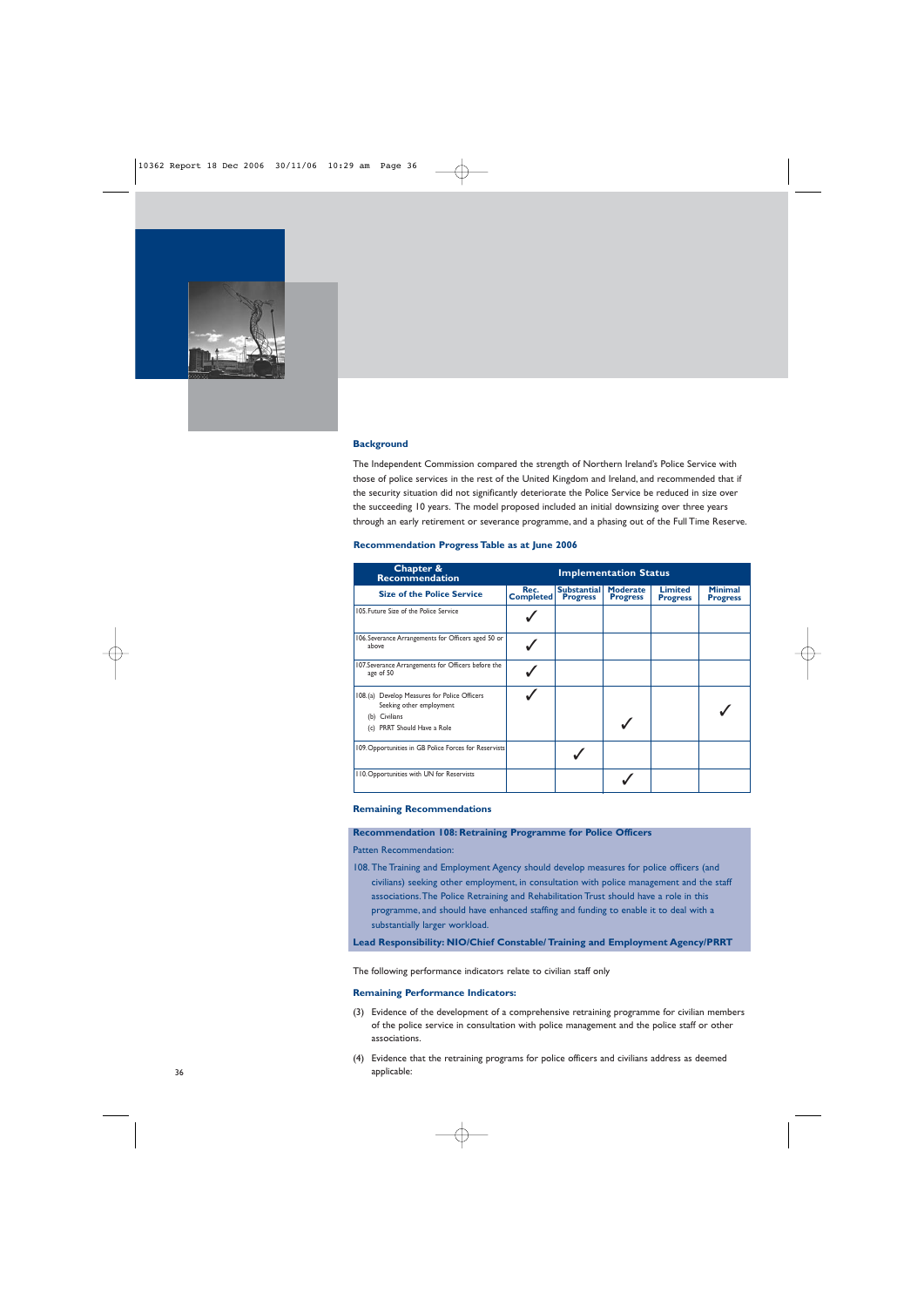# --**size of the police service**

- (a) Professional career consultancy
- (b) Advice with financial assistance
- (c) Specialist assessment of business proposals for those considering self-employment
- (d) Time allowed for job hunting and interviews
- (e) Grant aid for training
- (f) New lifestyle advice for the over 50s
- (g) A career bridge for those wishing to work in the community before starting a new career
- (h) Familiarisation attachment offering a few days work experience with potential new employers
- (5) Evidence of efforts to obtain resources and assistance from the Police Retraining and Rehabilitation Trust (PRRT) and the degree to which the Trust is able or willing to assist.
- (6) Identification of a unit, office or official responsible for the administration of the programme and from which interested members of the police service may obtain information and assistance.
- (7) Evidence that the existence of the programme is effectively communicated to eligible members of the police service through notices, brochures, other publications and meetings.
- (8) Evidence of the extent to which members participate in the programme including specific numbers and identification of participants.
- (9) Evidence of an evaluation of the programme by the police service and by participants.

## **Recommendation 109: Opportunities in GB Police Forces for Reservists**

Patten Recommendation:

109. Police recruiting agencies in Great Britain should take full account of the policing experience of former RUC reservists in considering applications for employment in police services in Great Britain.

**Lead Responsibility: NIO/Chief Constable/ Home Office**

- (6) Evidence that the existence of the programme is effectively communicated to eligible members of the police service through notices, brochures, other publications and meetings.
- (7) Demonstration of steps being taken to identify reservists interested in making application to other GB police forces and numbers of reservists that are indicating an interest, number of reservists actually applying and number actually accepted.
- (8) Evidence of an evaluation of the programme by the police service and by participants.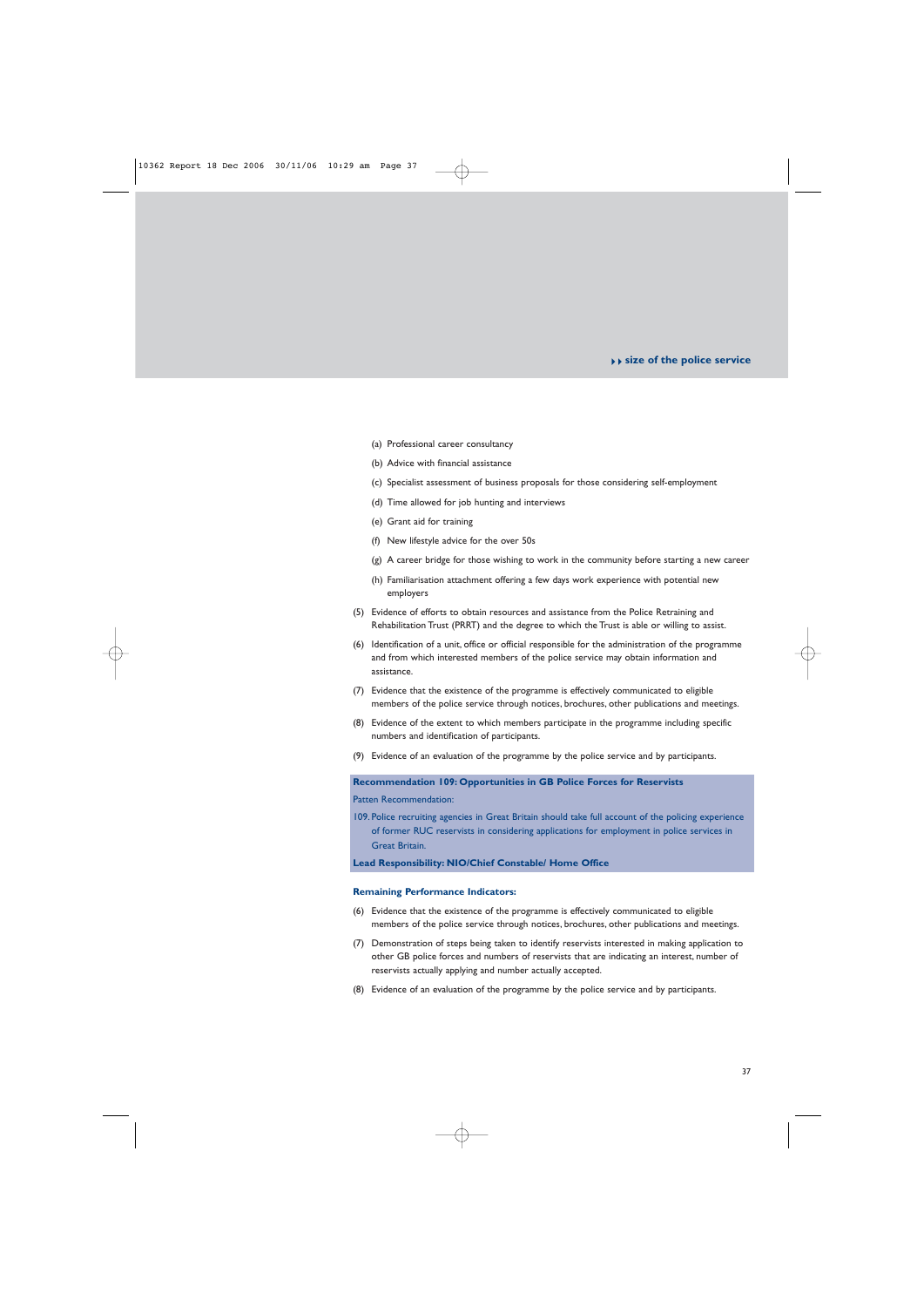

## **Recommendation 110: Opportunities with the UN for Reservists**

Patten Recommendation:

110. The British government should offer former reservists the opportunity to participate in British policing contingents in United Nations peacekeeping operations.

**Lead Responsibility: Home Office/NIO/FCO/Chief Constable**

- (2) Police Service review of United Nations (UN) guidelines to assess the degree to which former full time reservists are authorised to participate in UN peacekeeping operations.
- (3) Evidence of a policy, consistent with UN guidelines and legislation, offering former full time reservists the opportunity to participate in UN peacekeeping operations.
- (5) Evidence that former eligible reservists are notified of the opportunity to participate in UN peacekeeping operations.
- (6) Documentation of the numbers of reservists participating in the programme.
- (7) Evidence of an evaluation of the programme by the police service and by participants.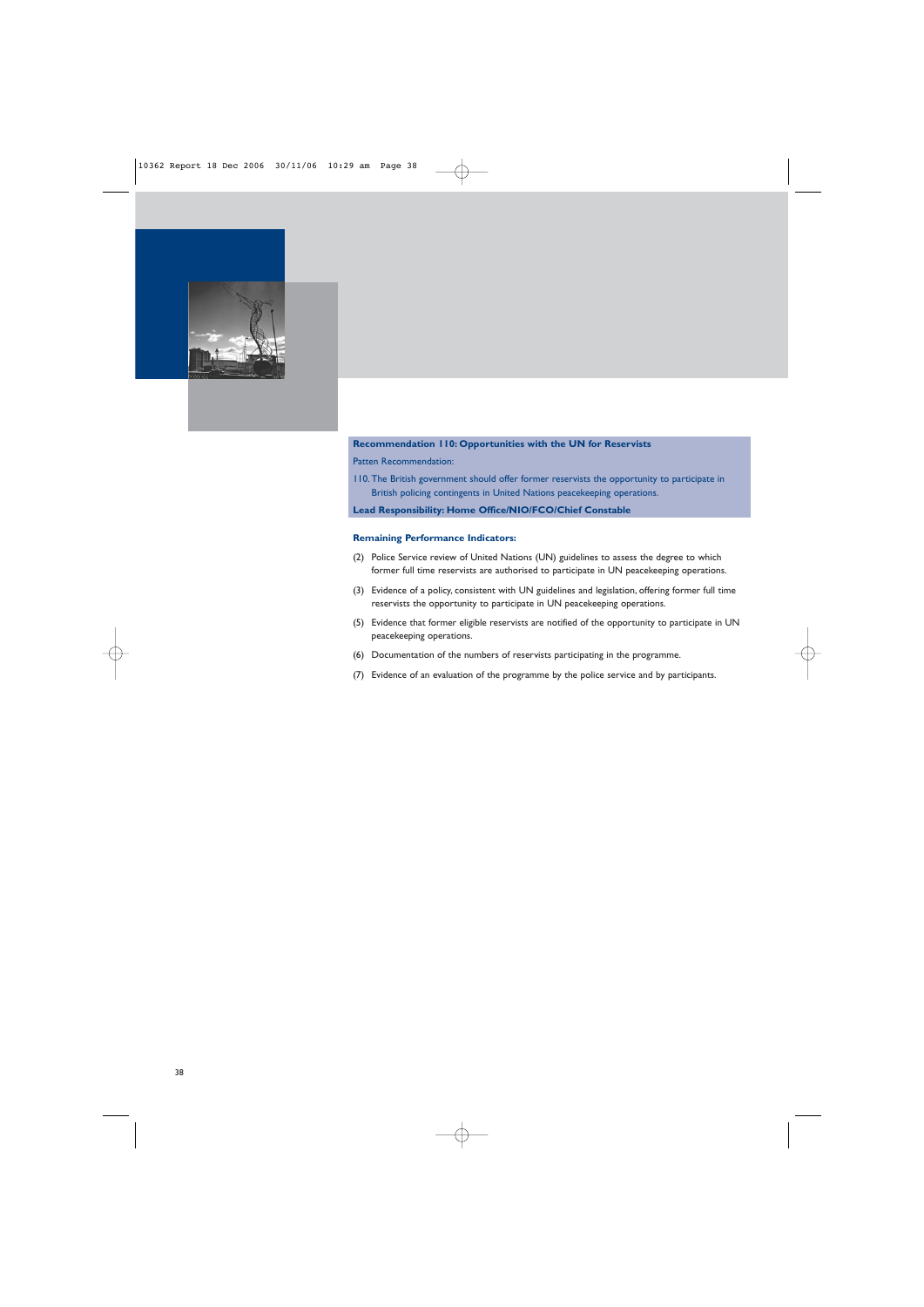--**composition and recruitment**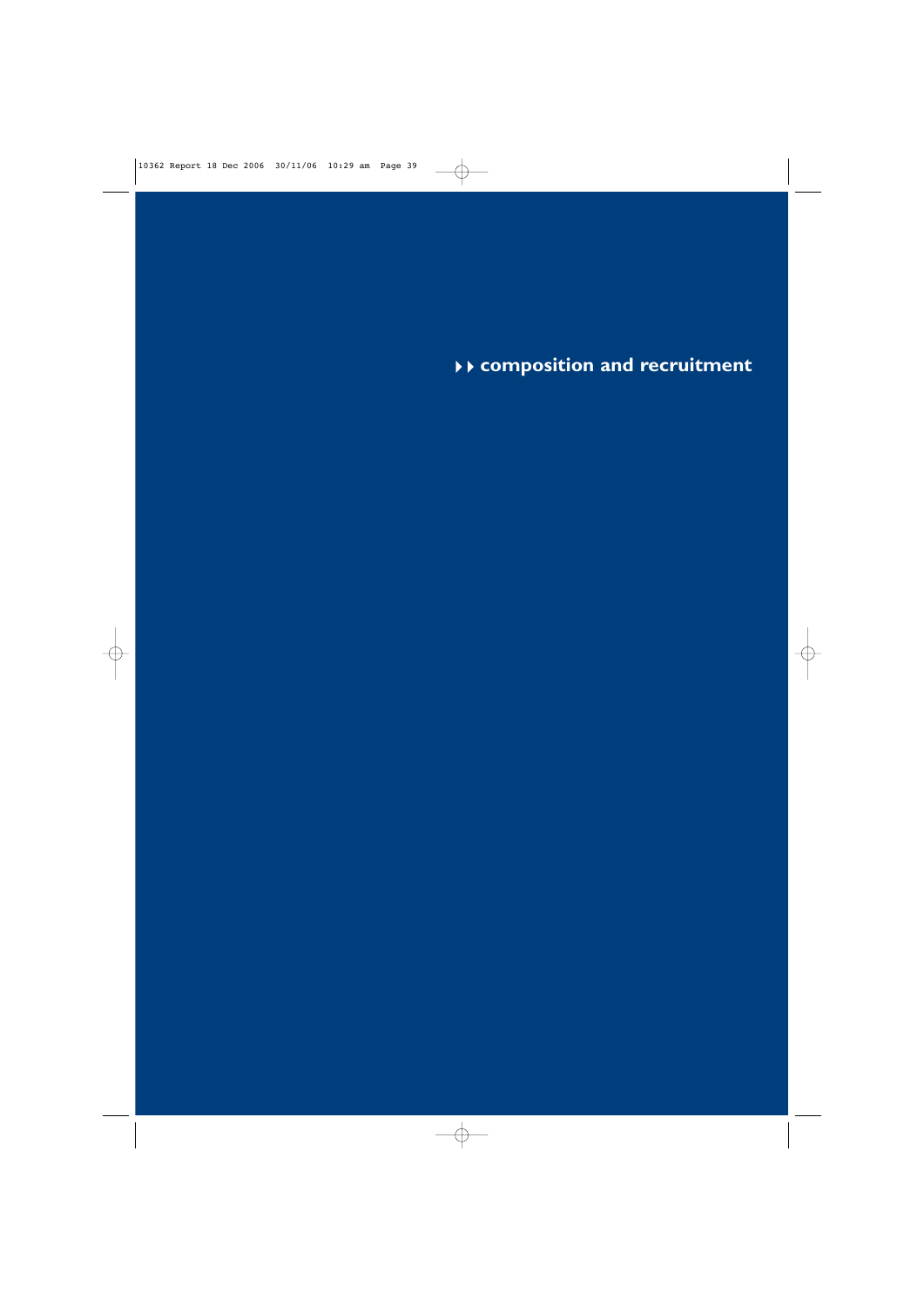

The Independent Commission envisaged a Police Service that is representative of and supported by the community it serves. A key component of achieving a representative Police Service is a sound and successful recruitment programme that reaches, attracts and is supported by all segments of the population, especially those segments that are under-represented. Several recommendations address the various components of a sound recruitment programme that will attract, fairly test, objectively vet, and select applicants in a way that results in a diversified Police Service that is representative of, and can be supported by, the community.

## **Recommendation Progress Table as at June 2006**

| Chapter &<br><b>Recommendation</b>                                                                                        |                          | <b>Implementation Status</b>          |                                    |                                   |                                   |
|---------------------------------------------------------------------------------------------------------------------------|--------------------------|---------------------------------------|------------------------------------|-----------------------------------|-----------------------------------|
| <b>Composition and Recruitment</b>                                                                                        | Rec.<br><b>Completed</b> | <b>Substantial</b><br><b>Progress</b> | <b>Moderate</b><br><b>Progress</b> | <b>Limited</b><br><b>Progress</b> | <b>Minimal</b><br><b>Progress</b> |
| 111. Transfer of Police Civilian Staff                                                                                    |                          |                                       |                                    |                                   |                                   |
| 112. Staff of Policing Board, NIO and Police<br>Ombudsman                                                                 |                          |                                       |                                    |                                   |                                   |
| 113. Support from Community Leaders                                                                                       |                          | $\checkmark$                          |                                    |                                   |                                   |
| 114. Gaelic Athletic Association                                                                                          |                          |                                       |                                    |                                   |                                   |
| 115. Liaison with Schools                                                                                                 |                          |                                       |                                    |                                   |                                   |
| 116. Pilot Police Cadet Schemes                                                                                           |                          |                                       |                                    |                                   |                                   |
| 117. Contracting Out Recruitment of Police Officers<br>and Civilians                                                      |                          |                                       |                                    |                                   |                                   |
| 118. Recruitment Agency Advertising - in Under-<br>represented Areas                                                      |                          |                                       |                                    |                                   |                                   |
| 119. Recruitment Agency Advertising - UK and<br>Republic of Ireland                                                       |                          |                                       |                                    |                                   |                                   |
| I 20. Police Officer and Civilan Candidates Required to Meet Specified<br>Standard                                        |                          |                                       |                                    |                                   |                                   |
| 121. Equal Number of Protestants & RC in Pool                                                                             |                          |                                       |                                    |                                   |                                   |
| 122. (a) Opportunities for P/T & Job Sharing for Police Officers<br>(b) Opportunities for P/T & Job Sharing for Civilians |                          |                                       |                                    |                                   |                                   |
| 123. Child Care Arrangements                                                                                              |                          |                                       |                                    |                                   |                                   |
| 124. Length of Recruitment Process                                                                                        |                          |                                       |                                    |                                   |                                   |
| 125. Disqualification from Entry into Police Service                                                                      |                          |                                       |                                    |                                   |                                   |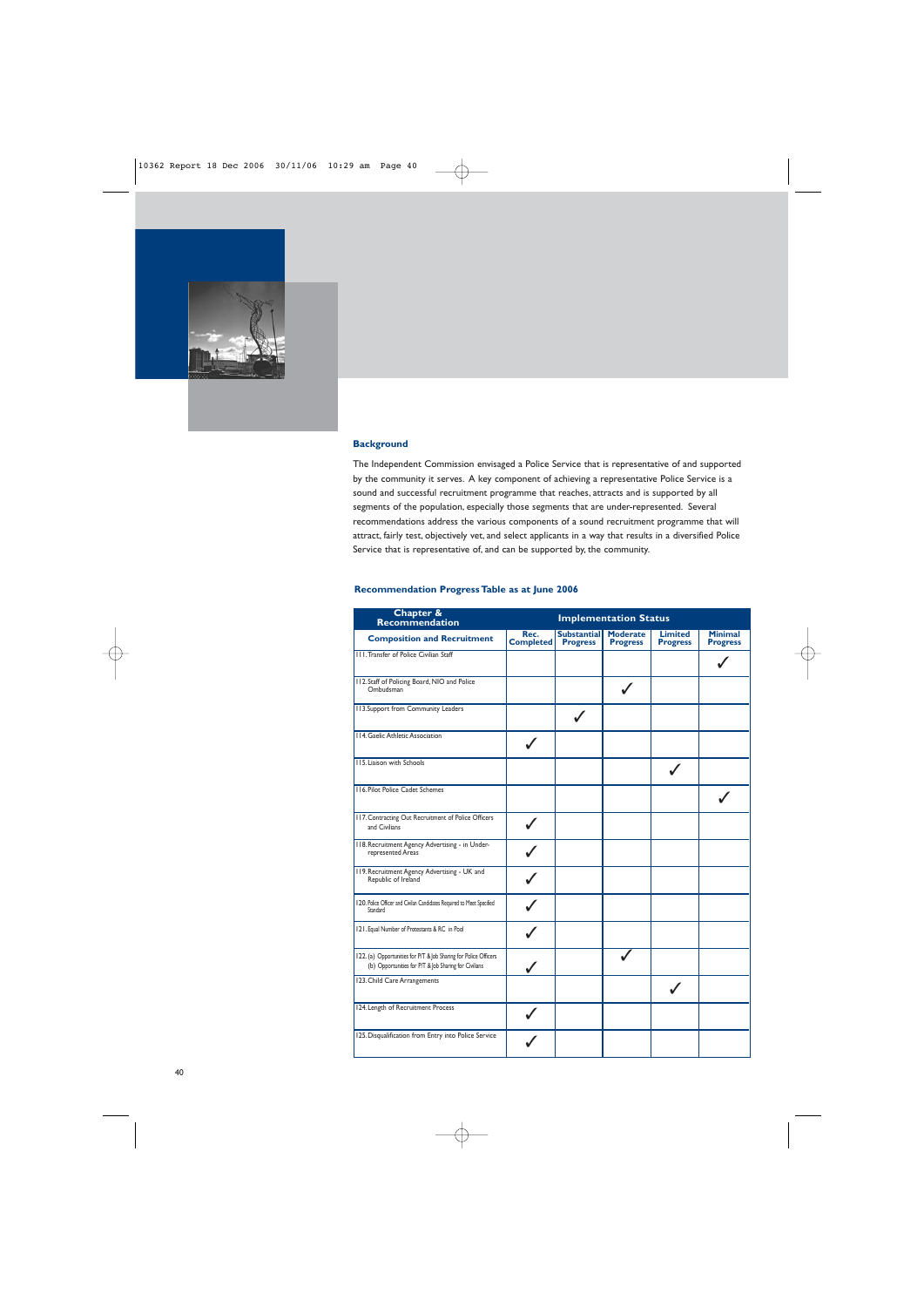# --**composition and recruitment**

| Chapter &<br><b>Recommendation</b>                                                              | <b>Implementation Status</b> |                                       |                                    |                                   |                                   |
|-------------------------------------------------------------------------------------------------|------------------------------|---------------------------------------|------------------------------------|-----------------------------------|-----------------------------------|
| <b>Composition and Recruitment</b>                                                              | Rec.<br><b>Completed</b>     | <b>Substantial</b><br><b>Progress</b> | <b>Moderate</b><br><b>Progress</b> | <b>Limited</b><br><b>Progress</b> | <b>Minimal</b><br><b>Progress</b> |
| 126. Registration of Interests                                                                  |                              |                                       |                                    |                                   |                                   |
| 127 Identification of Northern Ireland Officers in<br>other Police Forces by Recruitment Agency |                              |                                       |                                    |                                   |                                   |
| 128. Lateral Entry of Experienced Officers                                                      |                              |                                       |                                    |                                   |                                   |

#### **Remaining Recommendations**

# **Recommendation 111:Transfer of Police Civilian Staff**

Patten Recommendation:

111. The Northern Ireland Civil Service management should facilitate transfers of civilian members of the police service to other Northern Ireland departments and should co-operate with the Policing Board and the Chief Constable in achieving a balanced and representative civilian workforce.

#### **Lead Responsibility: NIO/Chief Constable/Policing Board**

- (3) Evidence of a plan or strategy or a package of measures, the "cumulative effect of which will be to produce a more representative civilian workforce":
	- (a) That addresses future recruitment of police civilian staff directly by the Chief Constable through a recruitment agency
	- (b) Requires that members of the Northern Ireland Civil Service who accept promotion within the civilian staff of the police service give up their Civil Service status
	- (c) Where recruitment is for 6 or more posts, provides that an equal number of Protestants and Catholics should be appointed and provides that this measure is reviewed on a triennial basis
	- (d) Establishes goals and a timetable for meeting goals
- (4) Evidence of consultation between the Chief Constable and the Equality Commission regarding the affirmative action programme which would apply to all civilian recruitment with the aim of attracting a representative range of applicants for civilian posts and subsequent affirmative action procedures implemented.
- (5) Evidence of the development and implementation of a management-led programme to enhance the integration of police officers, civilian staff and traffic wardens within the police service.
- (6) Evidence that the programme described in (5) encompasses the civilianisation of posts and the training, education, development and management of civilian staff.
- (7) Evidence of completion of the programme.
- (8) Evidence of an annual assessment of the success of the programme at meeting the established goals.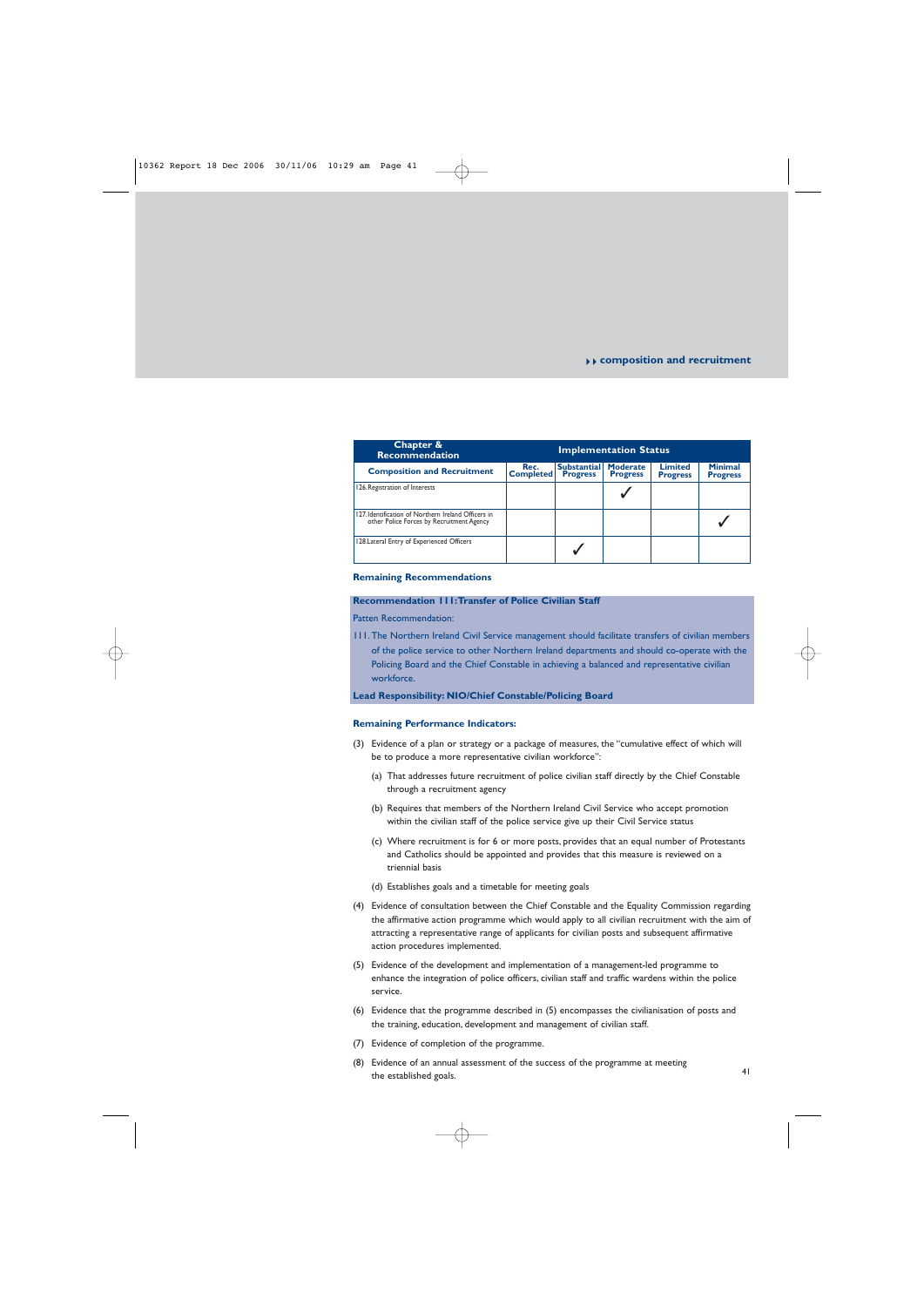

# **Recommendation 112: Staff of Policing Board, NIO and Police Ombudsman**

#### Patten Recommendation:

112. Every effort should be made to ensure that the composition of the staff of the Policing Board, the NIO Police Division (or any successor body), and the office of the Police Ombudsman should be broadly reflective of the population of Northern Ireland as a whole, particularly in terms of political/religious tradition and gender.

**Lead Responsibility: NIO/Policing Board/Police Ombudsman**

#### **Remaining Performance Indicators:**

- (5) Evidence of strategies or plans by the Policing Board, the NIO Police Division, and the Office of Police Ombudsman that address the issue of a representative workforce consistent with the provisions of Fair Employment and Treatment (Northern Ireland) Order 1998; and to the degree possible consistent with merit and suitability considerations to be reflective of the political/religious and gender make up of the Northern Ireland population.
- (6) Evidence of projected goals for a diversified and representative staff for the Policing Board, NIO Police Division, and the Police Ombudsman.
- Note As previously reported, the Ombudsman has met her targets and the Policing Board has demonstrated good progress.The results for the NIO Police Division will be reviewed in our final report.

# **Recommendations 113 and 115: Support from Community Leaders/Liaison with Schools**

#### Patten Recommendation:

- 113. All community leaders, including party leaders and local councillors, bishops and priests, schoolteachers and sports authorities, should take steps to remove all discouragements to members of their communities applying to join the police, and make it a priority to encourage them to apply.
- 115. Liaison should be established between all schools and universities and the police service in Northern Ireland immediately, and work experience attachments and familiarisation days should be organised with active support and encouragement from community leaders and teachers.

**Lead Responsibility: NIO/Chief Constable/Policing Board**

- (7) Evidence of the degree to which community leaders and teachers support and encourage police liaison with the schools and universities; data describing the school response to police initiatives and suggested improvements.
- (8) Evidence of contact by the police service with schools and universities and the degree to which each school or university supports the initiatives.
- (9) Data describing the proportional distribution of participants (Catholic/Protestant) in work experience attachments, familiarisation days, and other programs, and the impact on the recruitment program.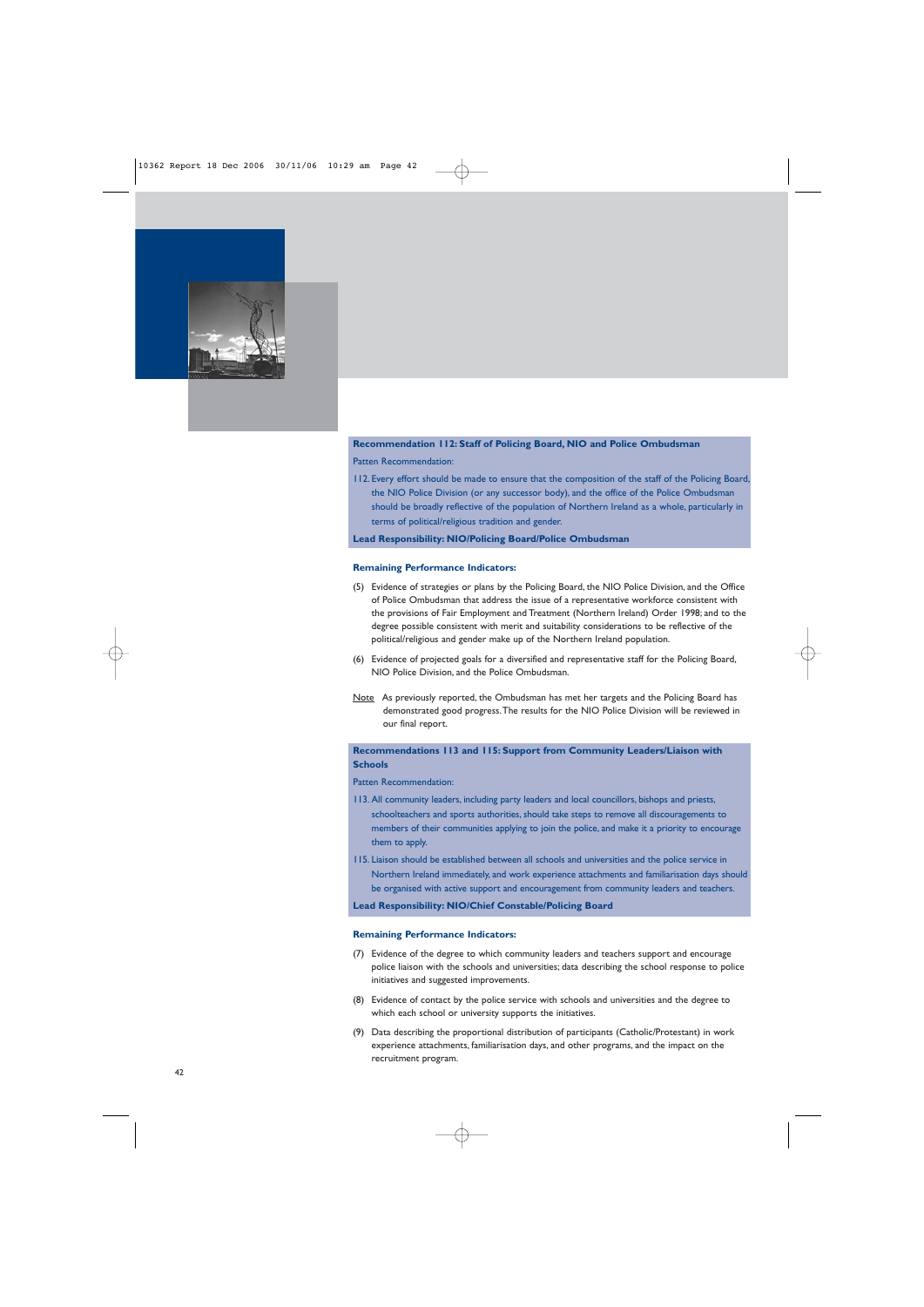# --**composition and recruitment**

## **Recommendation 116: Pilot Police Cadet Schemes**

Patten Recommendation:

116. Provided there is active support and encouragement from local political and community leaders, pilot police cadet schemes should be set up.

**Lead Responsibility: Chief Constable**

#### **Remaining Performance Indicators:**

- (3) If the assessment provides affirmation of the necessary political and community support, the establishment of an implementation plan and timeline that describes the requirements for entry into the cadet programme, application procedures, programme of training and duties and responsibilities of police cadets.
- (4) Evidence of a periodic (annual) assessment of the value of the programme; participants and diversification of participants; and progress or lack thereof.
- (5) An annual assessment of the programme by the participants.

# **Recommendation 122: Opportunities for Part Time Working and Job Sharing**

Patten Recommendation:

122. Priority should be given to creating opportunities for part time working and job-sharing, both for police officers and police service civilians, and career breaks should be introduced.

**Lead Responsibility: NIO/Chief Constable**

#### **Remaining Performance Indicators:**

- (4) Evidence of a proposed priority plan to meet the goals of this recommendation by creating flexible employee opportunities such as career breaks of up to five years for any reason and encouraging employees who resign, after five years to rejoin the police force without applying afresh.
- (5) The establishment of standards and procedures for the re-employment of police officers or civilians taking career breaks.
- (6) Data and reports documenting the progress and success of each initiative.

#### **Recommendation 123: Child Care Arrangements**

Patten Recommendation:

123. Childcare facilities should be introduced where applicable, or child care vouchers and flexible shift arrangements offered.

**Lead Responsibility: Chief Constable**

#### **Remaining Performance Indicator:**

(3) A report of the assessment results that include plans and a timetable to implement this recommendation or if there is a decision not to proceed with the implementation of this recommendation, the reasons for that decision. The assessment is scheduled for completion in December 2001.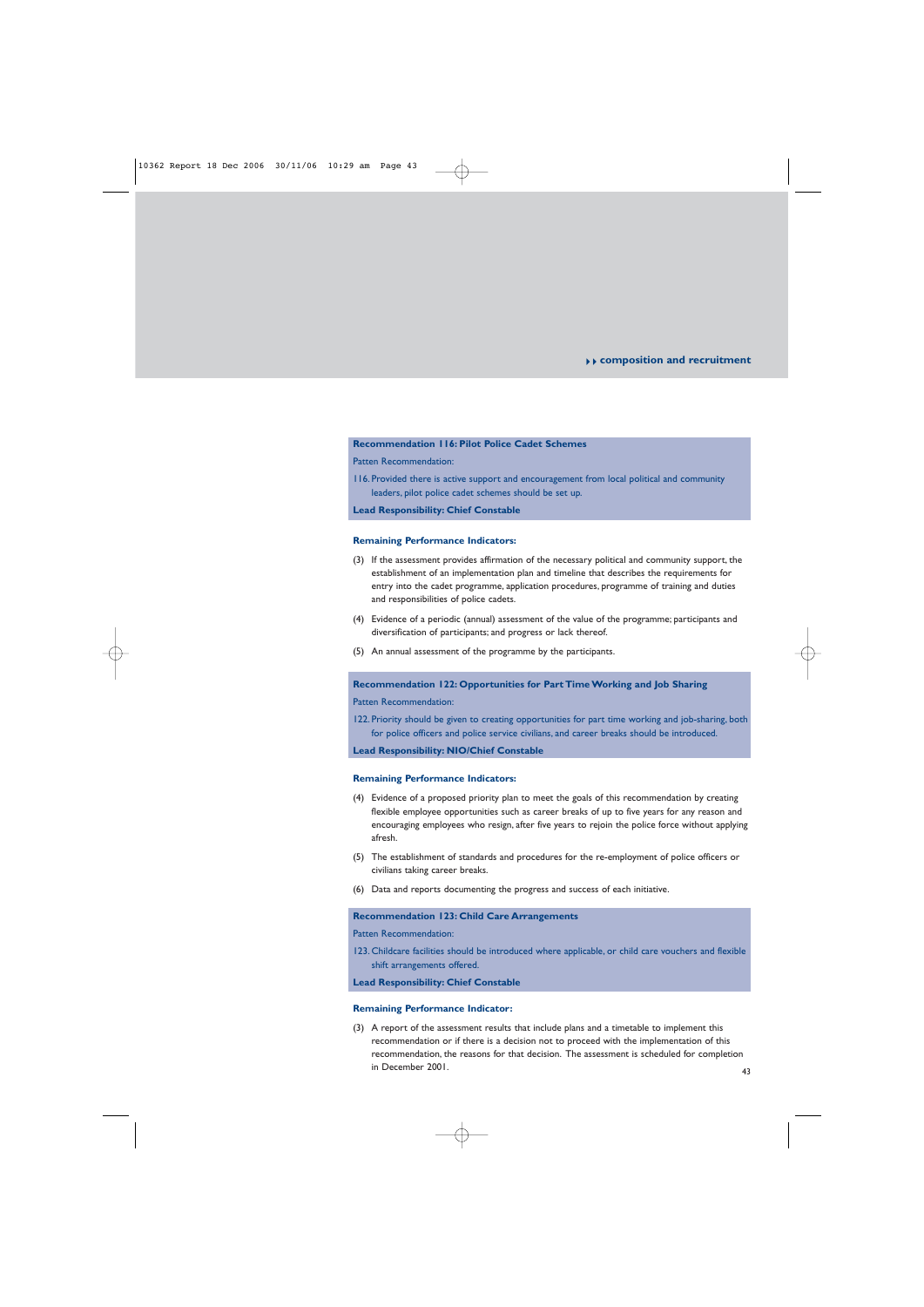

#### **Recommendation 126: Registration of Interests**

Patten Recommendation:

126. All officers - those now in service as well as all future recruits - should be obligated to register their interests and associations.The register should be held both by the police service and by the Police Ombudsman.

**Lead Responsibility: Chief Constable/Ombudsman**

Note The Police Service has met all its requirements within existing legislation. Further details will be provided in our May of 2007 report.

# **Recommendation 127: Functions of New Recruitment Agency**

Patten Recommendation:

127. The recruitment agency should seek to identify Northern Ireland Catholic officers in other police services, including the Garda Siochana, contact them and encourage them - particularly those in more senior ranks - to apply for positions in the Northern Ireland police.

**Lead Responsibility: NIO/Chief Constable/Recruitment Agency/Policing Board**

#### **Remaining Performance Indicators:**

- (2) Evidence of a recruitment strategy and efforts to identify and recruit Northern Ireland Catholic officers.
- (3) Data describing contacts made with and applications received from experienced senior and qualified Northern Ireland police officers from other police services and contacts made with officers identified.

# **Recommendation 128: Lateral Entry of Experience Officers**

Patten Recommendation:

128. Lateral entry of experienced officers from other police services, and secondments or recruitments from non-police organisations should be actively encouraged.

**Lead Responsibility: NIO/Chief Constable/Recruitment Agency/Policing Board**

- (3) Data describing contacts made with and applications received from experienced senior and qualified Northern Ireland police officers from other police services and contacts made with officers identified.
- (5) Evidence of a strategy to recruit civilian police employees from non-police organisations for lateral entry into the police service.
- Note Ongoing data collection.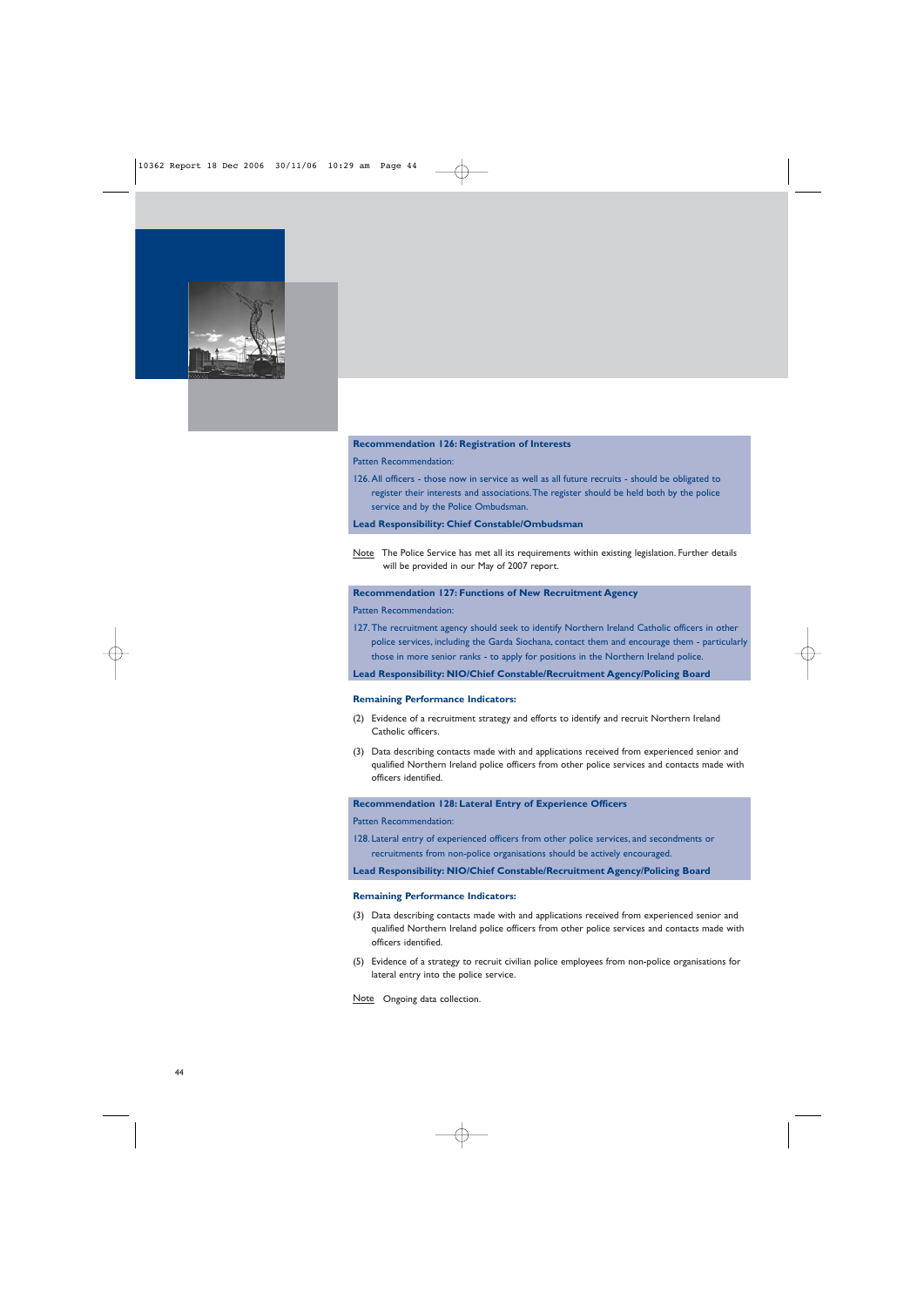--**training, education and development**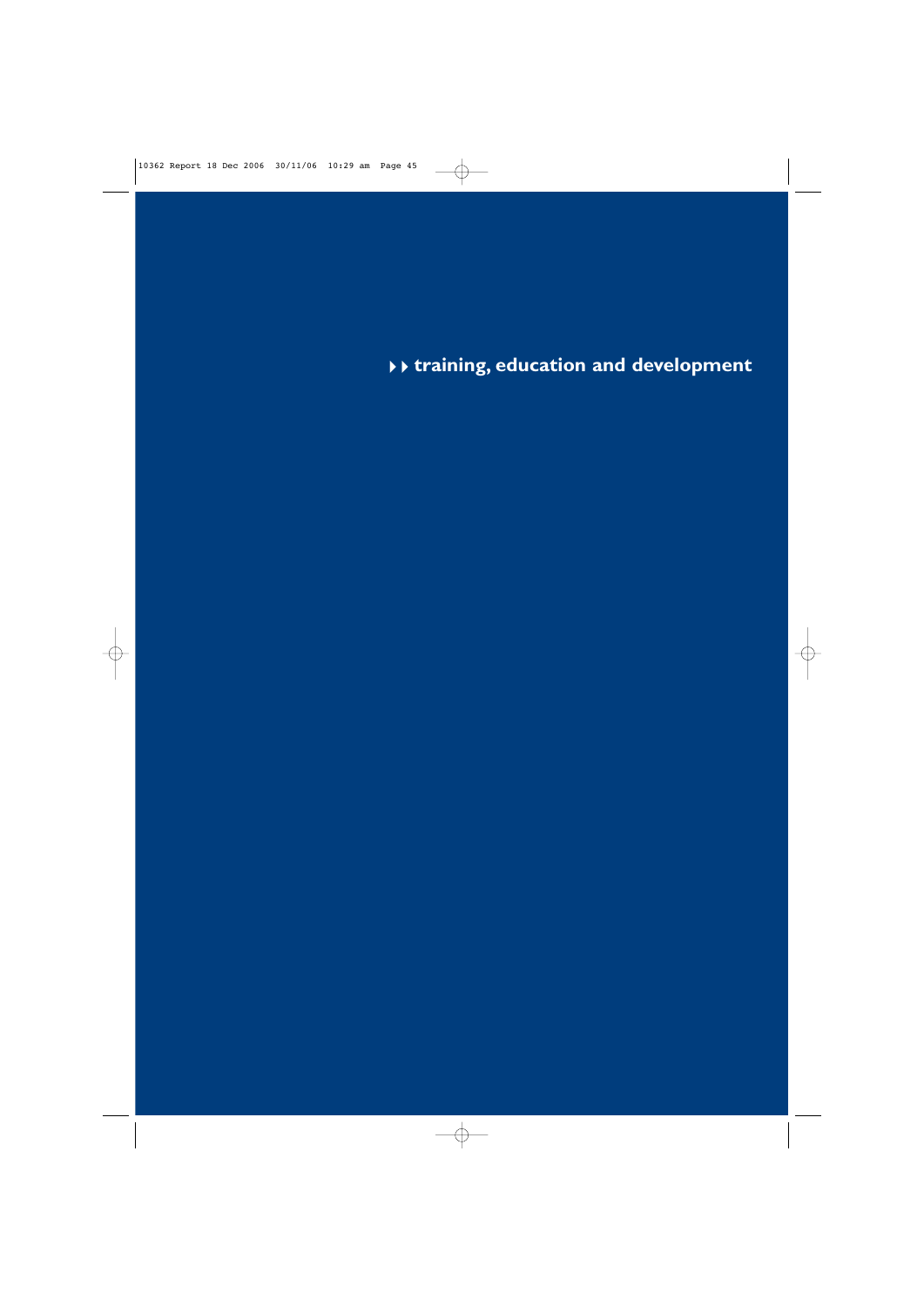

The Independent Commission addressed the subject of training, education and development and focussed on the restructuring of this critical area as being pivotal for a successful transformation of the Police Service. The Independent Commission recommended the development of a Training, Education and Development (TED) Strategy for both the recruit and in-service training programmes. The TED Strategy was to clearly demonstrate the inter-connection between the overall aims of the recommendations, and the objectives and priorities set out in the future policing plans of the Police Service and the Policing Board. The Independent Commission also emphasised the importance of a new state of the art Police College as critical to the long term success of the training programme and the transformation of Northern Ireland's Police Service. The new Police College was seen as the cornerstone to providing the recruit officer as well as seasoned police and civilian personnel with the environment conducive to modern learning and development techniques.

| <b>Chapter &amp;</b><br>Recommendation                               | <b>Implementation Status</b> |                                       |                                    |                                   |                                   |
|----------------------------------------------------------------------|------------------------------|---------------------------------------|------------------------------------|-----------------------------------|-----------------------------------|
| <b>Training, Education &amp; Development</b>                         | Rec.<br><b>Completed</b>     | <b>Substantial</b><br><b>Progress</b> | <b>Moderate</b><br><b>Progress</b> | <b>Limited</b><br><b>Progress</b> | <b>Minimal</b><br><b>Progress</b> |
| 129. TED Strategy                                                    |                              |                                       |                                    |                                   |                                   |
| 130. Training and Development Budget                                 |                              |                                       |                                    |                                   |                                   |
| 131. New Police College                                              |                              |                                       |                                    |                                   |                                   |
| 132. Service Level Agreements on Training                            |                              |                                       |                                    |                                   |                                   |
| 133. Civilian Input into Recruit Training                            |                              |                                       |                                    |                                   |                                   |
| 134. Training of Civilian Recruits                                   |                              |                                       |                                    |                                   |                                   |
| 135. Achievement of Academic Qualifications by<br>Recruits           |                              |                                       |                                    |                                   |                                   |
| 136. Timing of Attestation as a Constable                            |                              |                                       |                                    |                                   |                                   |
| 137. Reduction of Hours Spent on Drill                               |                              |                                       |                                    |                                   |                                   |
| 138. Problem-Solving Should be Central to Recruit<br><b>Training</b> |                              |                                       |                                    |                                   |                                   |
| 139. Community Awareness Training for Police<br>Recruits             |                              |                                       |                                    |                                   |                                   |

#### **Recommendation Progress Table as at June 2006**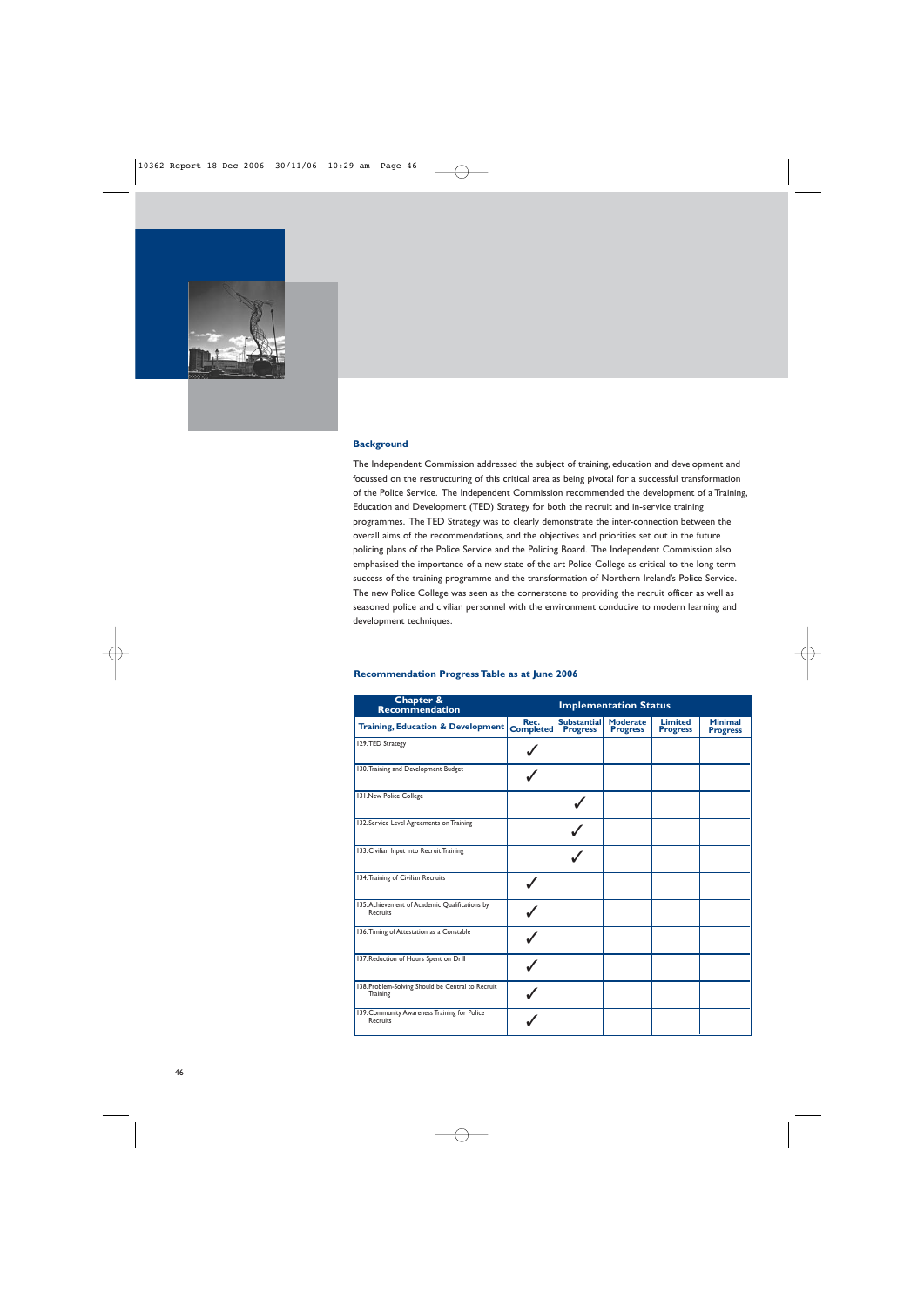# --**training, education and development**

| <b>Chapter &amp;</b><br><b>Recommendation</b>                                                                          |                          |                                       | <b>Implementation Status</b>       |                                   |                                   |
|------------------------------------------------------------------------------------------------------------------------|--------------------------|---------------------------------------|------------------------------------|-----------------------------------|-----------------------------------|
| <b>Training, Education &amp; Development</b>                                                                           | Rec.<br><b>Completed</b> | <b>Substantial</b><br><b>Progress</b> | <b>Moderate</b><br><b>Progress</b> | <b>Limited</b><br><b>Progress</b> | <b>Minimal</b><br><b>Progress</b> |
| 140. Tutor Officer Scheme                                                                                              |                          |                                       |                                    |                                   |                                   |
| 141. Course on Impact of New Constitutional<br>Arrangements, New Policing Arrangements and<br>Criminal Justice Reforms |                          |                                       |                                    |                                   |                                   |
| 142. Instruction in Implications of Human Rights Act 1998<br>(a) Recruits<br>(b) Police Officers                       |                          |                                       |                                    |                                   |                                   |
| 143. Management Training for Police Managers                                                                           |                          |                                       |                                    |                                   |                                   |
| 144. Information Technology Training                                                                                   |                          |                                       |                                    |                                   |                                   |
| 145. Joint Training with Civilians                                                                                     |                          |                                       |                                    |                                   |                                   |
| 146. Neighbourhood Policing Training Programme                                                                         |                          |                                       |                                    |                                   |                                   |
| 147. Publication of Training Curricula                                                                                 |                          |                                       |                                    |                                   |                                   |
| 148. Public Attendance at Police Training Sessions                                                                     |                          |                                       |                                    |                                   |                                   |
| 149. Pilot Citizens Course                                                                                             |                          |                                       |                                    |                                   |                                   |

## **Remaining Recommendations**

## **Recommendation 131: New Police College**

Patten Recommendation:

- 131. The Northern Ireland police should have a new purpose-built police college and the funding for it should be found in the next public spending round.
- **Lead Responsibility: NIO/Chief Constable/Policing Board**

#### **Remaining Performance Indicator:**

(3) A report outlining the objectives and timelines for fulfiling the new police college.

# **Recommendation 132: Service Level Agreements**

Patten Recommendation:

132. There should be service level agreements between police districts/departments and the police Training Branch setting out what the Branch is expected to deliver to the district or department concerned.

**Lead Responsibility: Chief Constable**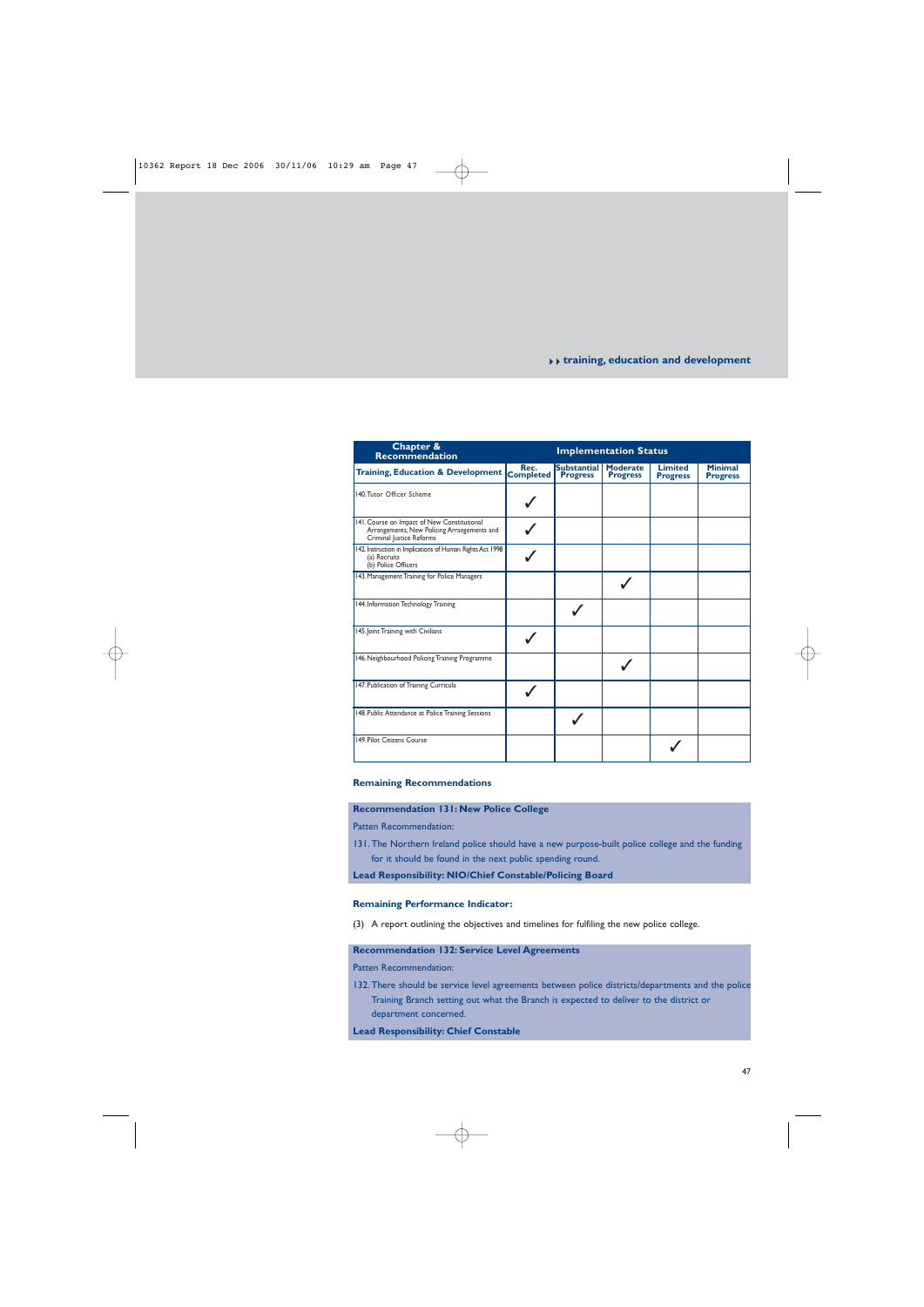

#### **Remaining Performance Indicators:**

- (2) Evidence of a policy statement and procedures for service level agreements on training.
- (3) Evidence that the District Commands and police departments conduct an analysis of their specific needs. This analysis to be available for review on request.
- (4) The needs analysis to include the training programmes required, the number of officers who would attend and the timeframes to be utilised.
- (5) A report from the training branch detailing their review of the requests from the District Commands and police departments for specialised training.
- (6) A report that demonstrates the fulfilment of the requests from the District Commands and police departments.
- (7) Service level agreements to include information that the senior executive of the unit requesting the training service and the senior executive of the training branch have approved the programme:
	- (a) The agreement will establish what the training branch is expected to deliver to the district or department
- (8) An evaluation at the termination of the service level agreement demonstrating that the request was fulfilled.

## **Recommendation 133: Civilian Input into Recruit Training**

Patten Recommendation:

133. There should be a high degree of civilian input into the recruit training programme.The director of the training centre (and the new college when this is opened) should have both academic qualifications and management expertise. Civilian instructors should be employed, or brought in as necessary to conduct as many elements of the training programme as possible. Some modules of recruit training should be contracted out to universities and delivered on university premises, ideally together with non-police students.

**Lead Responsibility: Chief Constable/Policing Board**

- (10) Police service proposal for including civilians on the institutional staff of the recruit training programme, to include actual numbers and percentage figures.
- (12) Evidence of proposals to deliver training on university premises, to include the universities being considered, projected timelines and financial impact.
- (14) Selection process for assignments to the police college and length of tenure. This report should detail the specifics of the selection process and the procedures that will be utilised to evaluate instructors. The evaluation process will be reviewed to determine if it includes evaluation by supervisors/peers/students.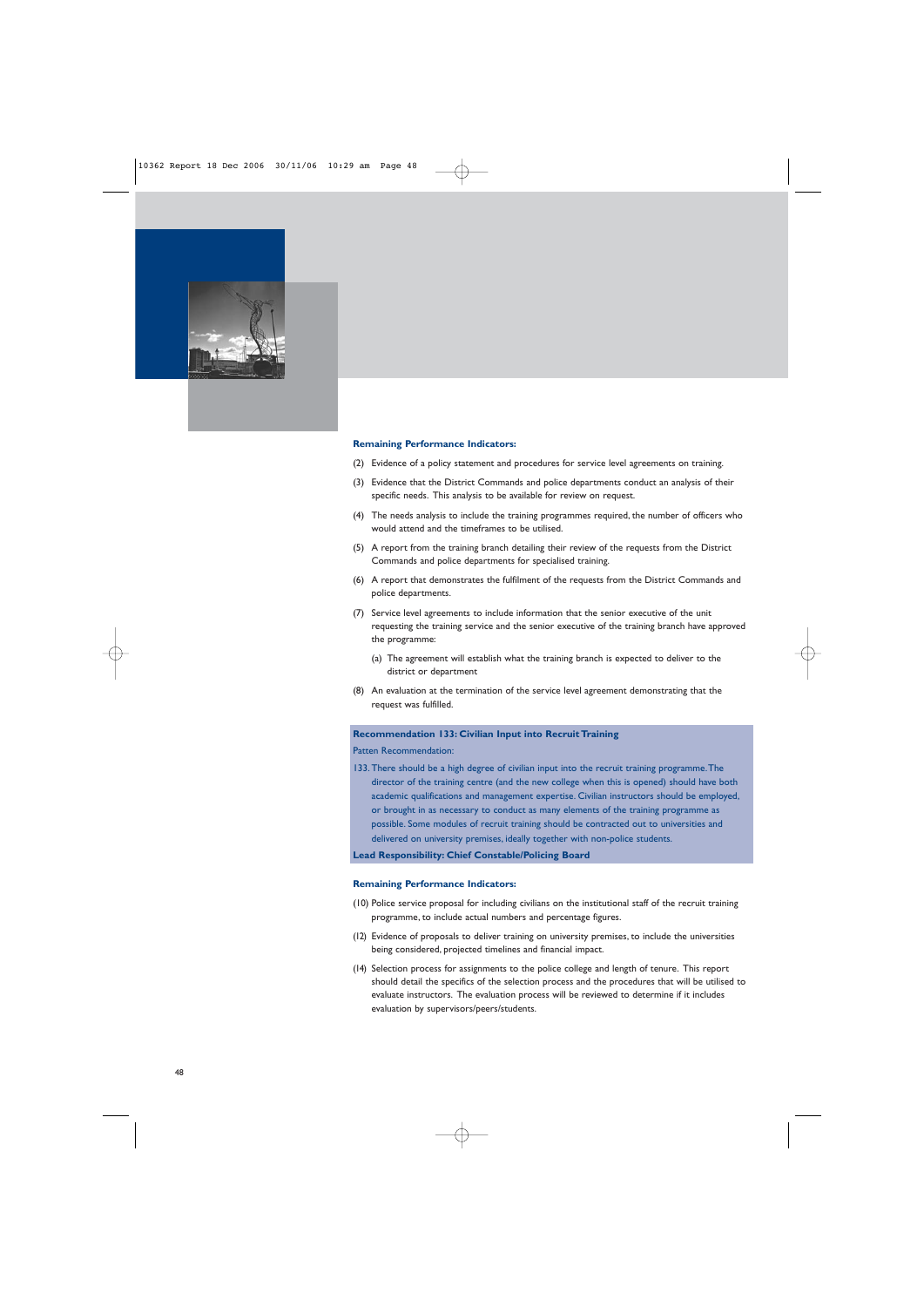#### **Recommendations 143 and 144:Training Needs and Priorities**

Patten Recommendation:

- 143. All police managers should have management training, as appropriate, and every manager should at some stage of his/her career do a management course in a non-police environment, such as a business school or university. Use should be made of management workshops, so that managers can discuss and develop with each other how best to reshape the police organisation.
- 144. Every officer and civilian in the service should undergo adequate training in information technology.

**Lead Responsibility: Chief Constable/Policing Board**

## **Remaining Performance Indicators:**

- (6) Evidence of a career development training programme to ensure that employees take part in business or university training for management. On request, provide documents regarding the number of employees enrolled, selection process and courses in which they are enrolled.
- (7) Provide a copy of the training programme and curriculum for information technology. Consideration to be given to best practices for IT training in the United Kingdom, Ireland and North America.
- (8) Evidence that the Policing Board measures the progress of police service on Recommendations 143 & 144.

# **Recommendation 146 - Neighbourhood Policing Training Programme**

Patten Recommendation:

146. The Northern Ireland police should draw on the success of neighbourhood policing in such places as the Markets area of Belfast in developing a neighbourhood policing training programme for all members of the police service. Standard training for neighbourhood officers should include modules on such community problems as domestic violence, child abuse, rape, drugs and youth issues and this training should be updated as necessary.

#### **Lead Responsibility: Chief Constable/Policing Board**

#### **Remaining Performance Indicator:**

(5) Evidence of a programme of neighbourhood police training for all members of the police service. This should include modules on such community problems as domestic violence, child abuse, rape, drugs and youth issues. Training should be updated as necessary.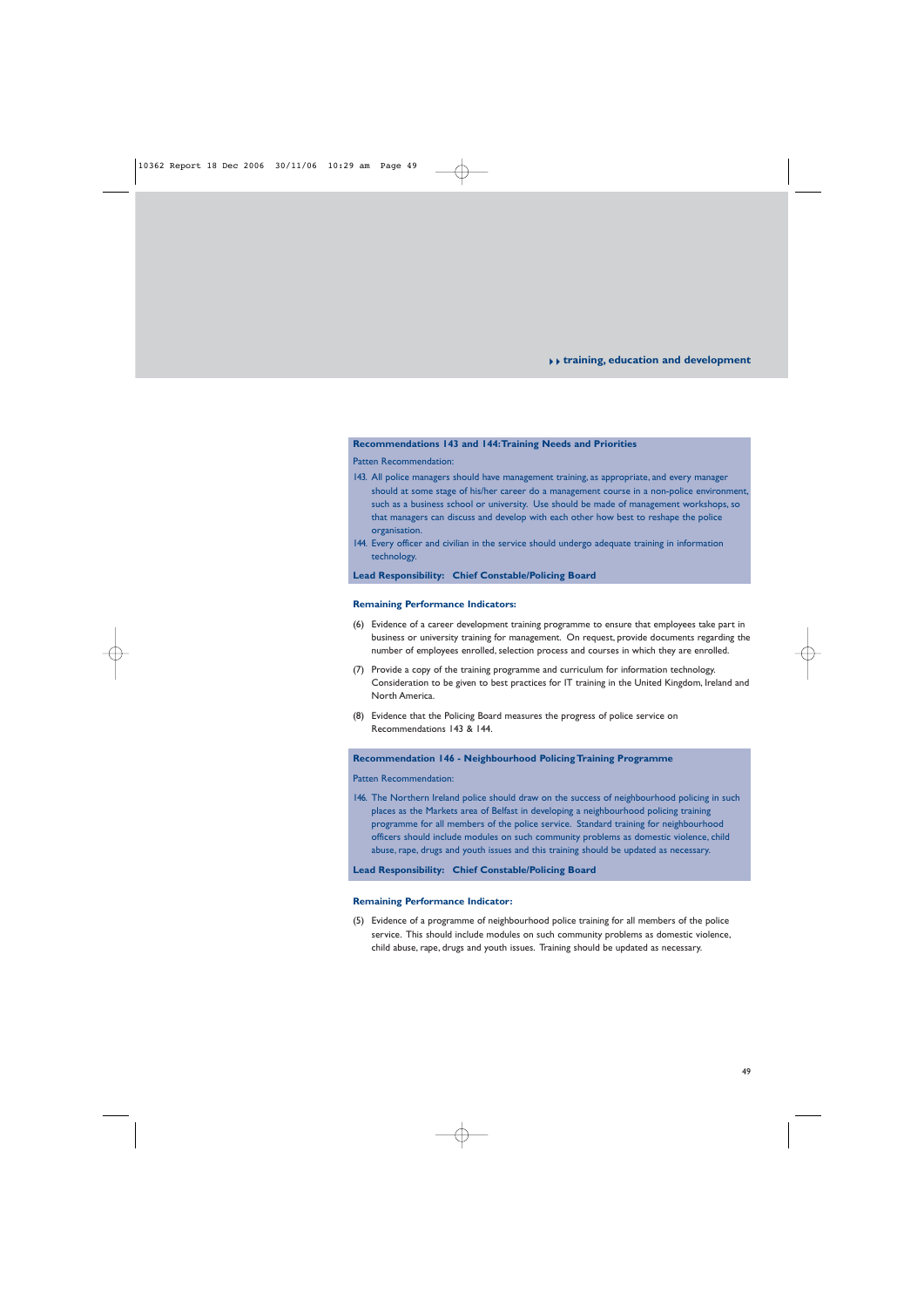

# **Recommendation 148: Public Attendance at Police Training Sessions**

Patten Recommendation:

148. Some training sessions should be open to members of the public to attend, upon application, priority being given to members of the Policing Board or District Policing Partnership Boards, Lay Visitors, or other bodies, statutory or non-governmental, involved in working with the police.

**Lead Responsibility: Chief Constable**

#### **Remaining Performance Indicators:**

- (2) Evidence of a programme relating to public attendance at police training sessions including:
	- (a) Which training sessions will be open to the public
	- (b) Written policy establishing the criteria for public attendance
	- (c) Institutions or agencies that will be participating in the public attendance
	- (d) Timetables for the implementation of the public attendance programme
- (3) A report evaluating the success of the programme, especially as to the individuals and institutions invited, along with attendance data.

## **Recommendation 149: Pilot Citizen's Course**

Patten Recommendation:

149. The new police college should offer a pilot citizens course, to assess demand in Northern Ireland.

**Lead Responsibility: Chief Constable**

- (2) Evidence of a policy statement and proposal for the pilot citizens course:
	- (a) Provide a copy of proposed curriculum that will be utilised in the pilot citizens course
	- (b) Provide a list of the individuals and institutions who will be invited to attend the pilot citizens course
	- (c) Provide timelines and target dates for the implementation of the pilot citizens course
- (3) A report evaluating the success of the programme.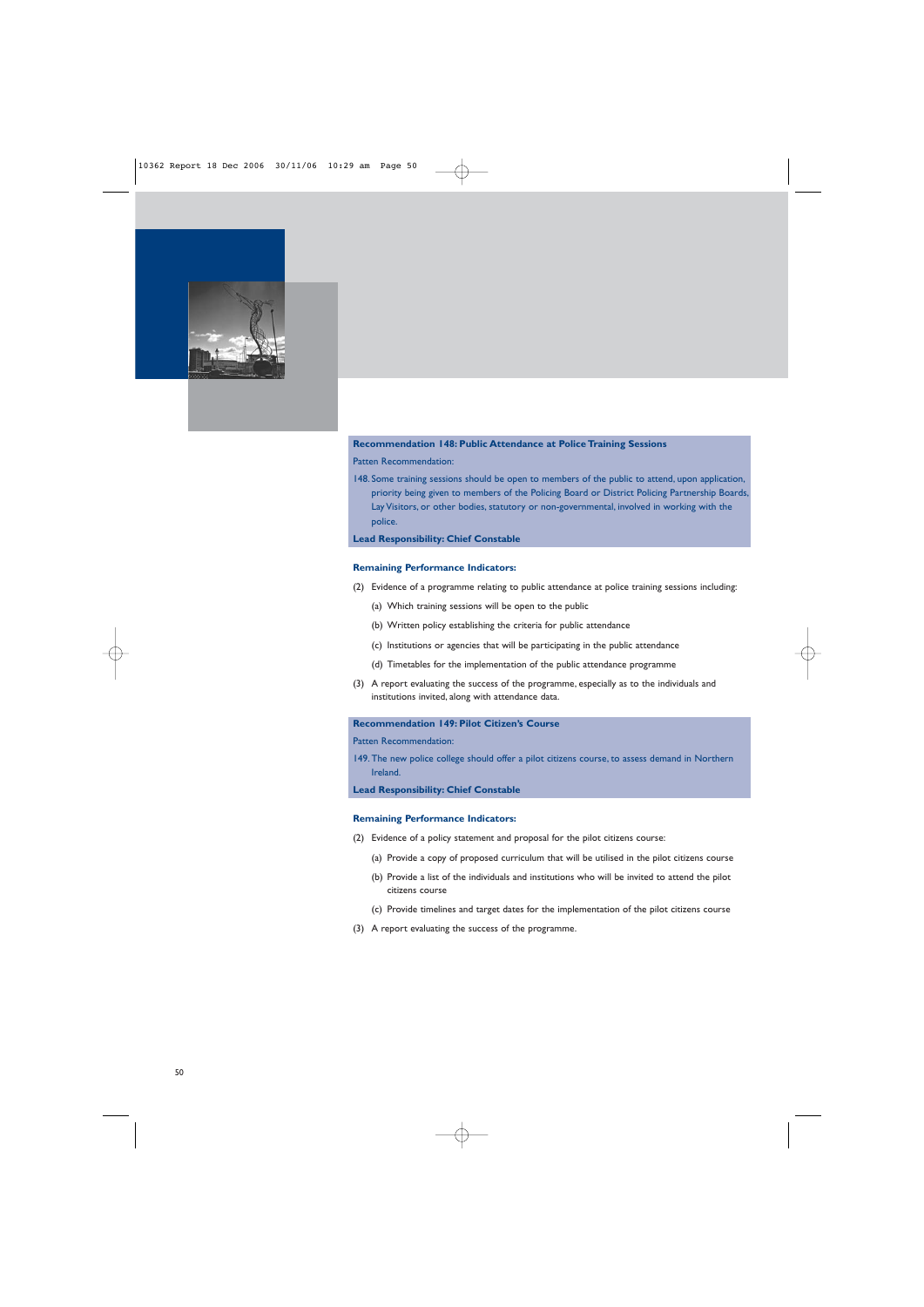--**culture, ethos and symbols**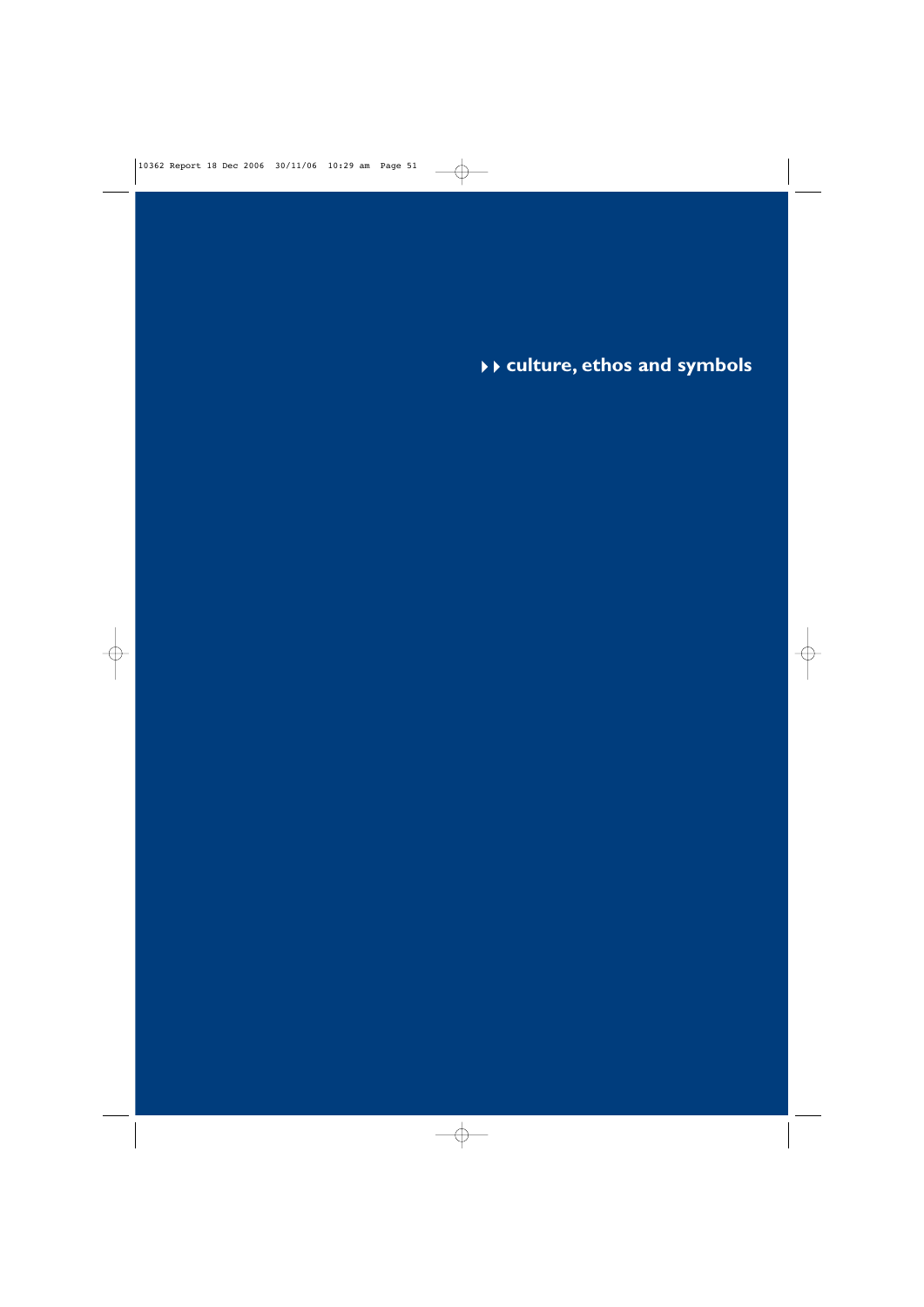

Lead responsibility for the critical issues of name and symbols was assumed by the Northern Ireland Office, while the Police Service managed the detailed research and consultation challenges of designing and procuring new uniforms. The Police Service has responsibility for defining a neutral working environment. The Policing Board has a critical role to play in interpreting community values and their expression in the change process.

# **Recommendation Progress Table as at June 2006**

| Chapter &<br><b>Recommendation</b> | <b>Implementation Status</b> |                                       |                             |                                   |                                   |  |
|------------------------------------|------------------------------|---------------------------------------|-----------------------------|-----------------------------------|-----------------------------------|--|
| <b>Culture, Ethos and Symbols</b>  | Rec.<br><b>Completed</b>     | <b>Substantial</b><br><b>Progress</b> | Moderate<br><b>Progress</b> | <b>Limited</b><br><b>Progress</b> | <b>Minimal</b><br><b>Progress</b> |  |
| 150. Name of the Police Service    |                              |                                       |                             |                                   |                                   |  |
| 151. New Police Badge              |                              |                                       |                             |                                   |                                   |  |
| 152. Flying of Union Flag          |                              |                                       |                             |                                   |                                   |  |
| 153. Flying of PSNI Flag           |                              |                                       |                             |                                   |                                   |  |
| 154. Police Uniform                |                              |                                       |                             |                                   |                                   |  |
| 155. Police Memorials              |                              |                                       |                             |                                   |                                   |  |
| 156. Neutral Working Environment   |                              |                                       |                             |                                   |                                   |  |

Note All recommendations were completed early in the change process.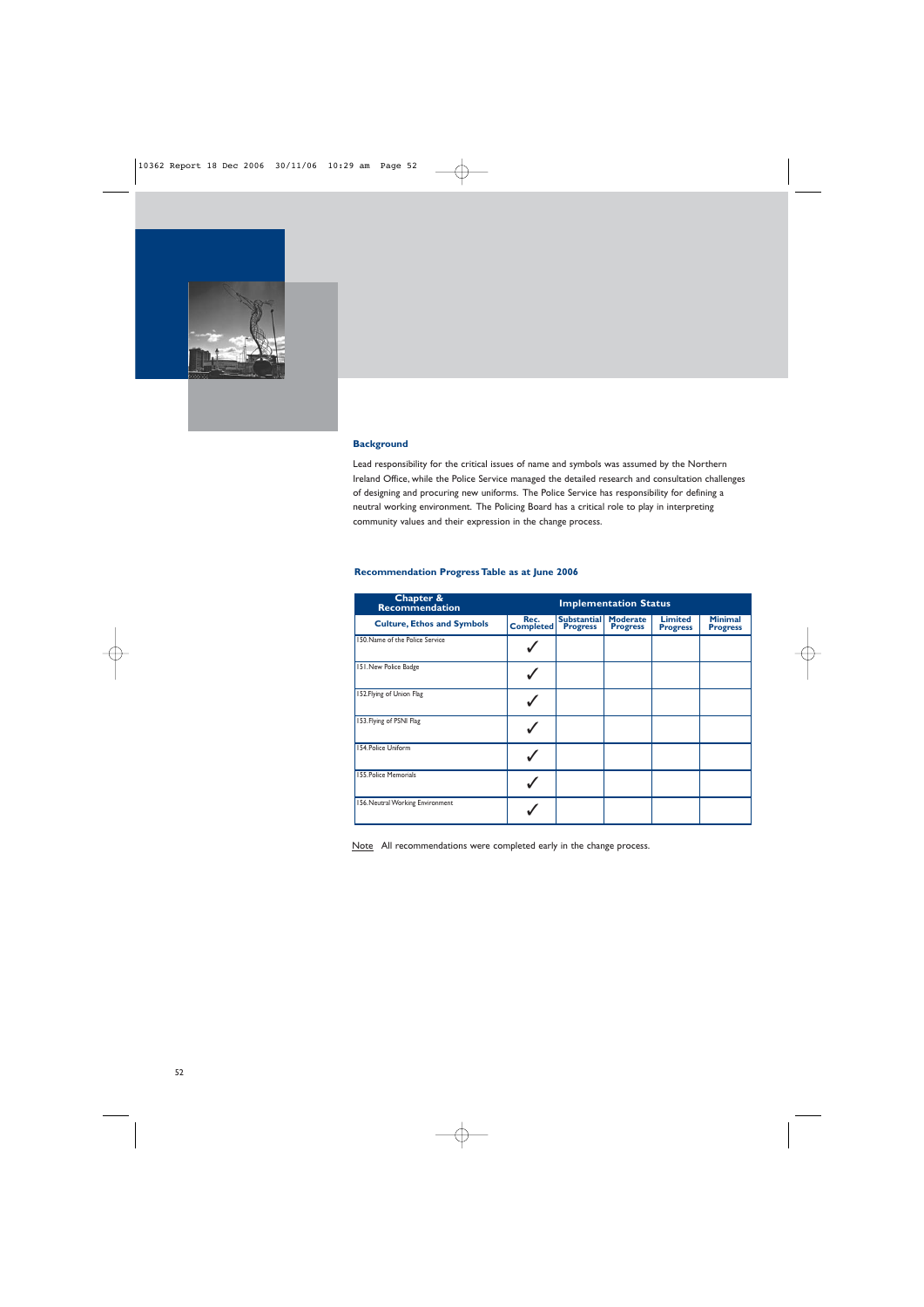--**cooperation with other police services**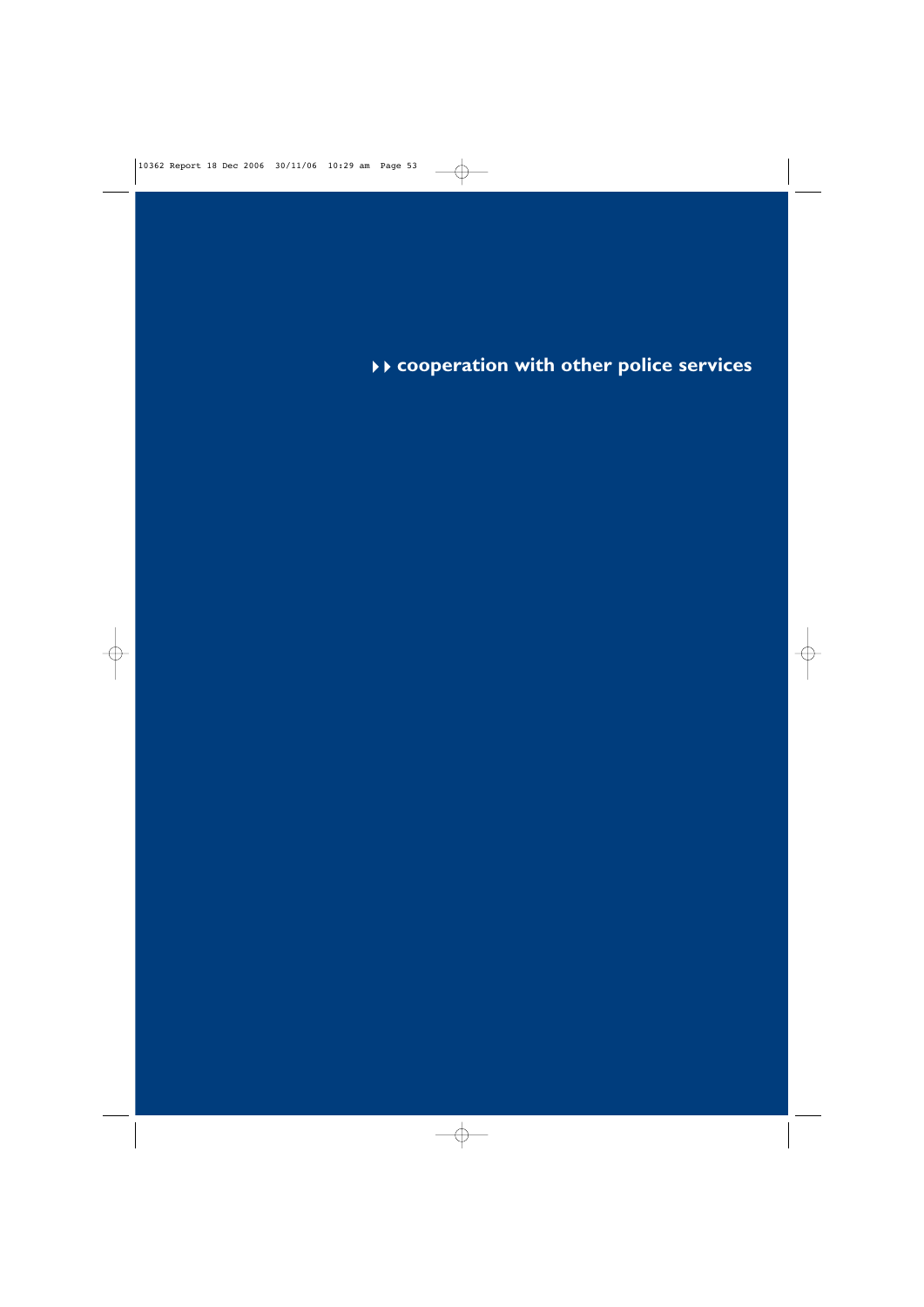

The Independent Commission was asked to make proposals concerning the scope for structured cooperation with An Garda Siochana and other police forces. The Independent Commission's discussion in this area recognised the excellent operational cooperation between the (then) Royal Ulster Constabulary and other police agencies around the world. However, it noted that cooperation could be improved. The Independent Commission also noted that the globalisation of crime required police services around the world to collaborate with each other more effectively, and that the exchange of best practices and other cooperative measures between police services would ultimately increase the effectiveness of domestic police services.

#### **Recommendation Progress Table as at June 2006**

| <b>Chapter &amp; Recommendation</b>                                                                     |                          |                                       | <b>Implementation Status</b>       |                                   |                                   |  |
|---------------------------------------------------------------------------------------------------------|--------------------------|---------------------------------------|------------------------------------|-----------------------------------|-----------------------------------|--|
| <b>Cooperation with other Police Services</b>                                                           | Rec.<br><b>Completed</b> | <b>Substantial</b><br><b>Progress</b> | <b>Moderate</b><br><b>Progress</b> | <b>Limited</b><br><b>Progress</b> | <b>Minimal</b><br><b>Progress</b> |  |
| 157. Written Protocols Between Police Service and<br>Garda Siochana                                     |                          |                                       |                                    |                                   |                                   |  |
| 158. Annual Conference for Police Services in<br>Northern Ireland and Republic                          |                          |                                       |                                    |                                   |                                   |  |
| 159. Personnel Exchanges                                                                                |                          |                                       |                                    |                                   |                                   |  |
| 160. Liaison Officers at Headquarters and Border<br>Areas                                               |                          |                                       |                                    |                                   |                                   |  |
| 161. cooperation in Training                                                                            |                          |                                       |                                    |                                   |                                   |  |
| 162. Joint Disaster Planning                                                                            |                          |                                       |                                    |                                   |                                   |  |
| 163. Exchange of Officers and Pooling of Investigative<br>Teams after Major Incidents                   |                          |                                       |                                    |                                   |                                   |  |
| 164. Establishment of Communications Between<br>Garda and Northern Ireland Police                       |                          |                                       |                                    |                                   |                                   |  |
| 165. Joint Database Development with Garda                                                              |                          |                                       |                                    |                                   |                                   |  |
| 166. Development of Exchanges Between Northern<br>Ireland Police and Police Services in GB              |                          |                                       |                                    |                                   |                                   |  |
| 167. Training Exchanges and Joint Training Between<br>Northern Ireland Police and Police Services in GB |                          |                                       |                                    |                                   |                                   |  |
| 168. Links Between Police Training Colleges                                                             |                          |                                       |                                    |                                   |                                   |  |
| 169. Further Development of International Training<br><b>Exchanges</b>                                  |                          |                                       |                                    |                                   |                                   |  |
| 170. Development of More Training Opportunities for<br>Overseas Police Services                         |                          |                                       |                                    |                                   |                                   |  |
| 171. United Nations Peacekeeping Operations                                                             |                          |                                       |                                    |                                   |                                   |  |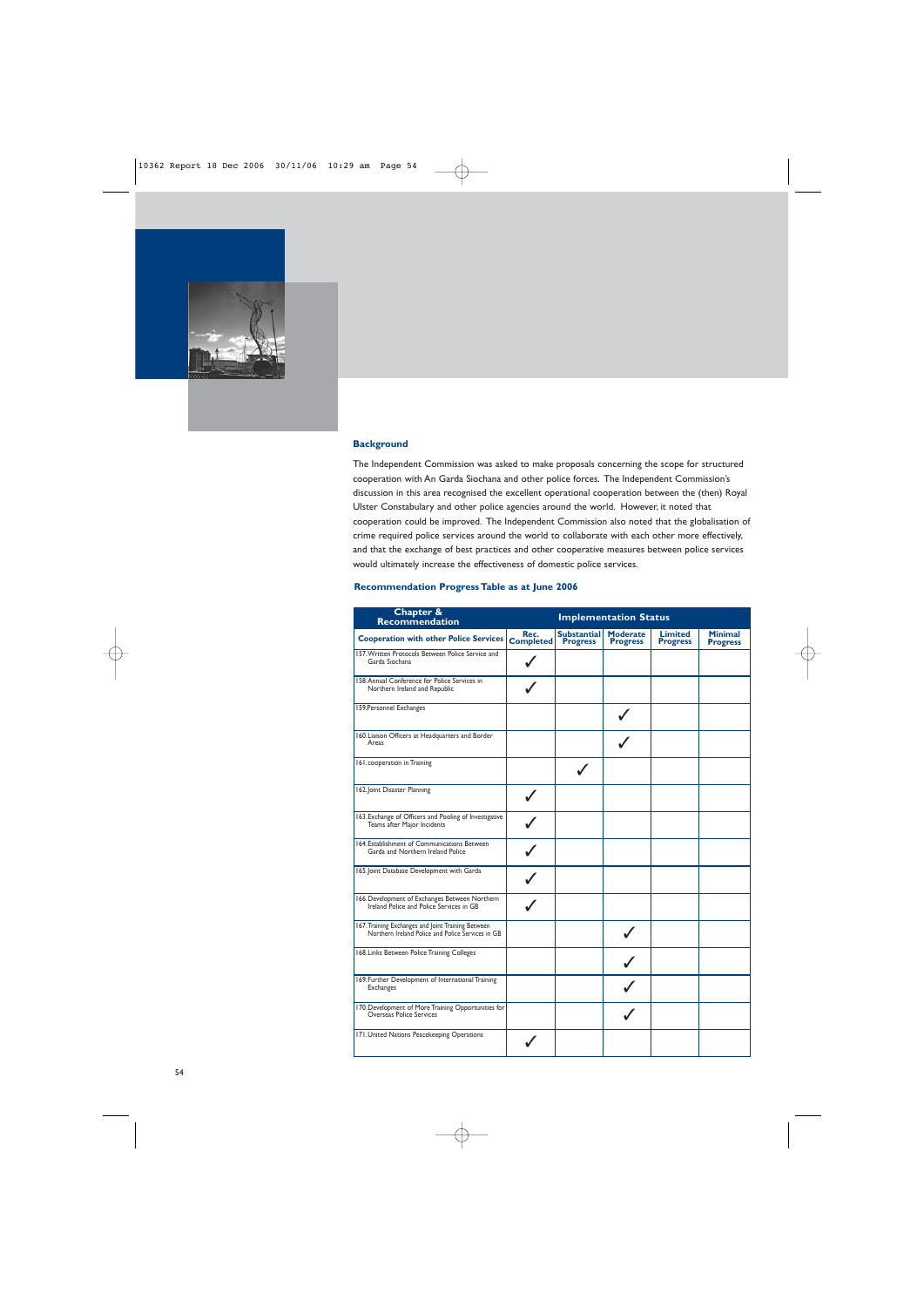# --**cooperation with other police services**

#### **Remaining Recommendations**

# **Recommendations 159, 160 and 61: Co-operation Between The Police Service and An Garda Siochana**

Patten Recommendation:

- 159. There should be a programme of long-term personnel exchanges, such as fixed-term secondments, between the Northern Ireland police and the Garda, in specialist fields where cooperation between the two services is most needed, such as drugs, and in areas such as training.
- 160. Consideration should be given to posting liaison officers from each service to the central headquarters and/or border area headquarters of the other.
- 161. There should be structured cooperation between the two police services in training.

**Lead Responsibility: British and Irish Governments/Chief Constable/Garda Commissioner**

#### **Remaining Performance Indicators:**

- (5) Evidence of long-term personnel exchanges in speciality areas:
	- (a) Number of assignments/exchanges
	- (b) Terms of agreements
- (6) Confirmation of liaison officers posted to respective HQ and/or border HQ:
	- (a) Number of assignments
	- (b) Terms of agreements
- (7) Confirmation of structured training links between the two police services, including terms of agreements.

Note Ongoing data collection.

**Recommendation 167:Training Exchanges/Joint Training Between PSNI/Great Britain**

Patten Recommendation:

167. There should be training exchanges and some joint training between the Northern Ireland police and police services in Great Britain.

**Lead Responsibility: Chief Constable**

## **Remaining Performance Indicator:**

- (3) Details of secondments, exchanges and joint training by:
	- (a) Rank
	- (b) Number
	- (c) Type of arrangement

Note Ongoing data collection.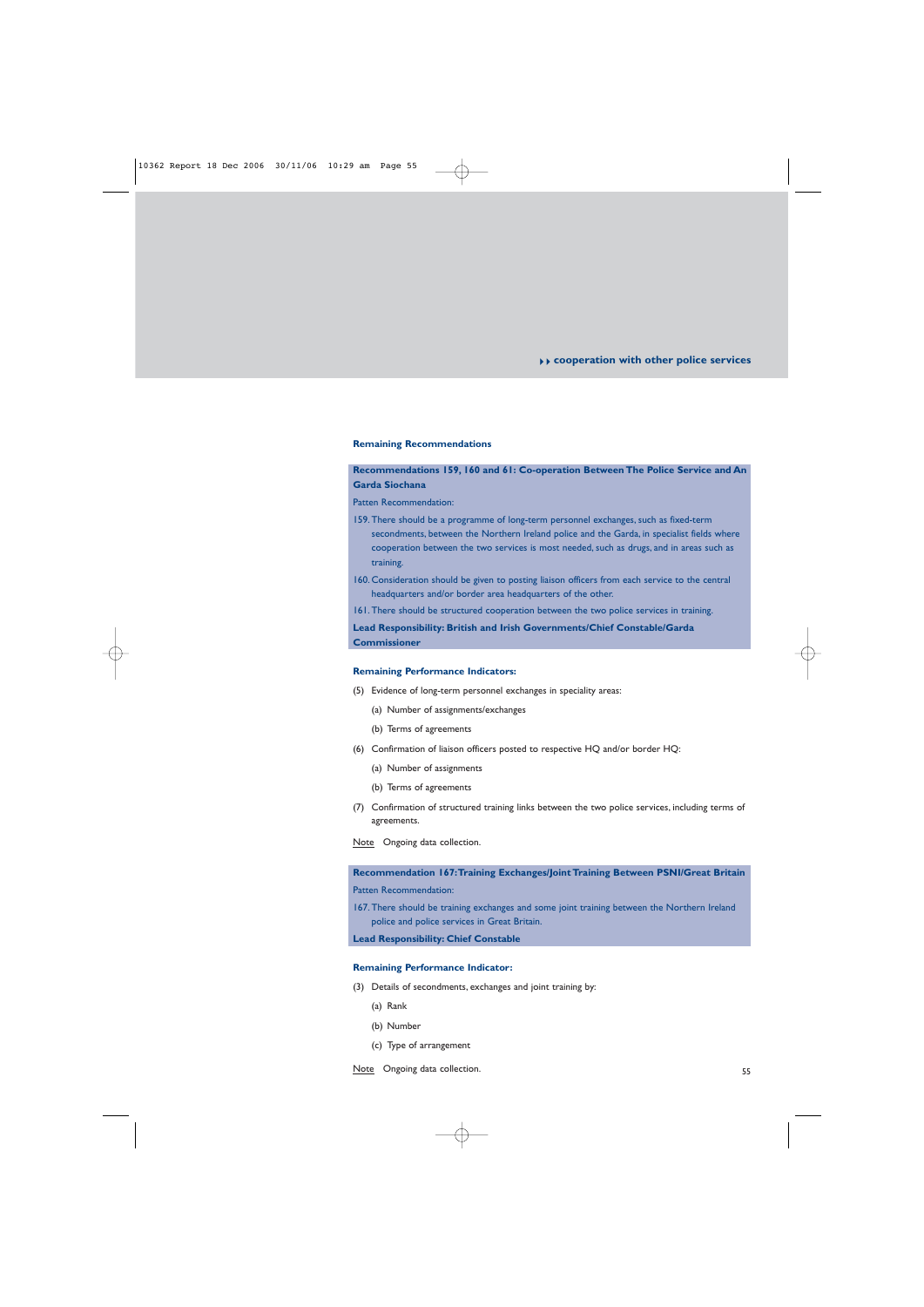

## **Recommendation 168: Links Between Police Training Colleges** Patten Recommendation:

168. Consideration should be given to structured links between the four principal police training establishments in the British Isles, namely Bramshill (England), Templemore (Republic of Ireland),

Tulliallan (Scotland), and Garnerville or the proposed new police college in Northern Ireland.

**Lead Responsibility: Chief Constable/NIO and other Government Departments**

#### **Remaining Performance Indicators:**

- (2) Description of linkages already existing and contemplated.
- (3) Range of such agreements eg seconding for courses, sharing of resources, exchange of staff, consultative meetings.
- (4) Extent of Police Service participation eg tally of the annual number of officers regularly participating in courses of various sorts.

Note Ongoing data collection.

## **Recommendations 169 and 170 International Training Exchanges**

Patten Recommendation:

- 169. International training exchanges should be further developed, focusing in particular on matters where the police in Northern Ireland need overseas police cooperation and on best practice developments in policing worldwide.There should be cooperation with other police services in the field of research.
- 170. The police should develop opportunities to provide more training for overseas police services in their areas of excellence.

**Lead Responsibility: Chief Constable/Policing Board**

- (2) Descriptions of the sorts of training exchanges ongoing and planned.
- (3) Number of officers participating in exchanges of various kinds, their ranks and postings.
- (4) Recommendations dealing with planning and implementation:
	- (a) Evidence that research from abroad, especially about "best practices", has been considered
	- (b) Evidence that planners are generally aware of experience in other countries
- (5) Evidence of co-operation with other forces in studying and analysing of common interest.
- (6) Policy for identifying and providing training for overseas police in areas of Police Service of Northern Ireland expertise. This should include the number and types of training given each year.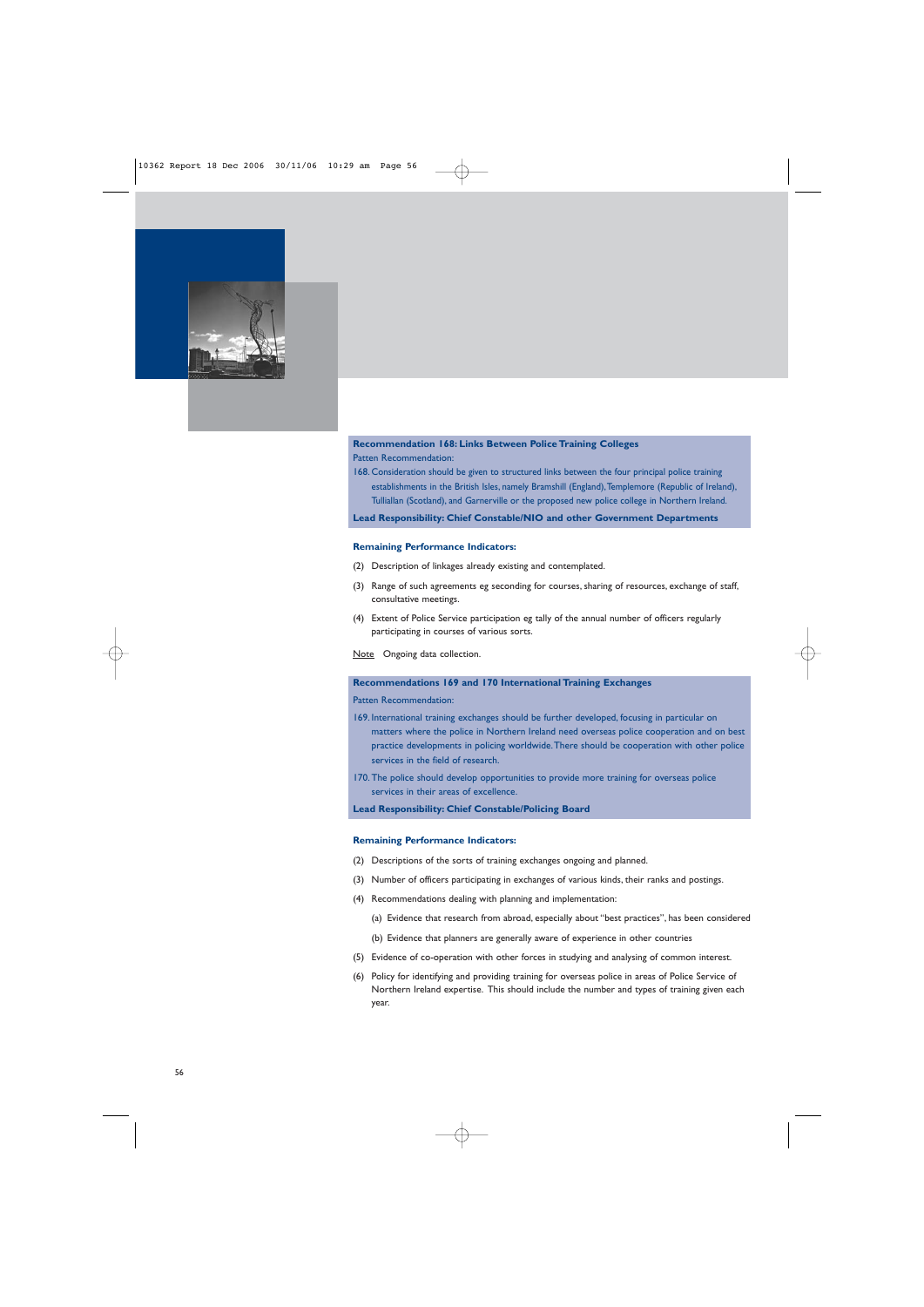--**oversight commissioner**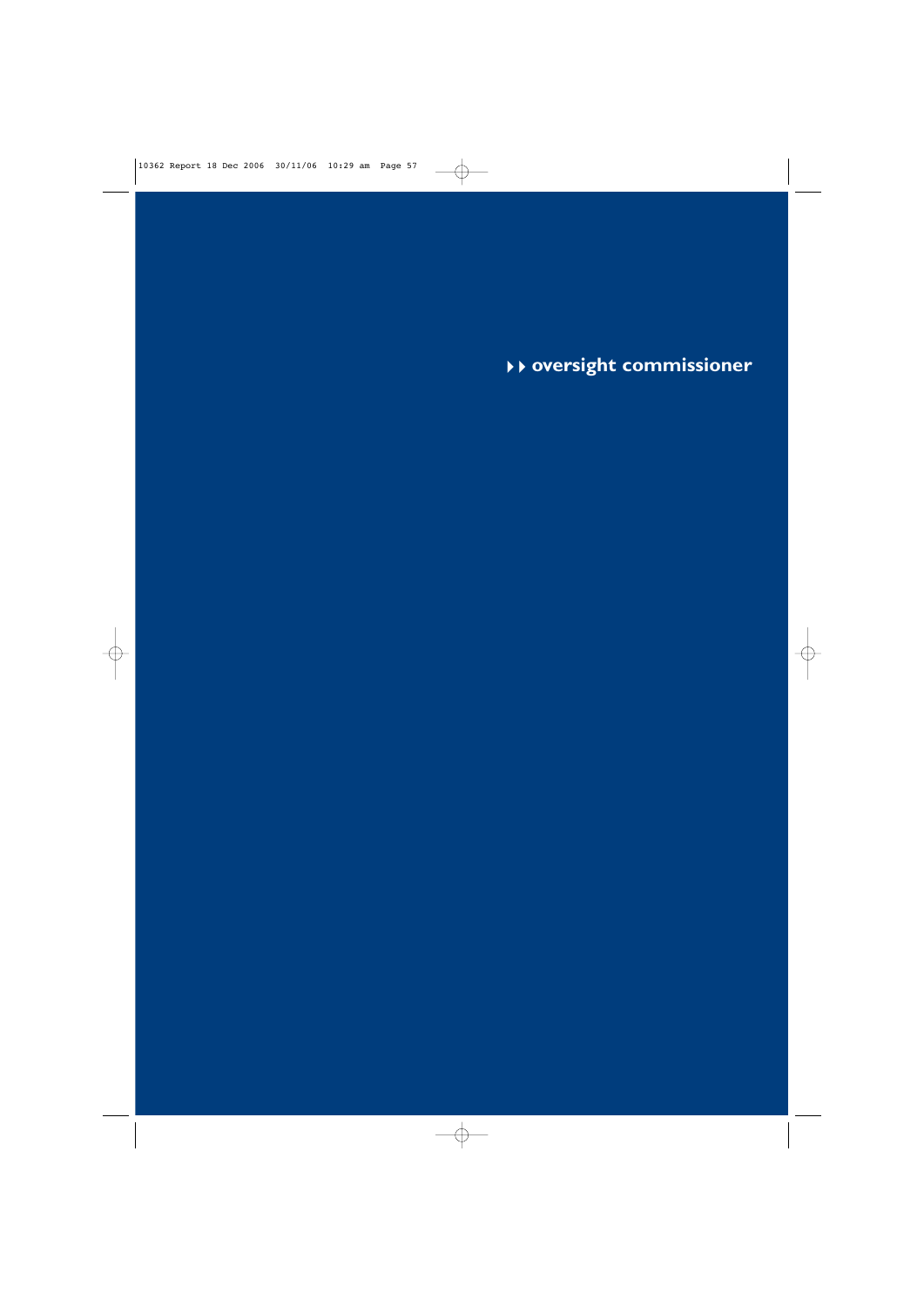

It was the belief of the Independent Commission that an independent and eminent person, from outside the United Kingdom or Ireland, should be selected to oversee the implementation of its recommendations. The governments agreed and Mr.Tom Constantine was selected, accepted the duty and was appointed in May of 2000 for a three-year term. Statutory backing for the Oversight Commissioner is found in sections 67 and 68, and in Schedule 4, of the Police (Northern Ireland) Act 2000. Mr. Constantine retired on 31 December 2003 and was replaced by Mr.Al Hutchinson. Mr. Hutchinson will be the Oversight Commissioner for the remainder of the oversight mandate which, following a second extension by the Government, is now scheduled to end on 31 May 2007.

# **Recommendation Progress Table as at June 2006**

| Chapter &<br><b>Recommendation</b>                                                   | <b>Implementation Status</b> |                                       |                                    |                                   |                                   |
|--------------------------------------------------------------------------------------|------------------------------|---------------------------------------|------------------------------------|-----------------------------------|-----------------------------------|
| <b>Oversight Commissioner</b>                                                        | Rec.<br><b>Completed</b>     | <b>Substantial</b><br><b>Progress</b> | <b>Moderate</b><br><b>Progress</b> | <b>Limited</b><br><b>Progress</b> | <b>Minimal</b><br><b>Progress</b> |
| 172. Appointment of Oversight Commissioner                                           |                              |                                       |                                    |                                   |                                   |
| 173. Oversight Commissioner to be provided with<br>objectives and report on progress |                              |                                       |                                    |                                   |                                   |
| 174. Oversight Commissioner to report publicly after<br>each review                  |                              |                                       |                                    |                                   |                                   |
| 175. Oversight Commissioner appointment for five<br>years                            |                              |                                       |                                    |                                   |                                   |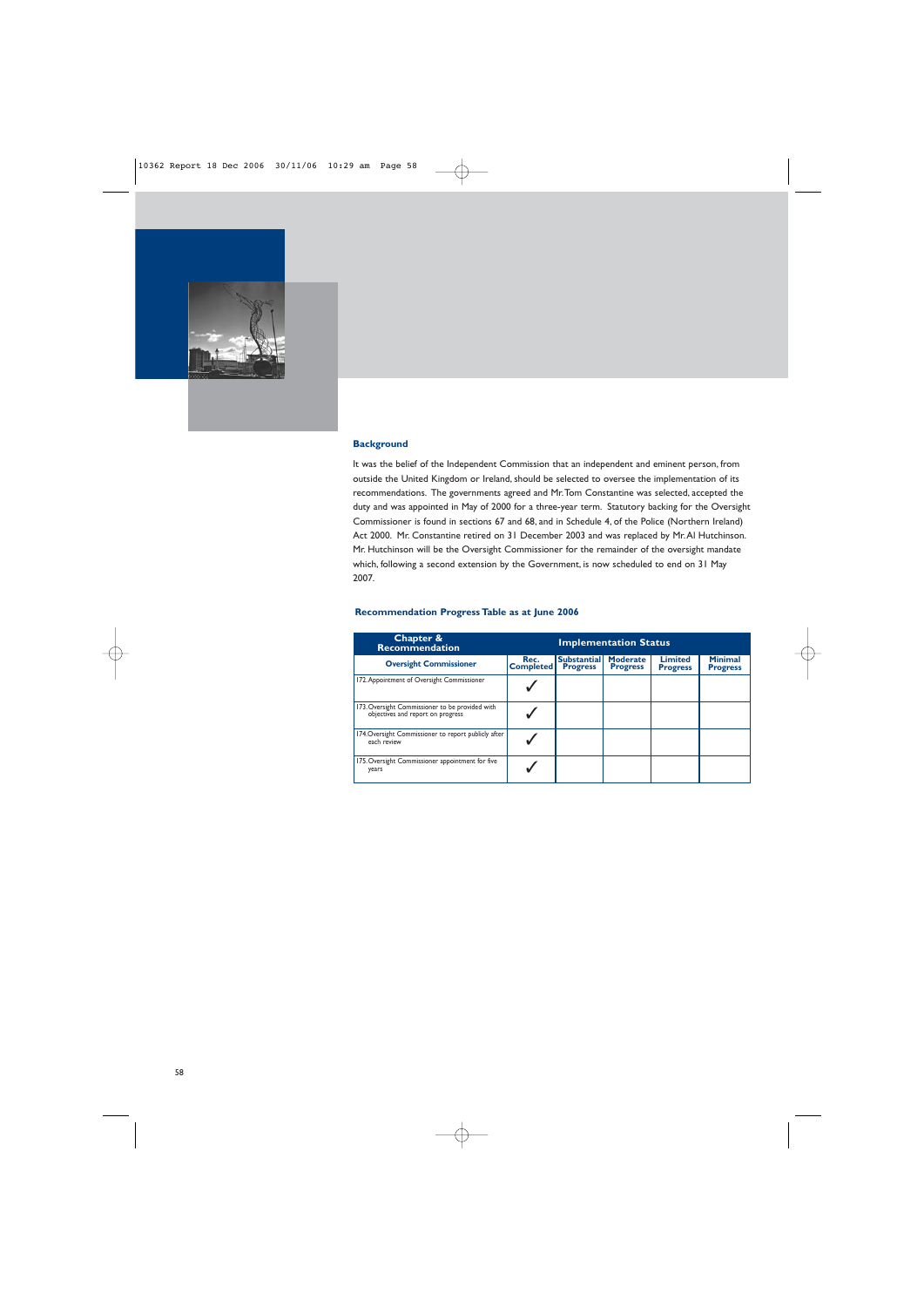--**notes**